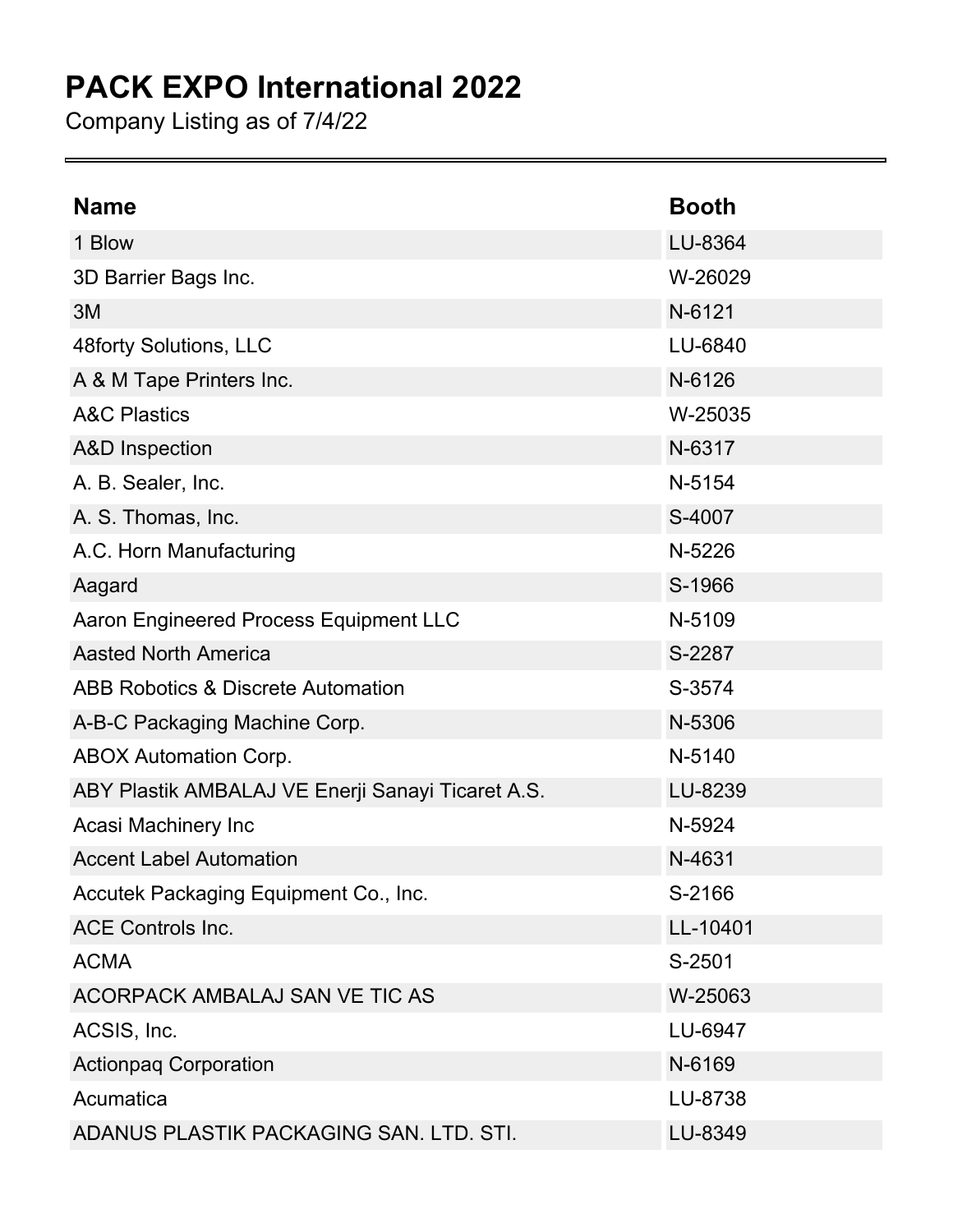| <b>ADCO Manufacturing</b>                | S-2442   |
|------------------------------------------|----------|
| ADE, Inc.                                | W-19025  |
| Adfast Canada Inc.                       | W-26059  |
| Adhesive Products Inc.                   | S-1556   |
| <b>Adhesive Tape Printers, LLC</b>       | LU-8512  |
| Adhesive Technologies, Inc.              | LU-8427  |
| Admix, Inc.                              | LU-7352  |
| <b>Advanced Barrier Extrusions</b>       | W-22058  |
| Advanced Food Equipment, LLC (AFE)       | LL-10324 |
| <b>Advanced Manufacturing Technology</b> | S-3076   |
| Advanced Poly-Packaging, Inc.            | S-2021   |
| Advantage Puck Technologies, LLC         | N-6330   |
| Advent Label Applicator Co., Inc.        | N-5905   |
| Aeris Protective Packaging Inc.          | W-27076  |
| Aerocom Systems, Inc.                    | N-5171   |
| <b>Aerolam Decoratives LLP</b>           | LU-6859  |
| <b>AerosUSA</b>                          | LU-7565  |
| AES Packaging Solutions, Inc.            | N-6271   |
| Aesus Packaging Systems Inc.             | S-3689   |
| AFA Systems Ltd.                         | S-2048   |
| <b>AFC Materials Group</b>               | W-22047  |
| Afinia Label                             | S-4237   |
| AFINOMAQ LDA.                            | LU-7358  |
| <b>AGC Heat Transfer Inc.</b>            | LU-7300  |
| AGR International, Inc.                  | W-23005  |
| AIC / Muller USA                         | W-19023  |
| <b>Aigner Label Holder Corporation</b>   | N-5975   |
| Air and Water Systems, LLC               | LU-7032  |
| Airgain                                  | LU-6934  |
| <b>Airguard Packaging</b>                | W-21003  |
| <b>Airlite Plastics Co</b>               | W-22025  |
| <b>Airnov Healthcare Packaging</b>       | W-14041  |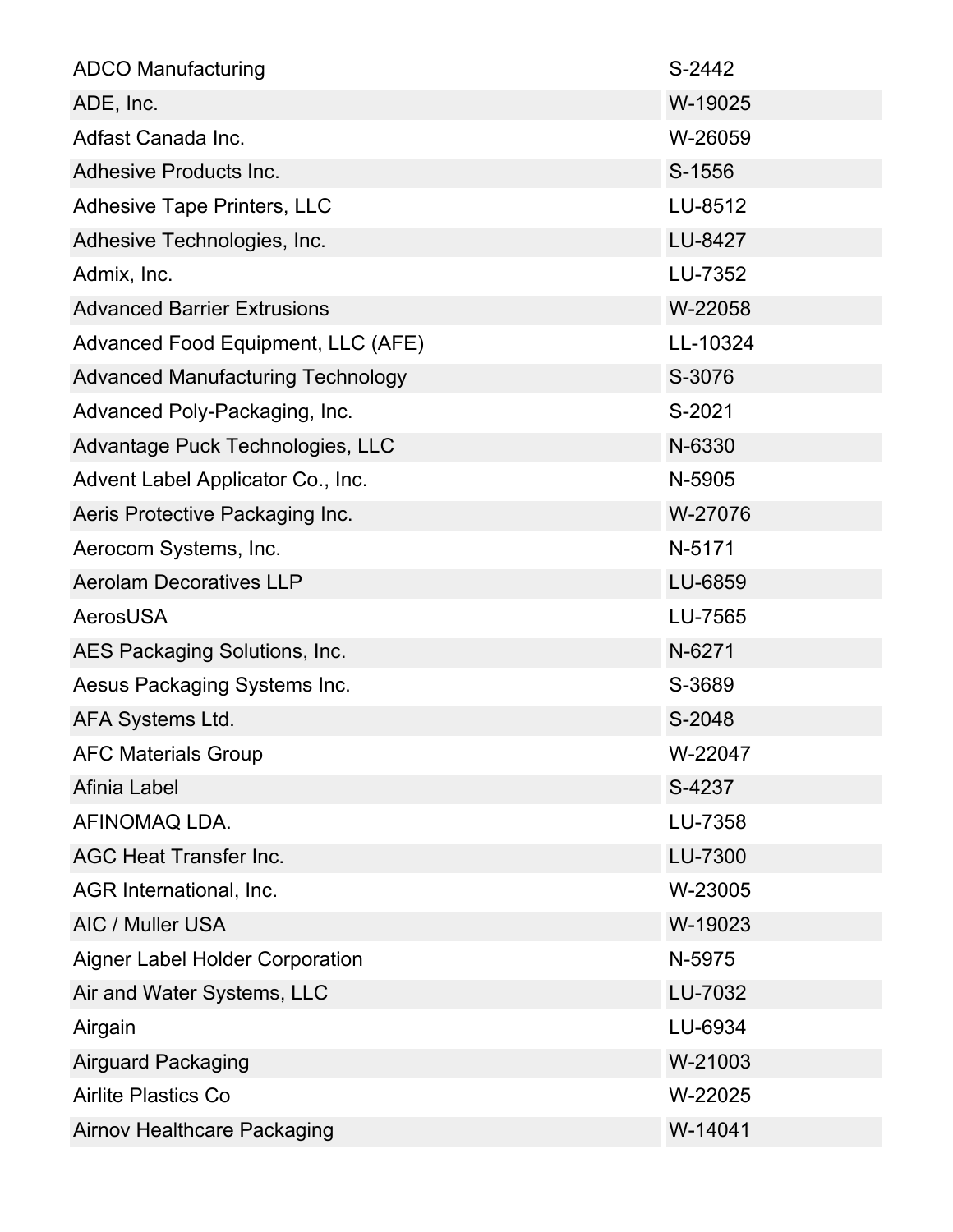| AirWave Packaging Inc.                               | LL-10400       |
|------------------------------------------------------|----------------|
| AK Sedef Plastik San. Ve Tic. Ltd. Sti.              | LU-8345        |
| Alconox Inc.                                         | W-13005        |
| Alfa Laval, Inc.                                     | LU-7647        |
| Alfa Matbaacilik Kagit San. Tic. Ltd. Sti.           | LU-8555        |
| ALGRIP Slip-Resistant Products / Ohio Gratings, Inc. | LL-10706       |
| Algus Packaging Inc.                                 | S-4178         |
| <b>Alkon Corporation</b>                             | LU-7054        |
| All Packaging Machinery Corp.                        | S-2366         |
| Allen Field Company, Inc.                            | LU-8914        |
| <b>All-Fill Checkweighers</b>                        | S-2920         |
| <b>All-Fill Labelers</b>                             | S-3435         |
| <b>All-Fill Unscramblers</b>                         | S-2935         |
| <b>AII-FIII VFFS</b>                                 | S-3420         |
| All-Fill, Inc.                                       | S-1706         |
| <b>Alliance Rubber Company</b>                       | N-5581         |
| <b>Allied Technology</b>                             | LU-8006        |
| ALLIEDFLEX Technologies, Inc.                        | S-3819         |
| Allpac Worldwide Inc.                                | W-22040        |
| <b>Allpax Products</b>                               | N-5350         |
| Allstrap Steel & Poly Strapping Systems LLC          | N-4604         |
| Alltrista                                            | W-23035        |
| Almar Packaging Pty Ltd.                             | LU-6857        |
| <b>ALPMA USA</b>                                     | N-5139         |
| <b>Alro Steel &amp; Plastics</b>                     | W-22006        |
| <b>Alstrut India Private Limited</b>                 | N-5580         |
| <b>Altech Corporation</b>                            | LU-8366        |
| Altech S.R.L.                                        | LU-8509        |
| Alum-A-Lift Inc.                                     | LU-8357        |
| <b>AluSense NV</b>                                   | LL-10212       |
| AmbaFlex, Inc.                                       | N-4941         |
| <b>Amcor Flexibles North America</b>                 | S-3705, S-3814 |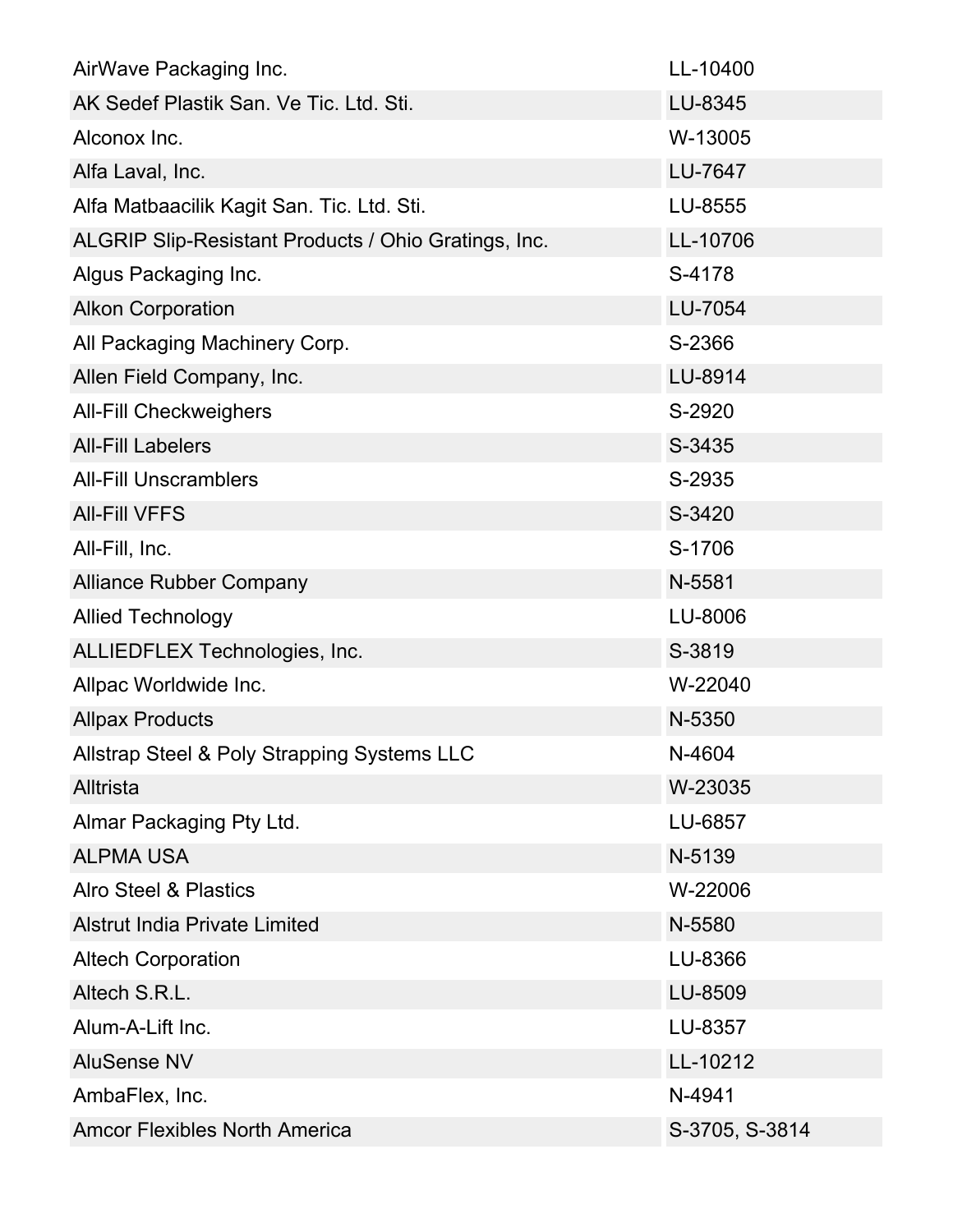| <b>Amcor Healthcare Packaging</b>        | W-16031         |
|------------------------------------------|-----------------|
| <b>Amcor Rigid Packaging</b>             | S-3705, S-3814  |
| <b>American Cutting Edge</b>             | LL-10702        |
| American Film & Machinery                | S-3774b         |
| American Fuji Seal, Inc.                 | S-3748          |
| American Holt Corp.                      | N-4625          |
| American International Electric, Inc.    | N-5974          |
| American Packaging Machinery, Inc.       | S-2773          |
| American Sleeve Technology               | LU-8843         |
| American-Newlong, Inc.                   | N-5865          |
| <b>AMERISCEND</b>                        | W-18024, S-3002 |
| AmeriVacS                                | N-6334          |
| <b>AMETEK MOCON</b>                      | W-13020         |
| <b>AMF Bakery Systems</b>                | N-5483          |
| Amigo Mobility International             | N-5263          |
| Ammega                                   | S-2267          |
| AMS Filling Systems, Inc.                | S-3407          |
| <b>Anchor Packaging</b>                  | W-23019         |
| <b>Andex Industries</b>                  | S-4030          |
| <b>ANDROPACK</b>                         | LL-10108        |
| Angle Tool Works Inc.                    | N-6308          |
| Anritsu - Product Inspection & Detection | N-4730          |
| <b>Antares Vision Group</b>              | S-3756          |
| Antonio Mengibar                         | LU-8809         |
| AP Dataweigh Inc.                        | N-4607          |
| <b>Apex Filling Systems</b>              | N-6380          |
| <b>Apex Machine Company</b>              | S-2966          |
| <b>Apex Plastics</b>                     | N-5981          |
| <b>APIS Wise</b>                         | S-4259          |
| Aplix, Inc.                              | S-2693          |
| <b>Apollo Industries</b>                 | W-26006         |
| APPS Inc.                                | W-19029         |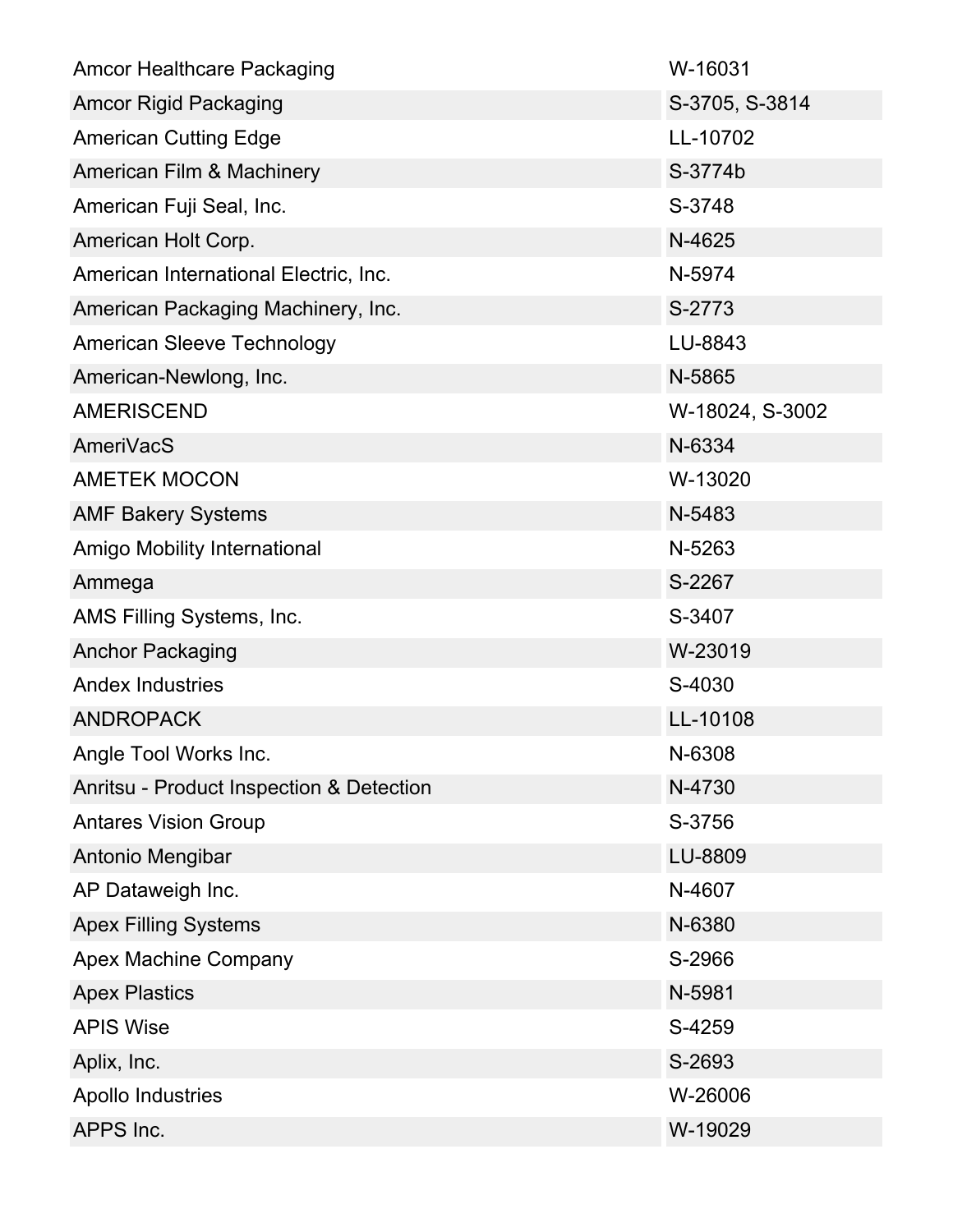| AptarGroup, Inc.                               | N-4740          |
|------------------------------------------------|-----------------|
| <b>ARAN USA</b>                                | LU-8318         |
| Arena Products, Inc.                           | LU-8709         |
| Aripack, Inc                                   | S-3856          |
| Arlin Manufacturing Co., Inc.                  | W-23011         |
| <b>AROL North America</b>                      | S-3732          |
| Artpack Kagit Ambalaj A.S.                     | LU-8252         |
| Artsan Ambalaj Di T Caret A                    | LU-8152         |
| A-SAFE Inc.                                    | N-5161          |
| Ascend Packaging Systems, LLC                  | W-17015         |
| <b>AS-Interface Organization North America</b> | LU-8319         |
| Astro Films - Ismail Industries Limited        | LU-8610         |
| AstroNova Product Identification               | W-17013, N-5612 |
| AT Information Products, Inc.                  | S-3300          |
| Atec US LLC, Sterile Technology                | W-15034         |
| ATHA MAKINA A.S.                               | LU-8343         |
| <b>ATI Industrial Automation</b>               | N-6319          |
| <b>Atlantic Coated Papers</b>                  | W-22052         |
| <b>Atlantic Zeiser</b>                         | S-2501          |
| <b>Atlas Copco</b>                             | LU-7239         |
| <b>Atlas Molded Products</b>                   | LU-8256         |
| <b>Atlas Vac Machine</b>                       | W-17001         |
| ATS Automation Tooling Systems Inc.            | W-16049         |
| ATS Engineering Inc.                           | S-3274          |
| <b>Attendee Solutions Center</b>               | N-4552          |
| Auger Fabrication, Inc.                        | S-1407          |
| <b>Auger Manufacturing Specialists</b>         | N-6326          |
| AUM PAPER PRODUCTS PVT LTD                     | W-25067         |
| <b>Austin Company</b>                          | LU-7633         |
| <b>Auto Labe</b>                               | S-1623          |
| Autoboxpac                                     | N-5385          |
| <b>Automated Solutions LLC</b>                 | W-22046         |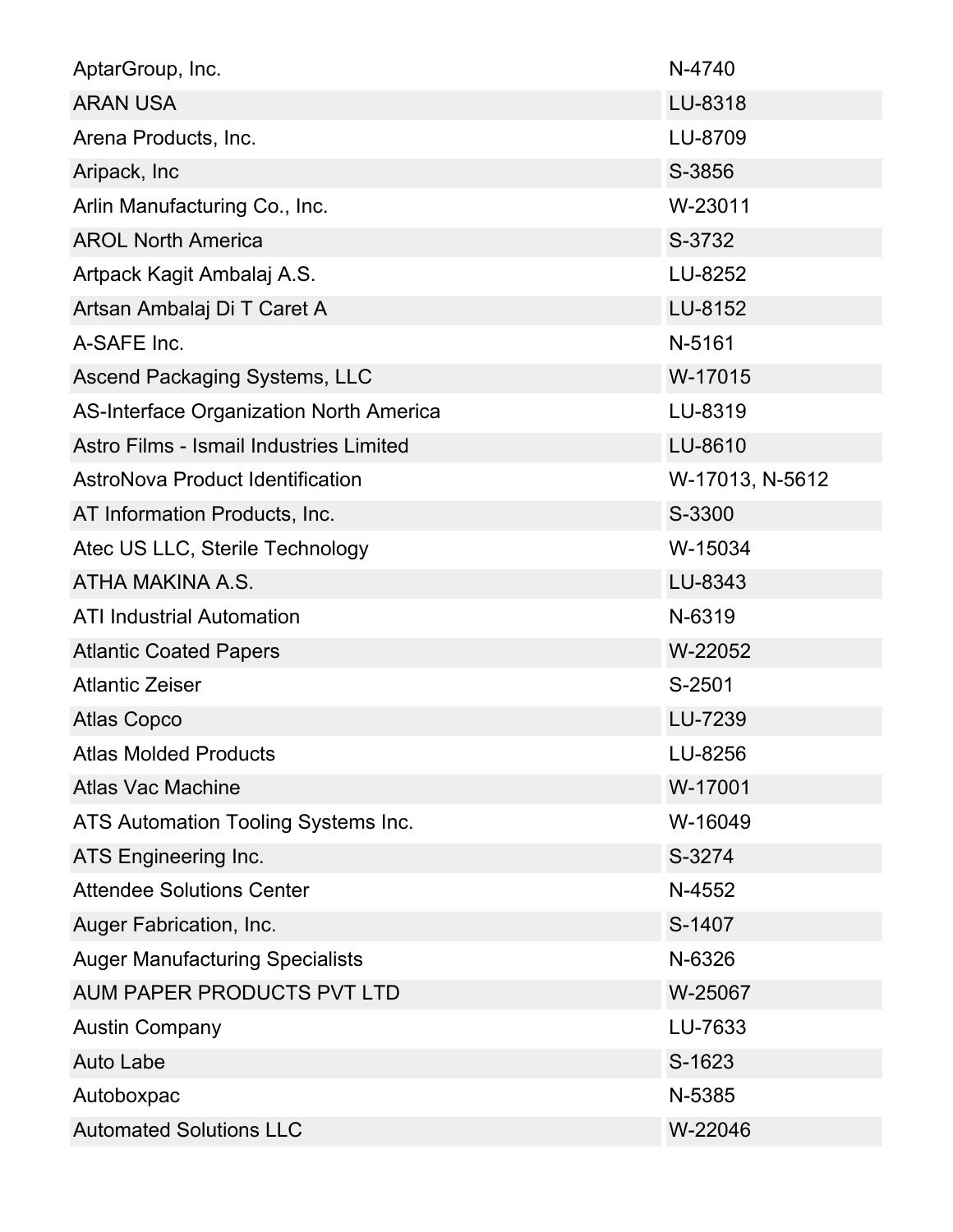| Automation and Packaging Solutions, Inc.   | LU-8403          |
|--------------------------------------------|------------------|
| <b>Autonics</b>                            | S-4334           |
| <b>Avery Dennison Corporation</b>          | LL-9830          |
| Avon Pacfo Services Pvt Ltd                | W-23013          |
| AWS Bio-Pharma Technologies, LLC           | W-18023          |
| Axiflow Technologies, Inc.                 | LU-7518          |
| Axon                                       | N-5520           |
| <b>AXTRA SRL</b>                           | LU-8441          |
| <b>Aylward Enterprises, LLC</b>            | W-16021          |
| <b>AZCO Corporation</b>                    | N-5920           |
| AZO, Inc.                                  | S-4382           |
| <b>Aztech Controls</b>                     | LL-9517          |
| <b>B&amp;B CAP LINERS LLC</b>              | N-5065           |
| <b>B&amp;B Packaging Technologies</b>      | LU-8331          |
| <b>B&amp;R Industrial Automation Corp.</b> | S-3572           |
| <b>Badger Plug Company</b>                 | W-22024          |
| BAG AMBALAJ SAN. TIC. A.S.                 | LU-8656          |
| <b>Bainbridge Associates LLC</b>           | S-2387           |
| Balluff Inc.                               | N-5775           |
| <b>Bandall America</b>                     | W-20000, LU-7141 |
| <b>Banner Engineering Corp.</b>            | N-5142           |
| BAREKS POLIETILEN FILM EKS. SAN VE TIC AS  | W-26032          |
| Barnum Mechanical Inc.                     | LU-7439          |
| <b>Barrington Packaging Systems Group</b>  | LU-8264          |
| <b>Bartelt Packaging</b>                   | N-5340           |
| <b>Basic Crating &amp; Packaging</b>       | N-5164           |
| <b>Bastian Solutions</b>                   | LU-7828          |
| Batching Systems, Inc.                     | S-3000           |
| <b>Baumer</b> hhs                          | N-4619           |
| Bausch + Stroebel Machine Company Inc.     | W-17010          |
| <b>BAUSCH Advanced Technology Group</b>    | W-14025          |
| Be Green Packaging LLC                     | W-28017          |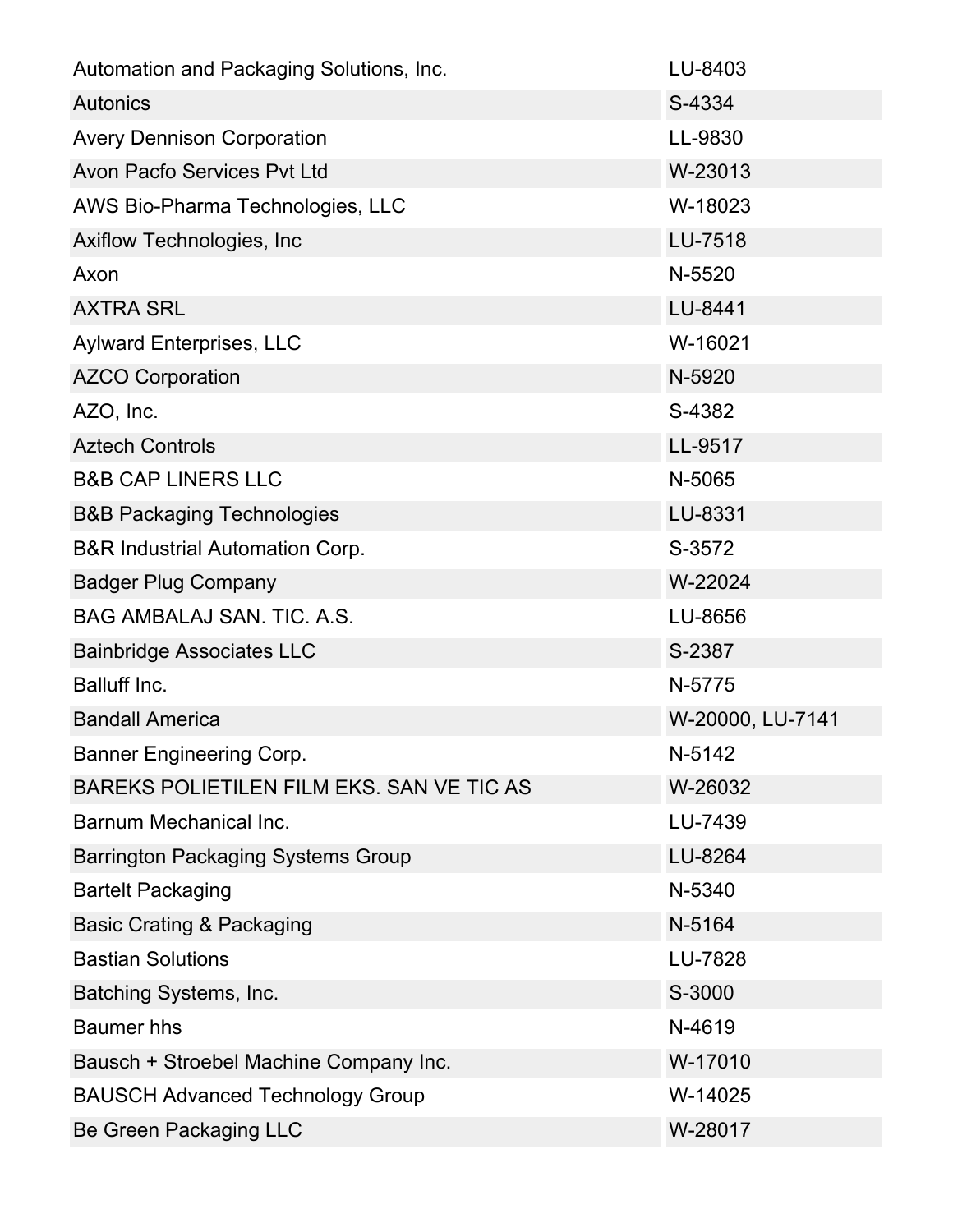| BeardowAdams, Inc.                           | N-4870          |
|----------------------------------------------|-----------------|
| <b>Beckhoff Automation LLC</b>               | S-3882          |
| Bedford Industries, Inc.                     | N-5151          |
| <b>Begert Stainless</b>                      | LU-7039         |
| <b>BEKIND Packaging</b>                      | N-6163          |
| Belco Packaging Systems, Inc.                | S-3429          |
| <b>Belden</b>                                | LU-7058         |
| BellatRx Inc.                                | S-1637, W-18032 |
| <b>Bell-Mark Sales Company</b>               | S-1626          |
| Ben Clements and Sons, Inc.                  | N-6025          |
| <b>Benchmark</b>                             | N-5620          |
| Bergami USA                                  | W-17039         |
| <b>BERHALTER AG</b>                          | N-5064          |
| <b>Bericap North America</b>                 | S-4073          |
| Berran Industrial Group, Inc.                | LU-8130         |
| Berry Global, Inc.                           | N-4727          |
| <b>BESSEN Corp.</b>                          | LL-9415         |
| Bestag Packaging (Cambodia) Co., Ltd.        | W-27009         |
| <b>BestCode</b>                              | S-4147          |
| <b>BestPack Packaging Systems</b>            | N-6238          |
| <b>BEUMER Group</b>                          | N-5832          |
| <b>Bevcorp LLC</b>                           | N-4912          |
| <b>BI-AX International Inc.</b>              | W-25033         |
| Bihl+Wiedemann, Inc.                         | N-4866          |
| <b>Billerudkorsnas</b>                       | W-25001         |
| <b>Bimba Manufacturing Company</b>           | S-1650          |
| Binder USA, LP                               | LU-8149         |
| <b>Bishamon Industries Corporation</b>       | LU-8606         |
| <b>Bison Gear &amp; Engineering</b>          | S-1432          |
| <b>BIXOLON America Inc.</b>                  | N-5371          |
| Bizerba USA, Inc.                            | S-3178          |
| <b>Black Forest Packaging Solutions, LLC</b> | N-5860          |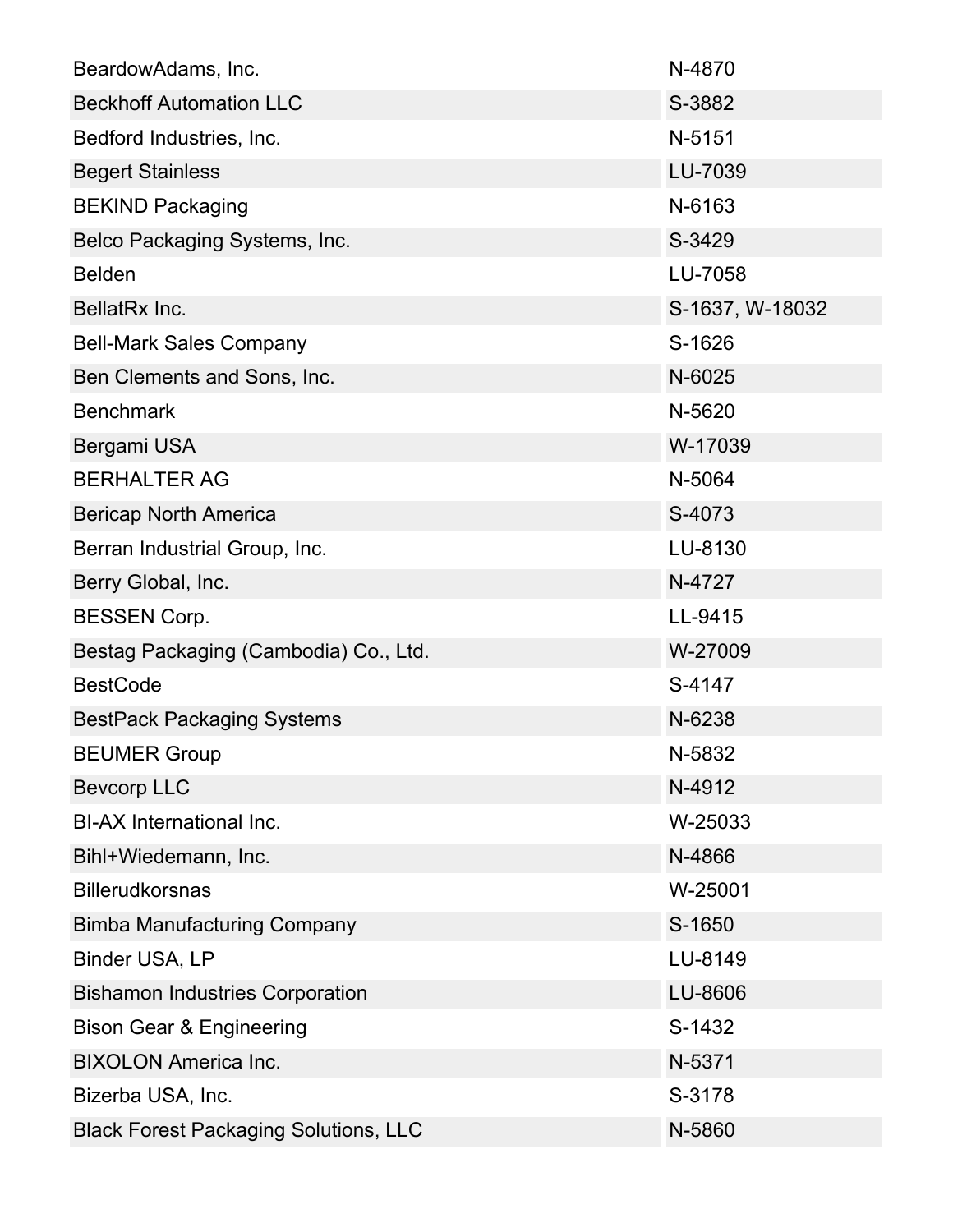| <b>Blentech Corporation</b>                                    | LU-7146  |
|----------------------------------------------------------------|----------|
| <b>BluePrint Automation (BPA)</b>                              | N-5709   |
| Blumer (USA) Inc.                                              | S-2486   |
| <b>BMG</b>                                                     | S-3971   |
| <b>BNP Media</b>                                               | LU-8259  |
| <b>BOBST</b>                                                   | W-25029  |
| <b>Bodolay Packaging Machinery</b>                             | S-4103   |
| Bodycote S <sup>3</sup> P, Specialty Stainless Steel Processes | LU-7065  |
| <b>Boix Machinery USA LLC</b>                                  | W-24053  |
| Bonar Plastics & Snyder Ibcs                                   | LU-6924  |
| Bonfiglioli Engineering S.r.l.                                 | W-15023  |
| <b>Bonset America Corporation</b>                              | LL-9810  |
| <b>BOPLAN USA INC</b>                                          | N-5181   |
| <b>Bosch Rexroth Corporation</b>                               | S-1620   |
| Bostik, Inc.                                                   | LU-8503  |
| <b>Boston Conveyor &amp; Automation</b>                        | LU-8728  |
| <b>Botkin Lumber Company</b>                                   | LL-9719  |
| <b>BOX Partners, LLC</b>                                       | LU-8824  |
| <b>BPI Equipment Inc</b>                                       | LU-7803  |
| Bradman Lake Inc.                                              | S-2058   |
| <b>Bramidan US Inc</b>                                         | LU-7558  |
| <b>Bratney Companies</b>                                       | N-4608   |
| BRECOflex Co., L.L.C.                                          | N-4650   |
| <b>Brenton</b>                                                 | N-5546   |
| Brevetti C.E.A.                                                | W-15043  |
| <b>Brightly Software</b>                                       | W-18031  |
| Brooks Automation, Inc.                                        | N-5765   |
| Brother Mobile Solutions, Inc.                                 | S-4337   |
| <b>Brother USA Machinery LLC</b>                               | LU-8720  |
| <b>Bruker Corporation</b>                                      | W-15006  |
| <b>BTB Solutions, LLC</b>                                      | LL-10021 |
| <b>Buhler Inc</b>                                              | S-2895   |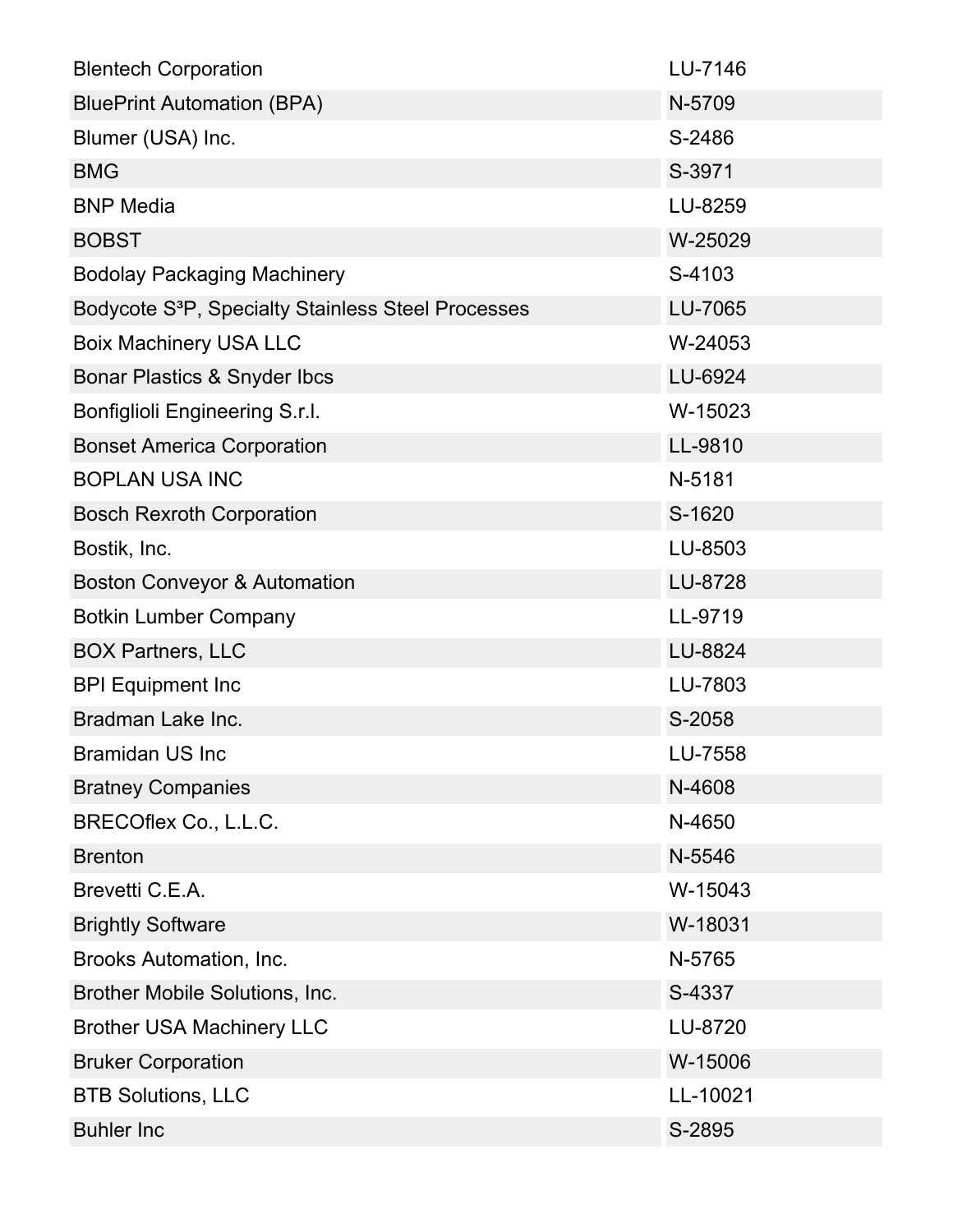| <b>BUNTING</b>                       | N-5136         |
|--------------------------------------|----------------|
| <b>Burkert Fluid Control Systems</b> | <b>LU-7728</b> |
| <b>Burns &amp; McDonnell</b>         | LU-8513        |
| <b>Busch Vacuum Solutions</b>        | N-5923         |
| Buskro Ltd.                          | S-4252         |
| <b>Butler Automatic Inc.</b>         | S-3003         |
| <b>BW Flexible Systems</b>           | S-2406         |
| <b>BW Integrated Systems</b>         | S-2106         |
| <b>BW Packaging Systems</b>          | S-2100         |
| <b>C&amp;K PROPACK</b>               | W-23001        |
| C <sub>2</sub> sense                 | W-15036        |
| cab Technology, Inc.                 | LU-7832        |
| Cabinplant                           | LU-7559        |
| <b>CABKA North America Inc</b>       | LU-6801        |
| <b>Cablevey Conveyors</b>            | LU-7703        |
| Cadence, Inc.                        | LU-8505        |
| <b>Calpoly Packaging</b>             | W-20057        |
| <b>Calumet Carton Company</b>        | LU-8948        |
| <b>CAM Packaging Systems</b>         | S-2183         |
| <b>Cama North America</b>            | S-3386         |
| Campak/Tecnicam, Inc.                | W-16023        |
| <b>Campbell Wrapper Corporation</b>  | S-1602         |
| Canon U.S.A., Inc.                   | N-6331         |
| Canovation                           | W-24000        |
| Capmatic Ltd.                        | S-1758         |
| CargoTuff                            | LU-6827        |
| <b>Carleton Helical Technologies</b> | S-3008         |
| Carlo Gavazzi Inc.                   | N-6128         |
| Casfil                               | LU-8261        |
| <b>CASSEL Inspection</b>             | N-5480         |
| Catbridge Machinery, LLC             | W-25057        |
| Cavanna Packaging USA, Inc           | S-1656         |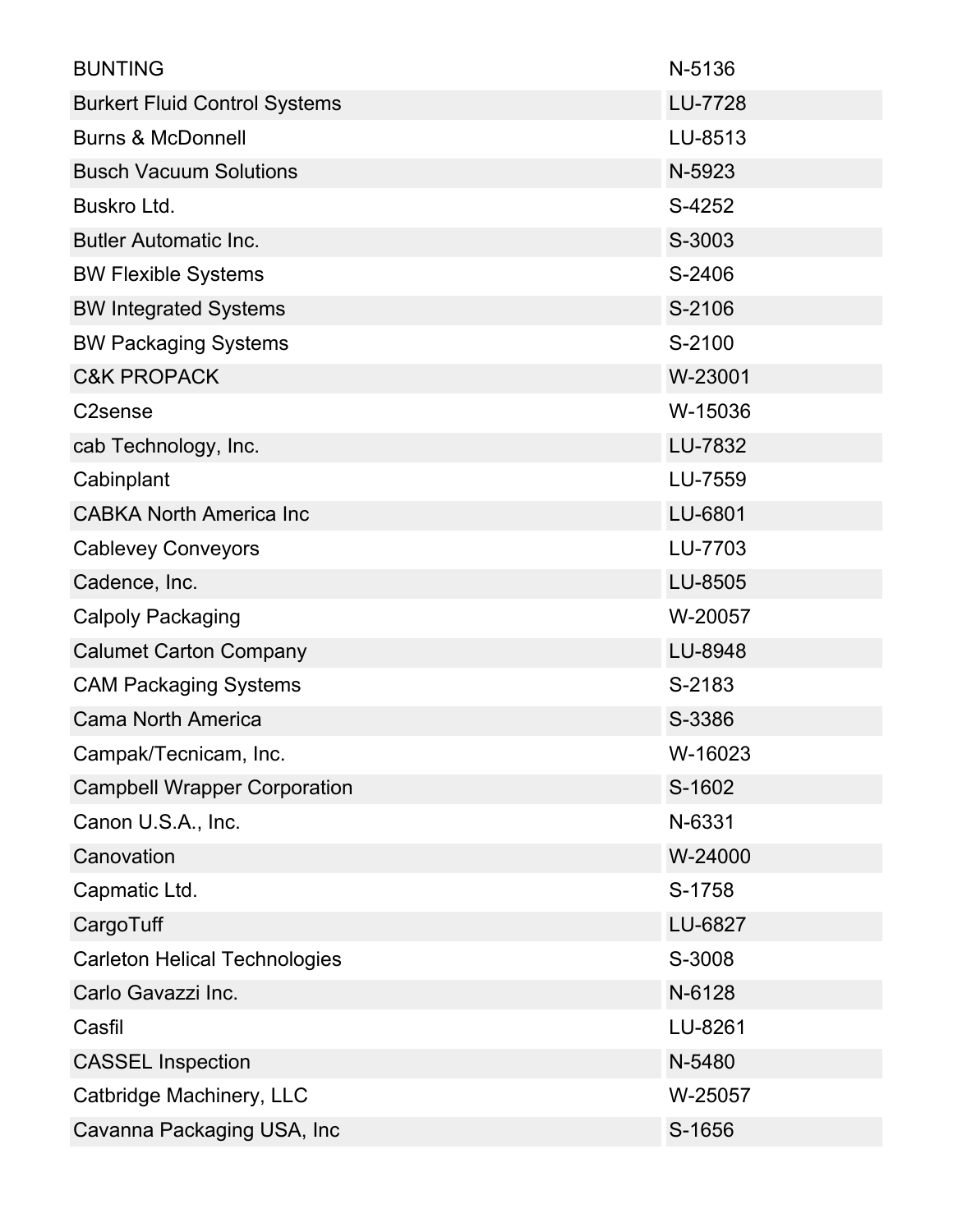| CDA USA Inc.                                | LU-8500 |
|---------------------------------------------|---------|
| <b>CDF Corporation</b>                      | LU-6845 |
| <b>Cedarstone Industry</b>                  | LL-9812 |
| Celanese                                    | W-21035 |
| <b>Celplast Metallized Products Limited</b> | W-25023 |
| Century-Tech Inc.                           | N-6185  |
| Cepi SPA                                    | LU-8957 |
| <b>CFT GROUP</b>                            | LU-7325 |
| CGP Expal Inc.                              | N-5125  |
| Chamberpouch                                | W-22015 |
| Change Parts, Inc.                          | S-3914b |
| <b>Chantland MHS</b>                        | S-1507  |
| <b>Charles Beseler Company</b>              | S-1667  |
| Chart Inc.                                  | S-2169  |
| <b>Charter Next Generation</b>              | W-24001 |
| <b>Chase-Logeman Corporation</b>            | S-3920  |
| <b>Cheer Pack North America</b>             | N-5983  |
| Chicago Tag & Label, Inc.                   | LL-9507 |
| Circle Packaging Machinery Inc.             | S-1602  |
| Citus Kalix SAS.                            | S-2501  |
| <b>Clamco Packaging</b>                     | S-3415  |
| <b>Clara Vision</b>                         | LL-9300 |
| Claranor                                    | N-5474  |
| <b>CLE Can Lines Engineering</b>            | N-6383  |
| Clean Water Technology, Inc.                | LU-7025 |
| Clear View Bag Co., Inc.                    | LU-8966 |
| <b>ClearBags</b>                            | LL-9800 |
| <b>Cleartec Packaging</b>                   | W-27004 |
| <b>Clearwater Paper</b>                     | W-22064 |
| <b>Clemson University Packaging Science</b> | W-20035 |
| <b>Cleveland Equipment</b>                  | LU-8852 |
| <b>Clevertech North America</b>             | N-6261  |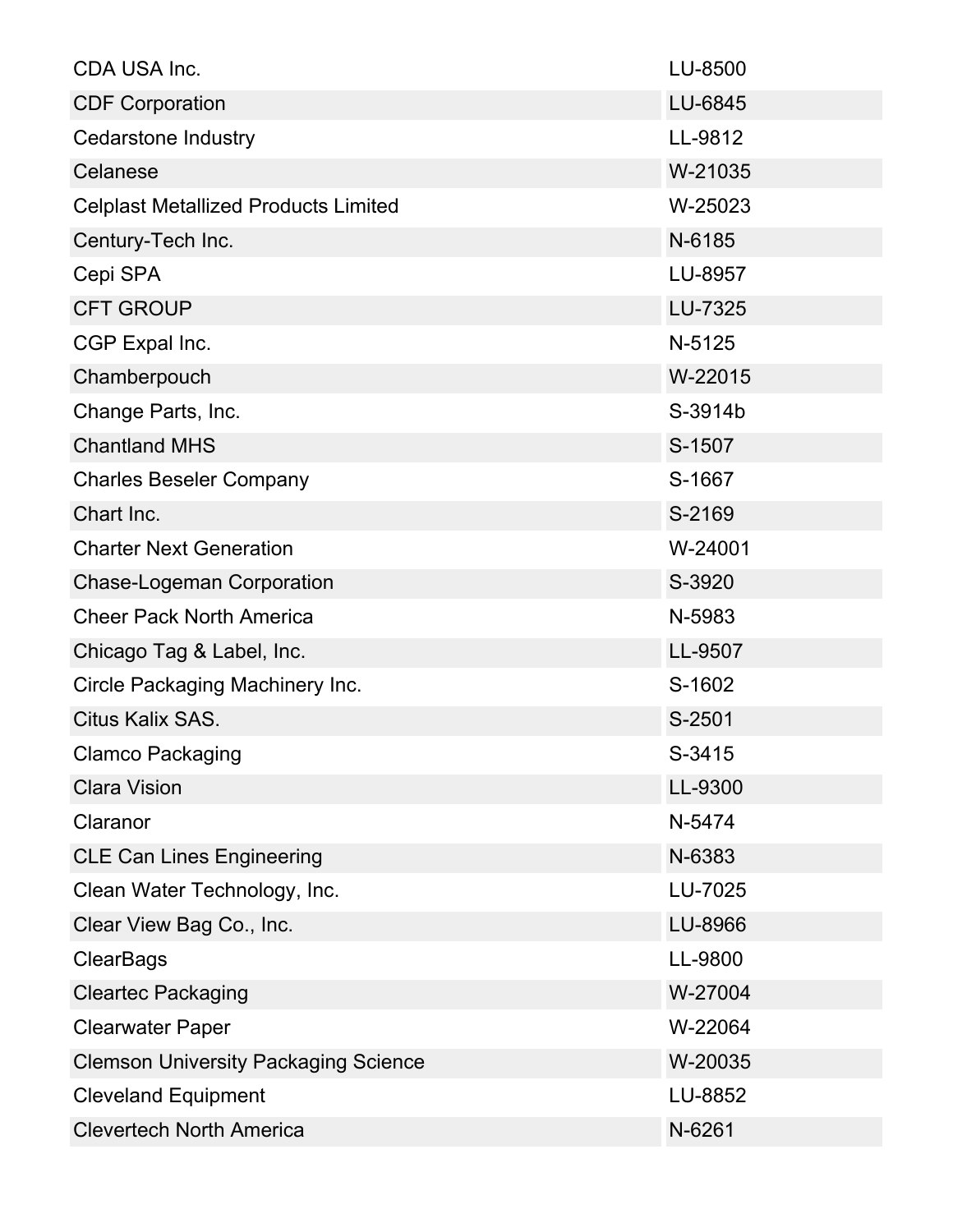| <b>Closure Systems International</b> | S-3430   |
|--------------------------------------|----------|
| Clysar, LLC                          | S-3766   |
| <b>CM Process Solutions</b>          | LU-7254  |
| CMC Design-Build, Inc.               | N-5041   |
| <b>CMD Corporation</b>               | LU-8118  |
| <b>CMES Robotics Inc.</b>            | N-5469   |
| Codi Manufacturing                   | LU-7721  |
| <b>Codian Robotics</b>               | S-3452   |
| Coesia Group                         | S-2501   |
| Cofil Inc.                           | N-6376   |
| <b>COFOCE</b>                        | LL-9505  |
| <b>Cognex Corporation</b>            | S-1769   |
| Coim USA, Inc.                       | LU-8103  |
| <b>Colamark USA</b>                  | W-20028  |
| <b>Colborne Foodbotics, LLC</b>      | S-2983   |
| <b>Cold Pressure Council</b>         | N-4525   |
| Coldkeepers, LLC                     | W-28064  |
| Coldship                             | LU-7031  |
| <b>Collamat AG</b>                   | LL-10817 |
| <b>Colordyne Technologies</b>        | LL-9413  |
| Colormasters, LLC                    | S-4159   |
| Colorware USA, Inc.                  | S-4033   |
| <b>COLQUIMICA ADHESIVES</b>          | W-24037  |
| Columbia Machine, Inc.               | N-4721   |
| <b>Combi Packaging Systems LLC</b>   | N-6123   |
| <b>Combilift USA</b>                 | N-6274   |
| <b>COMEK SRL</b>                     | N-5877   |
| <b>Commercial Manufacturing</b>      | LU-7603  |
| Compass Industrial Group, LLC        | S-3118   |
| Compass Wire Cloth Corp.             | LL-9417  |
| <b>Concetti North America</b>        | N-4608   |
| <b>Cone Drive</b>                    | S-2173   |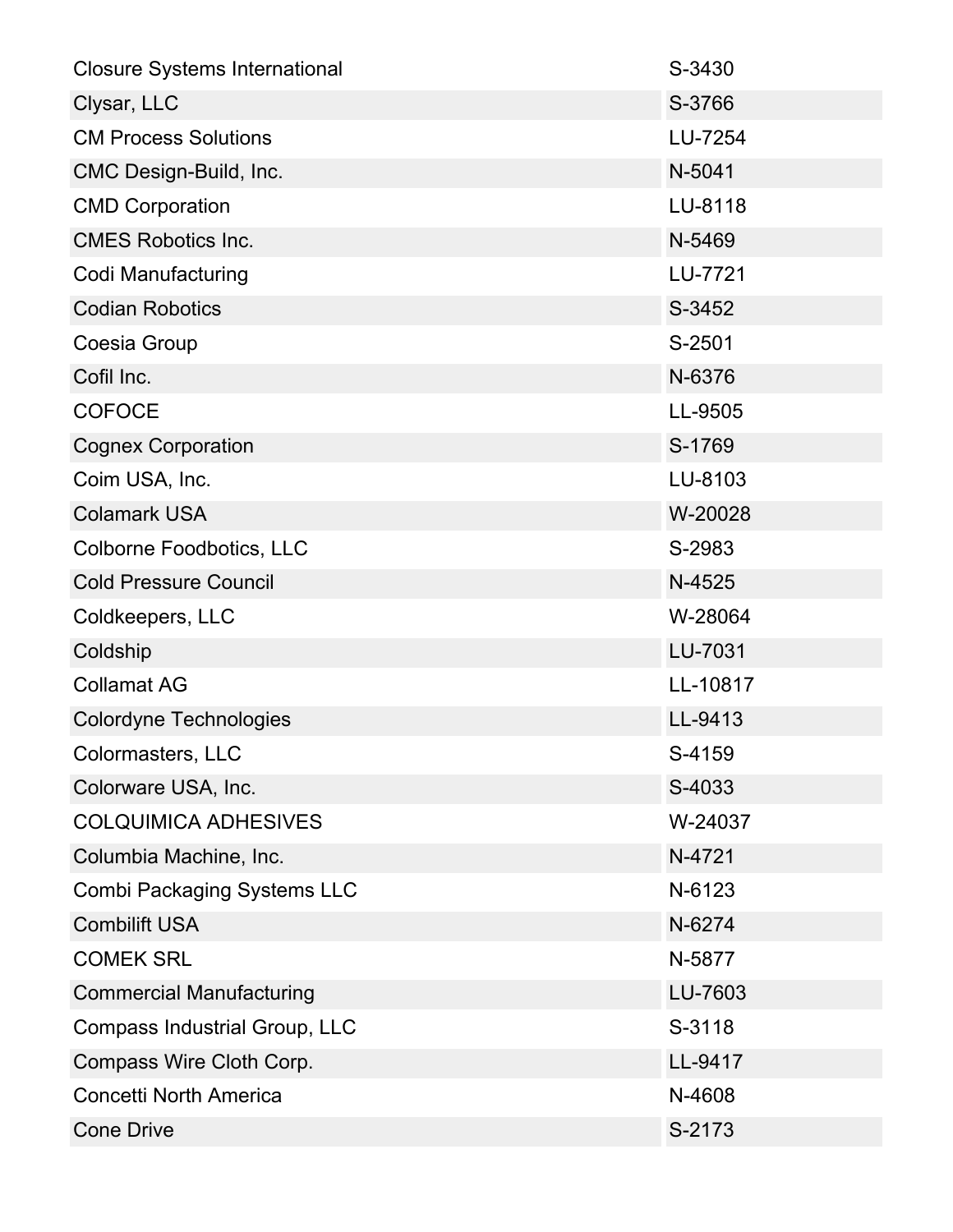| Conflex Incorporated                                        | S-3725        |
|-------------------------------------------------------------|---------------|
| Consolidated Technologies Inc.                              | S-2378        |
| Constantia Flexibles - Pharma                               | W-15031       |
| <b>Constantia Flexibles LLC</b>                             | S-2696        |
| <b>Contract Packaging Association</b>                       | N-4518, EB-75 |
| <b>Contrade Pvt Ltd</b>                                     | W-26067       |
| Coperion & Coperion K-Tron                                  | LU-7756       |
| <b>Coppice Alupack Ltd</b>                                  | W-23076       |
| Countec Co., Ltd.                                           | W-19020       |
| Cousins Packaging Inc.                                      | N-5245        |
| Coval Vacuum Technology, Inc.                               | N-4646        |
| Cozzoli Machine Company                                     | S-1614        |
| CP Packaging, LLC                                           | S-4123        |
| <b>CPM Wolverine Proctor, LLC</b>                           | LU-7442       |
| <b>CPS Case Packing Systems</b>                             | LU-8664       |
| <b>CPT Go Green</b>                                         | LU-8909       |
| Craemer (Craemer US Corp.)                                  | LU-6811       |
| <b>CRB</b>                                                  | S-2481        |
| <b>Cremer North America</b>                                 | W-13014       |
| Crenteria S.A.C.                                            | N-5379        |
| Crosio & Associates Inc.                                    | S-2689        |
| <b>CSi Palletizing</b>                                      | N-6248        |
| <b>CSS International Corporation</b>                        | S-4025        |
| <b>CT Pack USA</b>                                          | LU-7936       |
| <b>CTM Labeling Systems</b>                                 | S-4120        |
| Curia (formerly AMRI)                                       | W-15028       |
| Curtec USA, Inc.                                            | W-23012       |
| <b>CURTI USA CORPORATION</b>                                | W-20006       |
| <b>Curtiss-Wright / Exlar Automation</b>                    | N-5977        |
| <b>Custom Etch</b>                                          | N-5173        |
| <b>Custom Pak Solutions, LLC</b>                            | S-3300        |
| <b>Custom Powder Systems/Integrated Containment Systems</b> | W-15051       |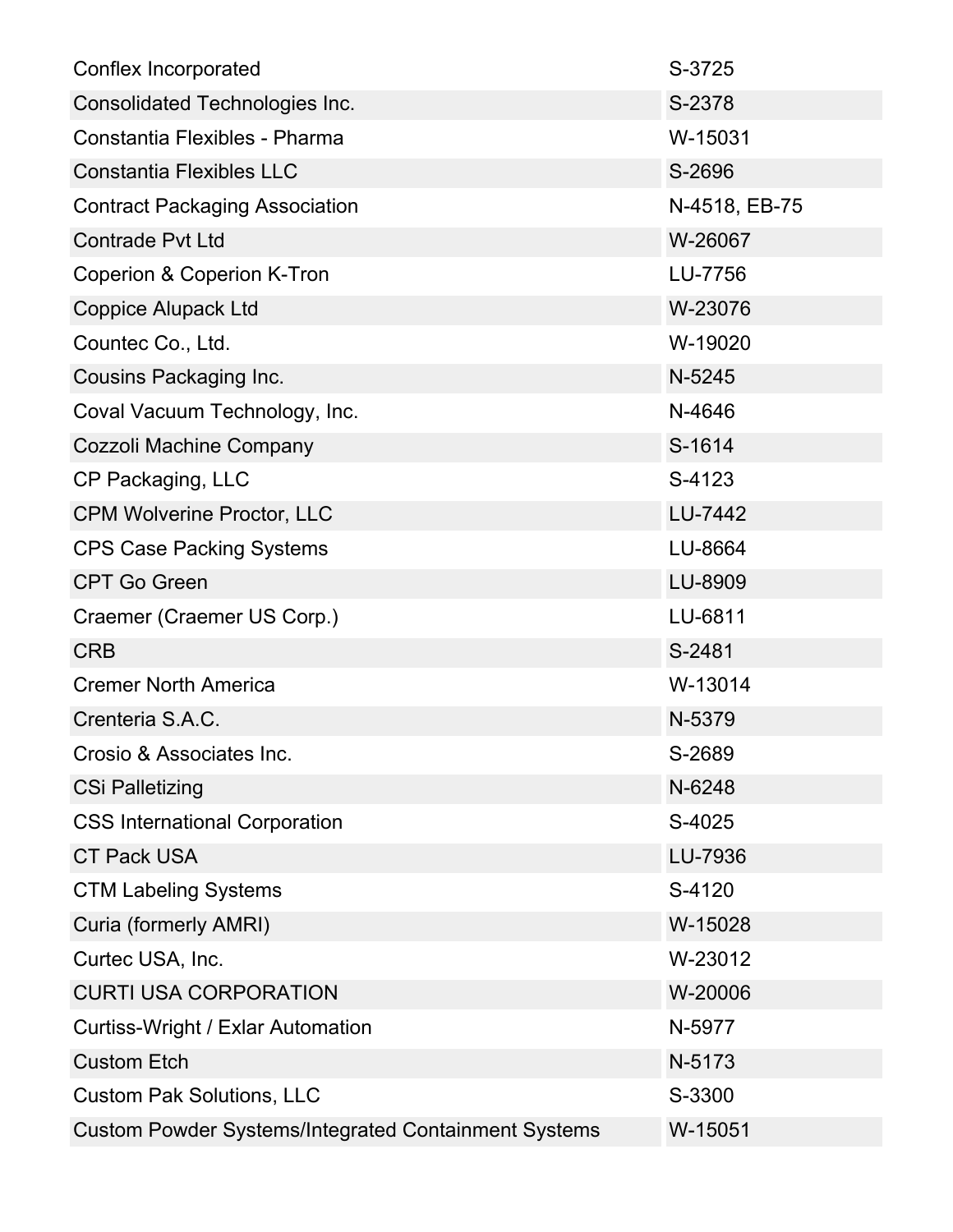| <b>CVC Technologies</b>                             | W-16027        |
|-----------------------------------------------------|----------------|
| <b>CWM Automation Ltd.</b>                          | S-3370         |
| <b>Cybertrol Engineering</b>                        | N-5184         |
| <b>Cycletech Environmental Technologies Limited</b> | W-28010        |
| <b>Cyklop Srl</b>                                   | S-4056         |
| D&D Electronics Co., Ltd                            | LL-10900       |
| D&F Equipment Sales, Inc.                           | LU-7207        |
| Daido Corporation of America                        | N-5382         |
| DANTEL AMBALAJ VE BASKILI KAGIT SAN VE TIC A.S      | LL-9217        |
| Dara Pharmaceutical Equipment                       | W-17002        |
| DariFill                                            | S-1435         |
| Dassault Systèmes                                   | LL-9911        |
| Datalogic                                           | S-4266         |
| <b>Daubert Cromwell</b>                             | LU-8608        |
| Davik Self-Adhesive Tapes                           | N-5982         |
| Davis-Standard, LLC                                 | N-5665         |
| DCI, Inc.                                           | LU-7403        |
| Decade Products, LLC                                | LU-6700        |
| <b>DECApac</b>                                      | W-25060        |
| Decide 4 Action                                     | N-5976         |
| Decker Tape Products, Inc.                          | N-4642         |
| Deitz Company Inc.                                  | S-1402         |
| Del Packaging, LTD                                  | S-2925         |
| Delkor Systems, Inc.                                | S-2948         |
| Della Toffola USA                                   | EB-31, LU-8205 |
| Delldata Systems NY                                 | LU-8910        |
| Delta Modtech                                       | S-2908         |
| Denham-Blythe Company, Inc.                         | LL-9000        |
| <b>Dennis Group</b>                                 | LU-7411        |
| Deville Technologies, LLC                           | LU-7332        |
| Dhwani Polyprints Pvt Ltd                           | W-27047        |
| Di Mauro Flexible Packaging                         | W-12057        |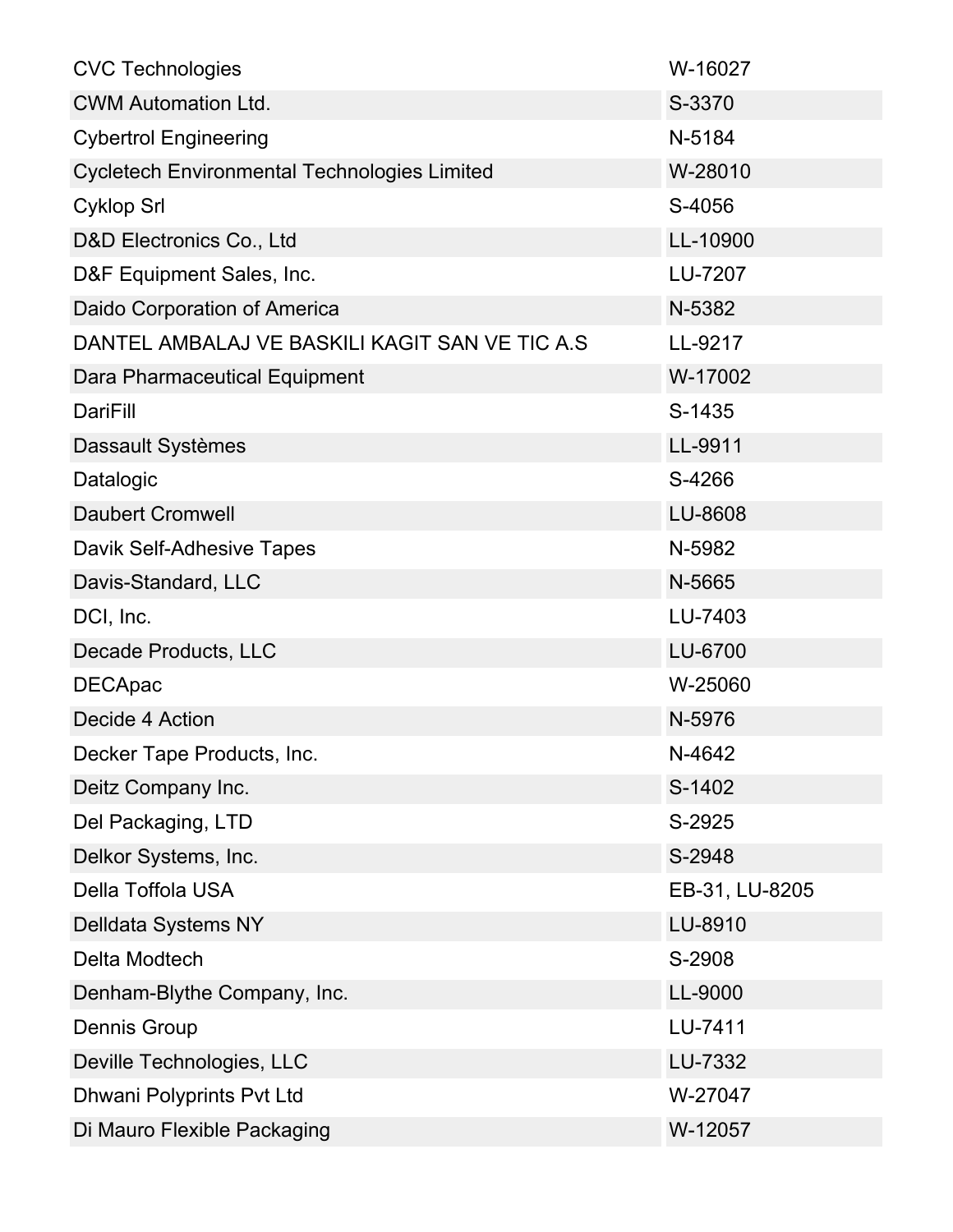| Diagraph Marking & Coding, An ITW Company  | N-5121        |
|--------------------------------------------|---------------|
| <b>Diamond Chain Company</b>               | S-2173        |
| <b>Dienes Corporation</b>                  | LU-8849       |
| Dinamec Systems, LLC                       | W-13029       |
| <b>DIPCO</b>                               | W-25051       |
| Dispensa-Matic Label Dispensers            | N-6310        |
| Display Supply & Lighting, Inc.            | LU-6856       |
| Diversified Plastics, Inc.                 | N-6076        |
| <b>Dixie Canner Company</b>                | S-3006        |
| <b>Dixon Sanitary</b>                      | LU-7539       |
| DMM Technology Corp.                       | LL-9617       |
| Dodge Industrial, Inc.                     | LL-10309      |
| <b>Do-It Corporation</b>                   | N-6314        |
| Doloop                                     | W-21007       |
| Domino Amjet, Inc.                         | S-3506, EB-51 |
| Donaldson                                  | N-5579        |
| DONGGUAN BAOLAI METAL CAN CO., LTD.        | LU-8939       |
| <b>DORAL</b>                               | LU-7427       |
| Doran Scales, Inc.                         | LU-8515       |
| Dorner                                     | N-5725, EB-67 |
| DORTPAK AMBALAJ SAN. VE TIC. LTD. STI.     | LU-8247       |
| <b>DOT Tiedown</b>                         | N-5262        |
| <b>Dotec Roll Handling Solutions</b>       | S-4340        |
| Double H Plastics, Inc.                    | W-23016       |
| Douglas Machine Inc.                       | S-2820        |
| Douglas Machines Corp.                     | LU-7314       |
| Dow                                        | W-22017       |
| <b>DPSS Lasers Inc.</b>                    | W-13004       |
| Driam USA, Inc.                            | S-2789        |
| Drug Plastics & Glass Company, Inc.        | W-17019       |
| DS Smith North America Packaging and Paper | W-24034       |
| <b>DSL Forming Collars</b>                 | LU-8411       |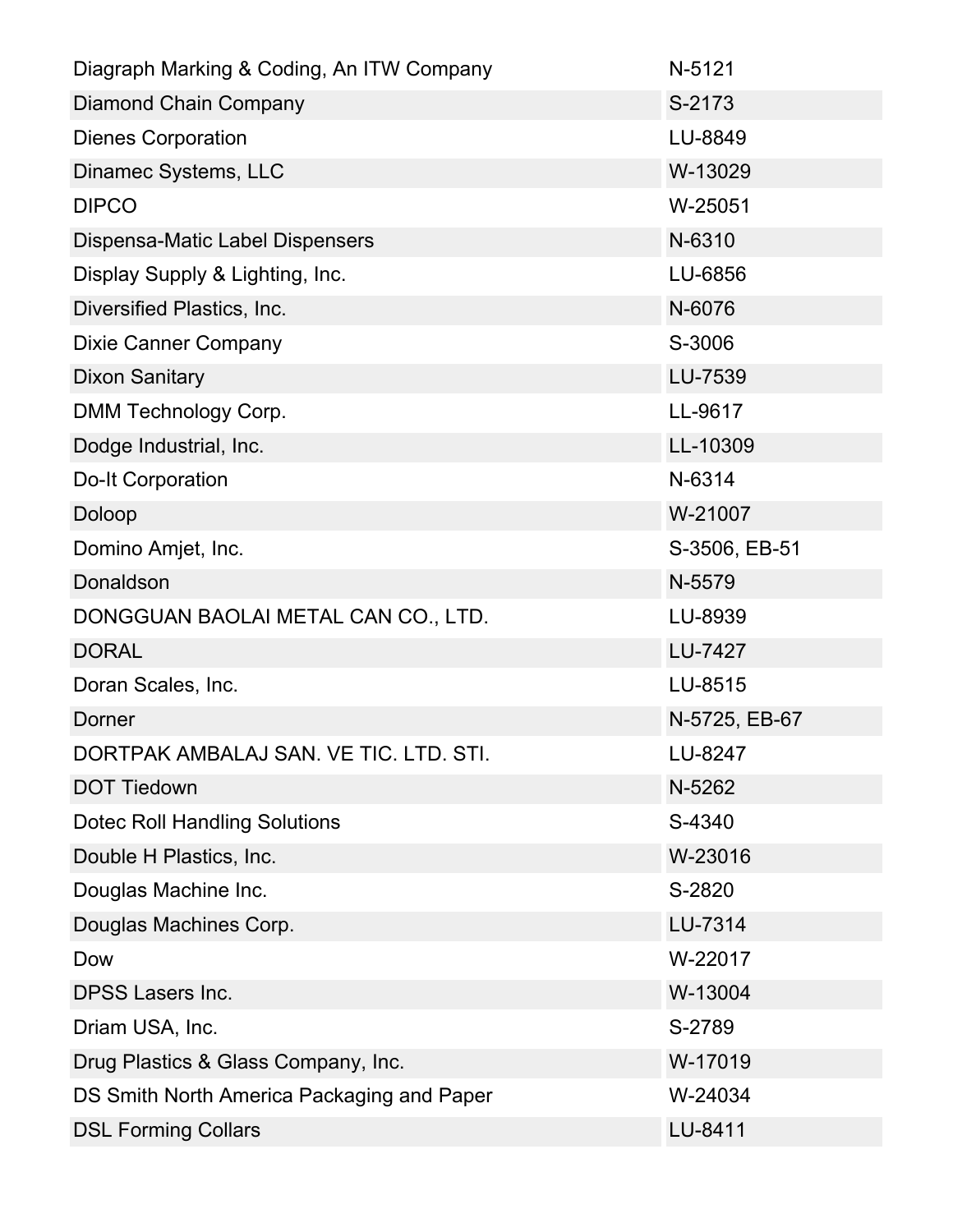| DTM Packaging, A Massman Company     | S-2158         |
|--------------------------------------|----------------|
| <b>Dubak Electrical Group</b>        | LU-7938        |
| Dukane IAS, LLC                      | S-4009         |
| <b>Duraco Specialty Materials</b>    | EB-44, LU-6704 |
| Dura-Pack Inc.                       | N-5743         |
| Duravant                             | S-3547         |
| Dustcontrol, Inc.                    | LU-8258        |
| Dycem Corp                           | W-15048        |
| Dyco, Inc.                           | N-5804         |
| <b>Dynaflex Private Limited</b>      | W-26056        |
| <b>Dynamic Conveyor Corporation</b>  | N-5042         |
| E.A. Bonelli + Associates, Inc.      | LU-7719        |
| EAD Inc.                             | LL-10504       |
| <b>EAGLE Certification Group</b>     | LL-9506        |
| Eagle Flexible Packaging             | N-5933         |
| <b>Eagle Product Inspection</b>      | LU-7149        |
| Eaglestone, Inc.                     | LU-7860        |
| <b>Eam-Mosca Corporation</b>         | LU-7947        |
| EASTANBUL PLASTIK SAN VE TIC LTD STI | W-25012        |
| Eastey                               | S-3774c        |
| <b>EASYSNAP TECHNOLOGY SRL</b>       | LU-7841        |
| <b>Eatsafe LLC</b>                   | W-28063        |
| EB Packaging SDN BHD                 | W-24076        |
| <b>EBAC Industrial Products</b>      | W-17023        |
| <b>EBERLE AMERICA Inc.</b>           | LU-8753        |
| ebm-papst Inc.                       | LU-8466        |
| EBS Ink Jet Systems USA, Inc.        | S-4243         |
| Econocorp, Inc.                      | S-1630, EB-17  |
| <b>ECORRCRATE</b>                    | W-22010        |
| EDL Packaging, A Massman Company     | S-2158         |
| <b>Edson Packaging Machinery</b>     | N-5348         |
| <b>Effytec USA</b>                   | S-1602         |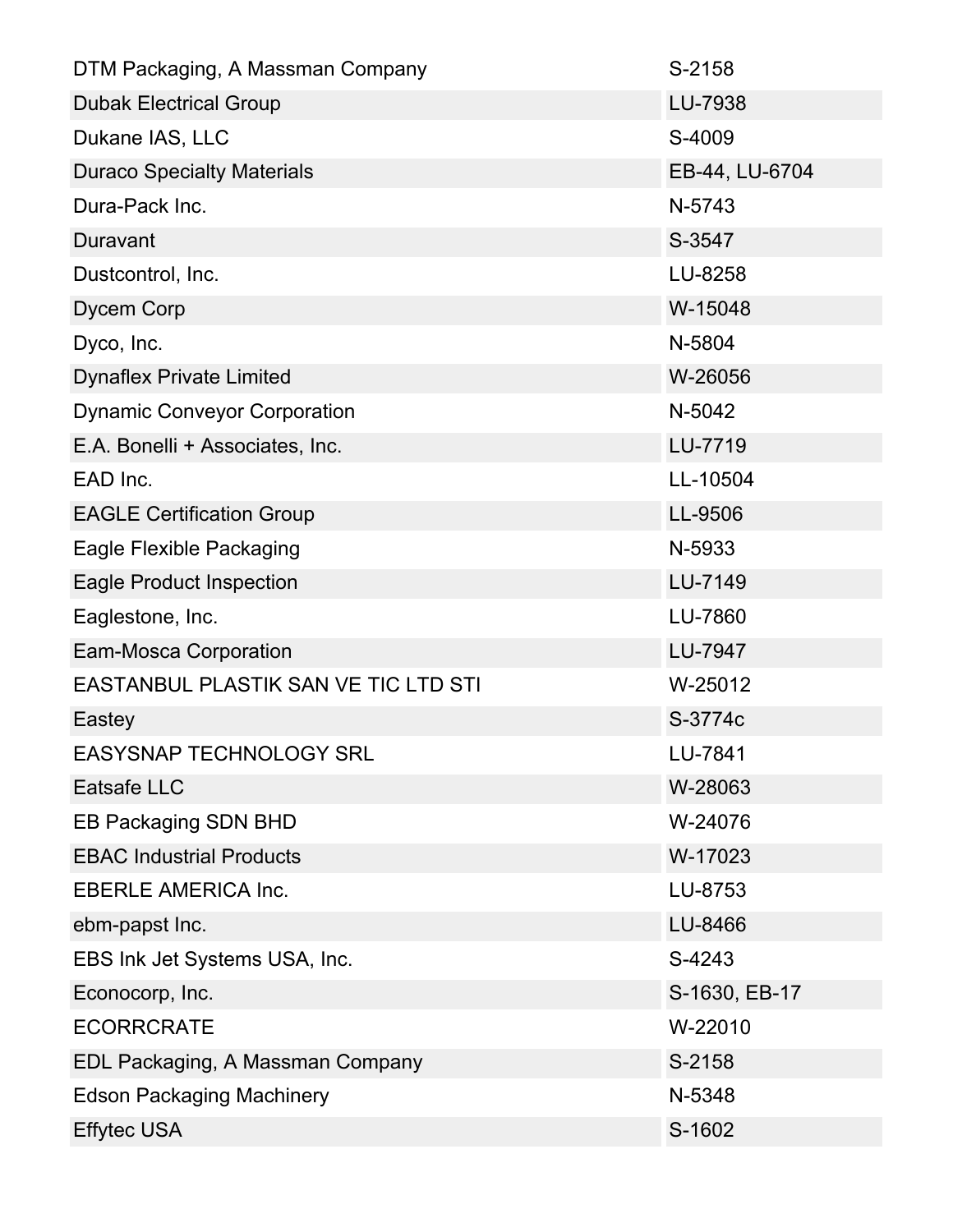| EFP, LLC                                                     | W-18027, N-5381 |
|--------------------------------------------------------------|-----------------|
| Egan Food Technologies                                       | S-2490          |
| Ehcolo                                                       | N-6343          |
| <b>Eirich Machines</b>                                       | LU-7503         |
| <b>Ekhosoft</b>                                              | N-5284          |
| EKOPACK KAGIT AMBALAJ SAN VE TIC AS                          | LL-9519         |
| <b>Electrosteam Generator Corp</b>                           | LU-8415         |
| Elektromag Inc.                                              | W-13008         |
| Elesa U.S.A. Corporation                                     | LU-7830         |
| Elettric 80 Inc                                              | LU-8124         |
| <b>Elkhart Plastics</b>                                      | LU-6715         |
| Elm Electrical, Inc.                                         | N-6324          |
| Elmar Industries, Inc.                                       | S-4114          |
| <b>ELPLAST America Inc.</b>                                  | LU-8203         |
| Elried Markierungssysteme GmbH                               | S-3954          |
| Elsner Engineering Works, Inc.                               | S-3012          |
| ELTRON PLASTIK ELEKTROMEKANIK SAN TIC LTD STI                | W-26047         |
| ELUM Inc.                                                    | S-3860          |
| Emerson                                                      | N-4736          |
| <b>Emery Winslow Scale Company</b>                           | LL-10502        |
| <b>Emirates Printing Press</b>                               | W-25020         |
| <b>EMS Group USA LLC</b>                                     | LU-8145         |
| <b>Encoder Products Company</b>                              | S-4026          |
| <b>Encore Packaging</b>                                      | LU-8929         |
| Endupack SA                                                  | LU-8532         |
| <b>Enercon Industries Corporation</b>                        | S-1766          |
| Engilico                                                     | N-4876          |
| <b>Engineered Automation of Maine</b>                        | S-4327          |
| Ensight Solutions: Likwifier, Bematek & Automation Divisions | LU-7747         |
| <b>Ensign Equipment</b>                                      | N-4883          |
| Epac, LLC                                                    | <b>EB-29</b>    |
| E-PAK Machinery, Inc.                                        | S-3914a         |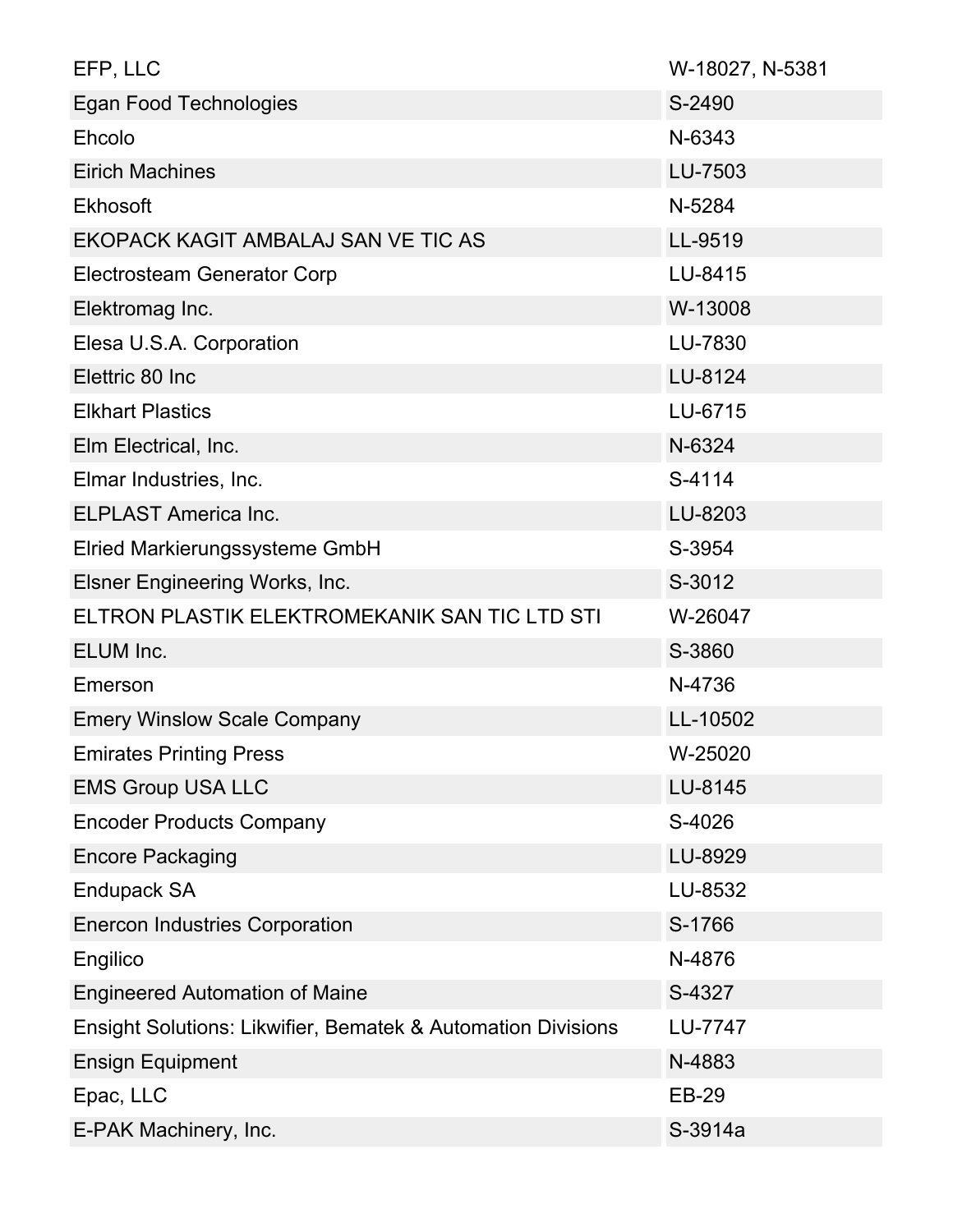| EPG, A Cargo Care Company               | N-5163         |
|-----------------------------------------|----------------|
| <b>Epson America</b>                    | N-5265, N-5363 |
| Epstein                                 | LU-7038        |
| <b>EQUITEK</b>                          | N-6332         |
| <b>ERCAN PLASTIK SAN VE TIC LTD STI</b> | LU-8241        |
| <b>EREDI BOLONDI IVANO SDF</b>          | W-17017        |
| Ergostrap Inc.                          | LL-9400        |
| Eriez                                   | N-5214         |
| <b>Ernst Timing Screw Company</b>       | S-3074         |
| Esband USA, Inc.                        | N-5386         |
| <b>Esco Technologies</b>                | W-16046        |
| <b>ESI Group USA</b>                    | N-4630         |
| <b>Esko   Brand Solutions</b>           | W-17046        |
| ESS Technologies, Inc.                  | W-16013        |
| <b>EtherCAT Technology Group</b>        | LU-6749        |
| Euchner-USA                             | N-4948         |
| Eura Drives Canada Ltd.                 | LL-9600        |
| <b>Euro Pack Industries</b>             | S-4053         |
| Eurotrol                                | W-13027        |
| Evanesce                                | LU-8462        |
| Everactive                              | LL-10606       |
| Evergreen Resources Inc.                | W-24047        |
| <b>Evolabel AB</b>                      | N-6065         |
| <b>Evolve Packaging</b>                 | LU-6850        |
| Exiges Instrument Systems, LLC          | LL-9819        |
| Expanite Inc.                           | LU-7562        |
| Extrutech Plastics, Inc.                | LU-7018        |
| <b>ExxonMobil</b>                       | W-23060        |
| F.N. Sheppard & Co.                     | N-6352         |
| <b>FACT NA LLC/ROTOTIME</b>             | N-5970         |
| Falco Automation, LLC                   | LL-10316       |
| Fallas Automation, Inc.                 | S-3530         |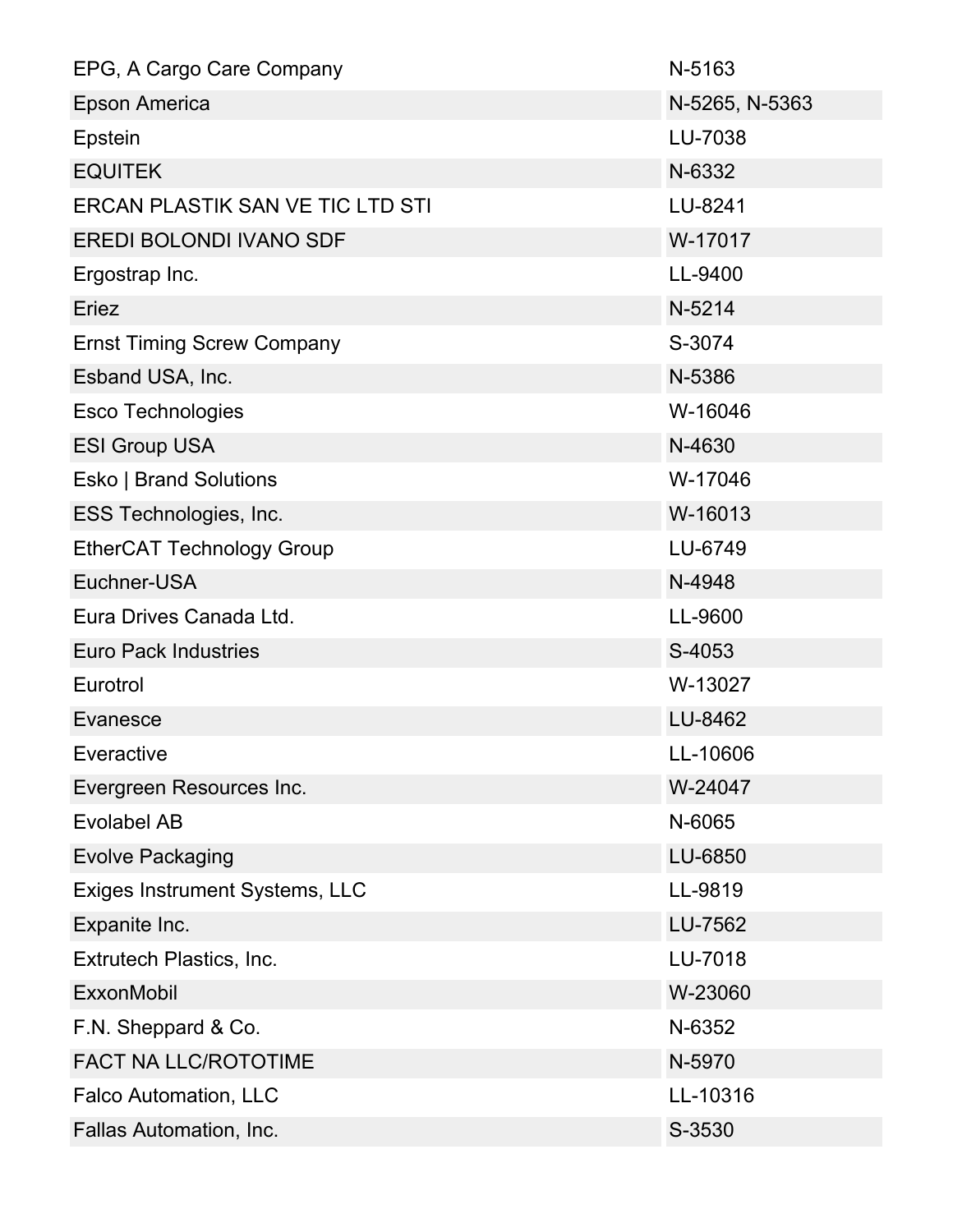| <b>FANUC America Corporation</b>            | N-6116            |
|---------------------------------------------|-------------------|
| <b>FASTechnology Group LLC</b>              | LU-8718           |
| <b>FAWEMA GmbH</b>                          | LU-8741           |
| FBF North America, LLC.                     | LU-7466           |
| FBR-ELPO SpA                                | LU-7110           |
| <b>Federal Mfg LLC</b>                      | N-5316            |
| Feldman ST S.R.L.                           | LU-7052           |
| <b>Feldmeier Equipment</b>                  | LU-7252           |
| Felins USA, Incorporated                    | W-19019, S-3842   |
| <b>FEMC</b>                                 | S-3019            |
| <b>Fenner Precision Polymers</b>            | LU-7020           |
| Ferrum Packaging Inc.                       | LU-8141           |
| <b>Festo Corporation</b>                    | N-6213            |
| Fette Compacting America, Inc.              | W-15000, W-15002A |
| <b>Fibercel Packaging</b>                   | W-25006           |
| <b>FIBRAPRINT</b>                           | S-4352            |
| Fibreform Containers, Inc.                  | W-25027           |
| <b>Fidelity Packaging LLC</b>               | LU-8416           |
| <b>FILAMATIC</b>                            | S-3214            |
| Filamentos Caribe, S.A.                     | LL-9915           |
| Filler Specialties, Inc.                    | S-3303            |
| <b>Fillrite Filler</b>                      | N-5177            |
| FilmLOC Inc                                 | LU-6809           |
| <b>FILTEC</b>                               | S-2901            |
| <b>First Choice Industrial</b>              | LL-9605           |
| <b>First Choice Packaging</b>               | LL-9401           |
| Fitpak Ambalaj Ve Kimya Sanayi Ticaret A.S. | N-4881            |
| Flex Films (USA) Inc.                       | W-22063           |
| <b>Flex Plus Pak</b>                        | N-4964            |
| FlexBlow                                    | N-5784            |
| Flex-Line Automation Inc.                   | N-6204            |
| FlexLink Systems, Inc.                      | S-2501            |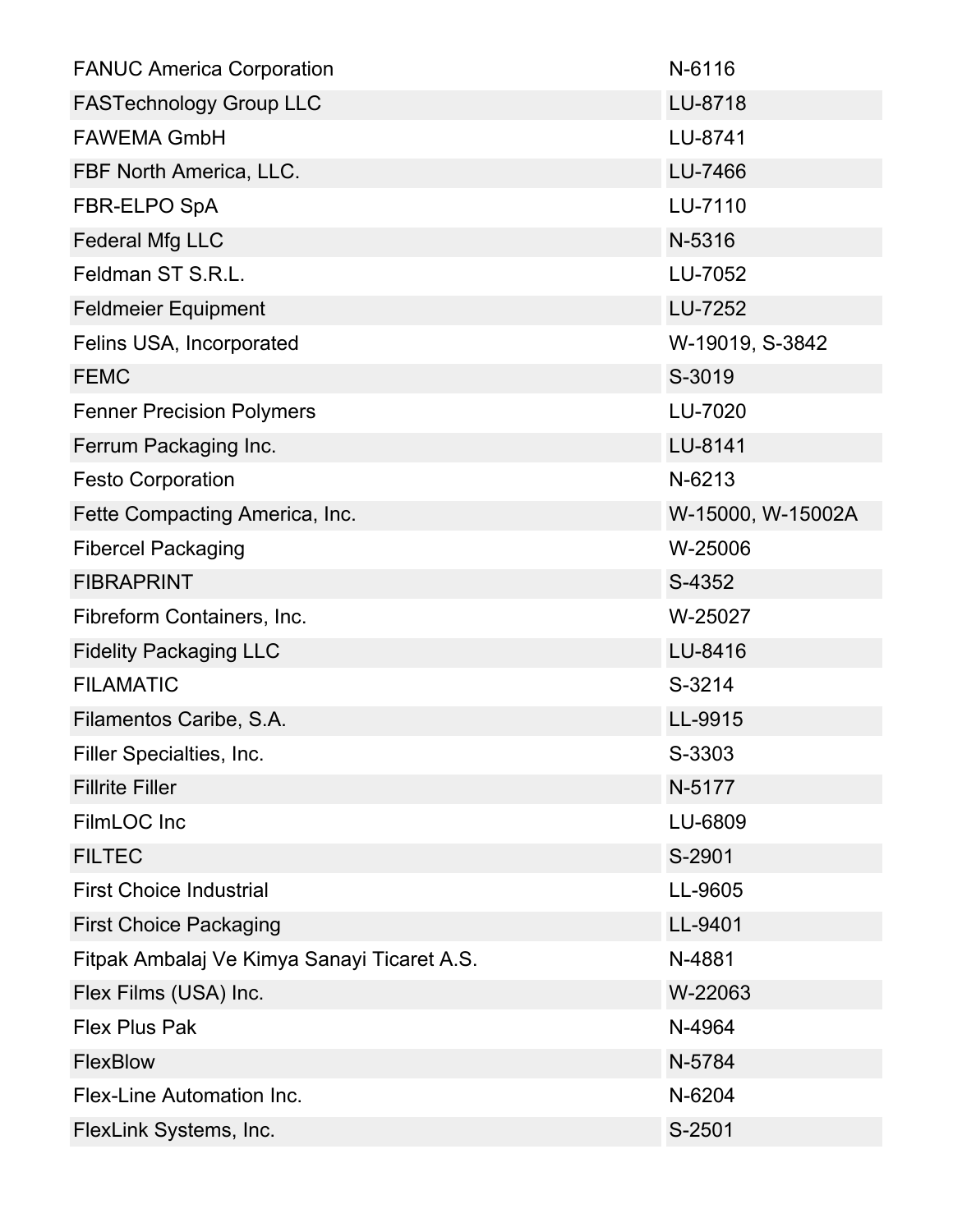| Flex-O-Glass, Inc.                                  | W-23041  |
|-----------------------------------------------------|----------|
| Flexopack S.A.                                      | N-5874   |
| <b>FlexPackPRO®</b>                                 | S-4054   |
| <b>FlexPak Services</b>                             | N-5780   |
| <b>Flex-Pro Label</b>                               | LU-8911  |
| <b>FlexSack By ABC Polymer Industries</b>           | LL-9717  |
| <b>FlexSim Software Products</b>                    | LL-9201  |
| Flottweg Separation Technology, Inc.                | LU-7041  |
| <b>FlowCrete/Key Resin</b>                          | S-4066   |
| Fluid Chillers, Inc.                                | LL-10708 |
| FLUXX® Made By SABEU                                | W-26017  |
| <b>FMT America Inc</b>                              | N-5025   |
| Focke & Co.                                         | N-5921   |
| <b>Fogg Filler Company</b>                          | N-5416   |
| Folyopak Ambalaj San. Ve.Tic. A.S.                  | LL-10119 |
| Food Plant Engineering, LLC                         | LU-7014  |
| <b>Food Processing Magazine</b>                     | LU-7030  |
| <b>FoodSafe Drains</b>                              | LU-7003  |
| FOODTOOLS Consolidated, Inc.                        | LU-7026  |
| Fords Packaging Systems Ltd.                        | N-6148   |
| Formers By Ernie, Inc.                              | N-4641   |
| Formers International, Inc.                         | N-5108   |
| <b>Formic Technologies</b>                          | N-5561   |
| <b>Formost Fuji Corporation</b>                     | S-2766   |
| Forpak                                              | S-1517   |
| FORTIS PLASTIK SAN TIC LTD STI                      | W-26064  |
| Fortress Technology Inc.                            | S-1752   |
| Fosber America Inc.                                 | W-26070  |
| <b>Foster Corporation</b>                           | W-20024  |
| <b>Foth Production Solutions LLC</b>                | S-4221   |
| <b>Foundation For Supply Chain Solutions (F4SS)</b> | N-4511   |
| FOX IV Technologies, Inc.                           | N-4936   |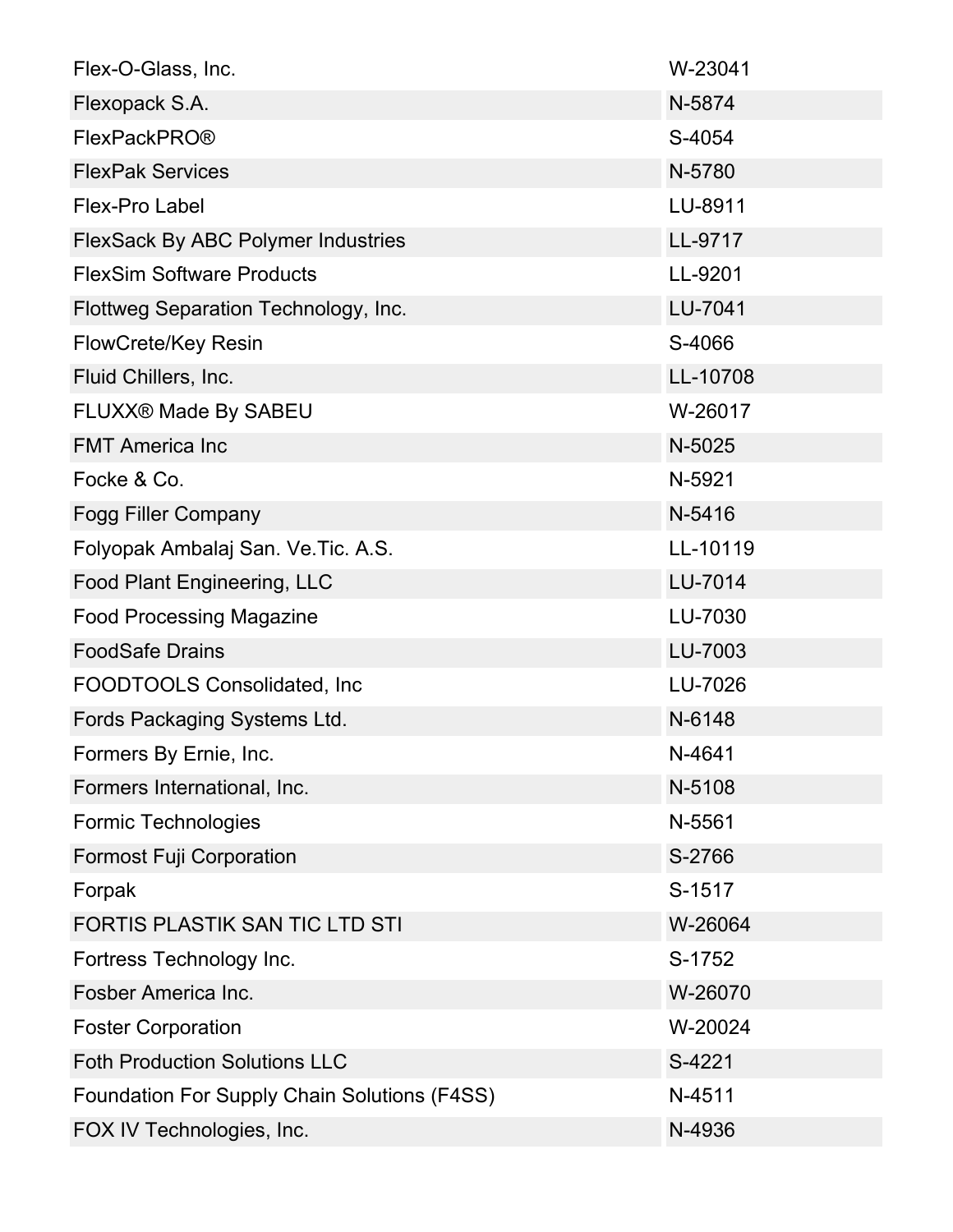| <b>Fox Packaging Services</b>                                          | S-3378        |
|------------------------------------------------------------------------|---------------|
| FP Developments, Inc.                                                  | W-15020       |
| <b>FPS Food Process Solutions</b>                                      | LU-7349       |
| <b>Frain Industries</b>                                                | S-1639, EB-35 |
| <b>Franz Toelke Gmbh</b>                                               | S-2488        |
| Franz Ziel USA Inc.                                                    | W-13039       |
| Frazier & Son                                                          | N-4913        |
| <b>FreeThink Technologies</b>                                          | W-14046       |
| Fres-co System USA, Inc.                                               | S-4182        |
| <b>Fresh-Lock By Presto Products</b>                                   | S-3541        |
| FREUND-VECTOR CORPORATION                                              | W-15044       |
| <b>Fristam Pumps USA</b>                                               | LU-7303       |
| <b>FROMM Packaging Systems</b>                                         | LU-8749       |
| FrymaKoruma                                                            | LU-7513       |
| <b>FTT SRL</b>                                                         | W-27063       |
| <b>Fuji Robotics</b>                                                   | N-4984        |
| Fuji Shoko America, Inc.                                               | N-4978        |
| Full More (Shanghai) Packaging Trading Co., Ltd                        | N-5873        |
| <b>Funai Lexington Technology Corporation</b>                          | W-27051       |
| Fundación ARGENTINA PARA LA Promoción DE<br><b>INVERSIONES Y COMER</b> | LU-8755       |
| <b>Future Innovators - Robotics Showcase</b>                           | W-21028       |
| G & F Manufacturing Co., Inc.                                          | LU-7144       |
| G. J. Olney, Inc.                                                      | LU-7312       |
| G.D S.p.A.                                                             | S-2501        |
| G.F. S.p.A.                                                            | S-2501        |
| Galdi S.r.L.                                                           | LU-7361       |
| <b>Gardner Denver Industrials Group</b>                                | W-18050       |
| <b>Garrido Printing Equipment Inc.</b>                                 | S-3589        |
| <b>Garvey Corporation</b>                                              | N-5314        |
| <b>GASPARIN BREVETTI SRL</b>                                           | LU-8954       |
| <b>Gates TPU</b>                                                       | LU-7735       |
| Gatronova/Krystofilms/Cristal Plastic                                  | W-25007       |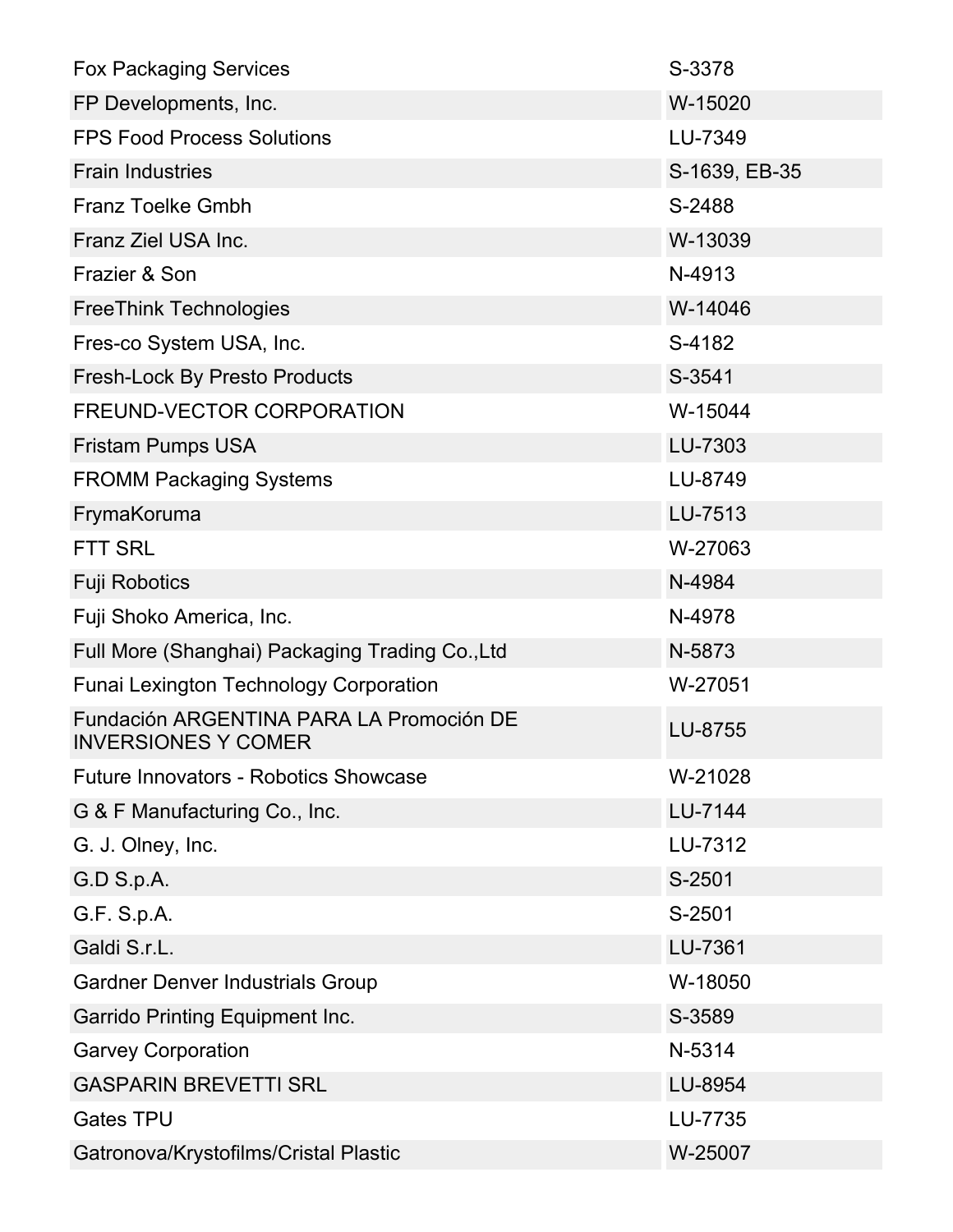| <b>GEA</b>                               | S-3084            |
|------------------------------------------|-------------------|
| <b>Gem Gravure</b>                       | S-4233            |
| <b>GEMCO</b>                             | W-17035           |
| <b>General Imaging America</b>           | S-4374            |
| General Packaging Equipment Co.          | N-5704            |
| <b>General Packer America</b>            | S-2158            |
| <b>Genesis Packaging Technologies</b>    | W-16016           |
| <b>Geo Project Industries SRL</b>        | LU-8956           |
| Georg Utz, Inc.                          | N-5269            |
| Georgia-Pacific Corrugated               | N-6165            |
| <b>Gerard Daniel Worldwide</b>           | LL-9921           |
| German Bionic Inc.                       | LL-9821           |
| <b>Gernep North America</b>              | S-4362            |
| <b>GESPRO Packaging</b>                  | LL-9603           |
| <b>GF Piping Systems</b>                 | LL-9700           |
| <b>GIMATIC</b>                           | N-5268            |
| Girton Manufacturing Co. Inc.            | LU-6805           |
| <b>Glatt Air Techniques Inc.</b>         | W-14003, W-15002C |
| Gleeson Constructors & Engineers, L.L.C. | LU-7327           |
| Glenroy, Inc.                            | S-4323            |
| <b>Glue Tech Systems</b>                 | LU-8419           |
| GlueGuard, Inc.                          | LU-6747           |
| <b>GoDEX Americas</b>                    | S-4333            |
| <b>Goex Corporation</b>                  | W-25053           |
| GoFormz                                  | N-5267            |
| Good Natured Products Inc.               | W-21015           |
| Goodway Technologies                     | S-2496            |
| <b>Gorreri SRL</b>                       | LU-8443           |
| Graco, Inc.                              | LU-8303           |
| <b>Graficas Salaet S.A.</b>              | W-23008           |
| Grandbell                                | W-14050           |
| <b>Graphic Packaging International</b>   | S-1730            |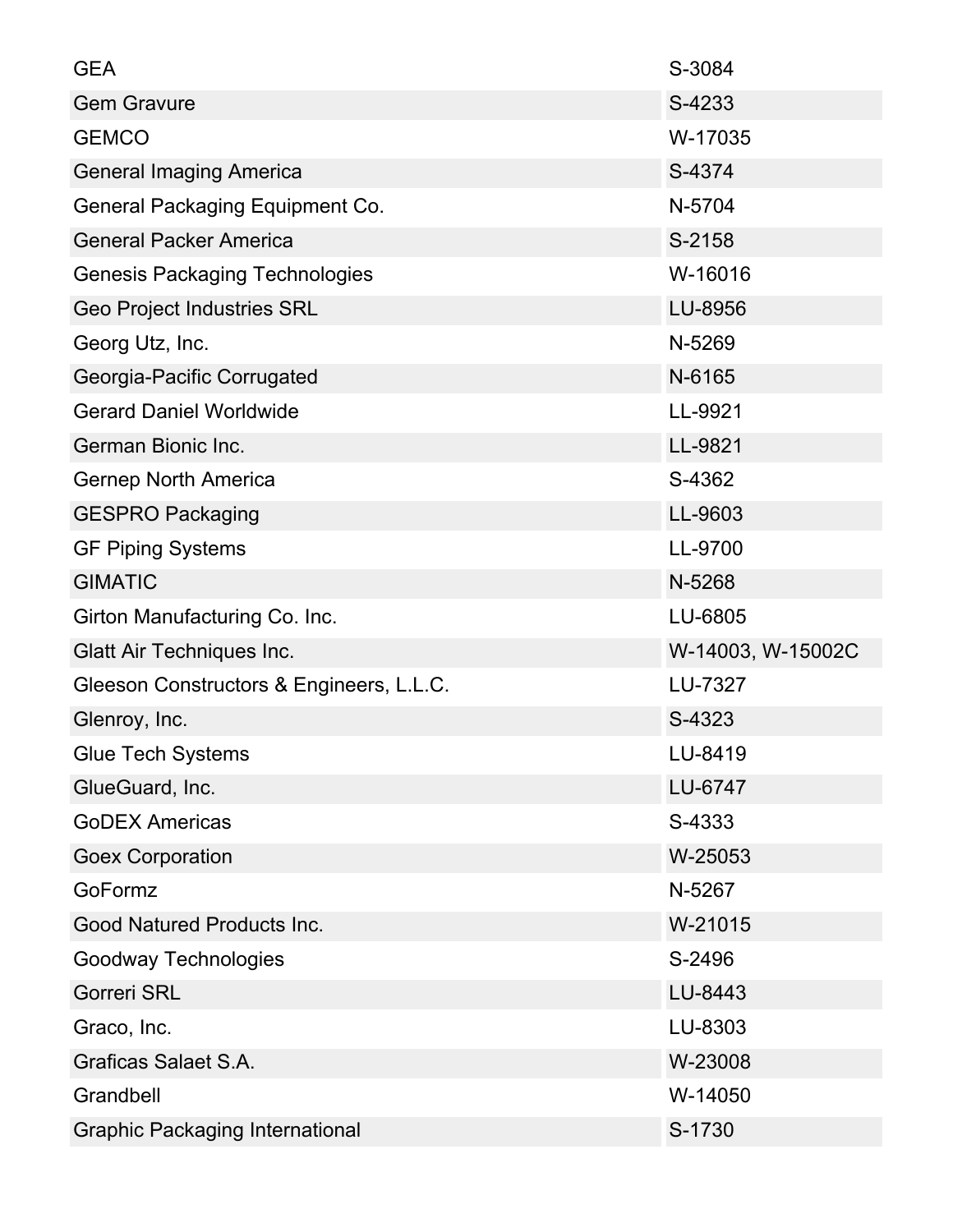| Graphic Solid Inks (GSI)                              | S-4150                |
|-------------------------------------------------------|-----------------------|
| Gray                                                  | LU-8328               |
| <b>Gray Solutions</b>                                 | LU-8328               |
| Great Northern Corp. - Fiber Interior Packaging       | W-23032               |
| Great Northern Laminations®                           | W-23036               |
| <b>Green Island Resource LLC</b>                      | W-28057               |
| <b>Green Spider Pallet Wraps</b>                      | LU-6852               |
| <b>Greener Corporation</b>                            | N-6305                |
| <b>Greystone Logistics</b>                            | LU-6837               |
| groninger                                             | W-18001               |
| Grunwald                                              | LU-8352               |
| Gruppo Fabbri Vignola                                 | LU-8449               |
| Gruppo Tecnoferrari                                   | LU-8154               |
| <b>GSM America Inc.</b>                               | N-6322                |
| GUANGZHOU YUCAI COLOR PRINTING CO., LTD.              | W-28022               |
| H.B. Fuller Company                                   | W-24050               |
| Haaga Sweepers/Bissell BigGreen Commercial            | LU-7640               |
| <b>Habasit International</b>                          | LL-10319              |
| Halder Inc.                                           | LU-8918               |
| <b>Halopack Americas</b>                              | W-24063               |
| <b>Hamamatsu Corporation</b>                          | W-13016               |
| Hamburg Dresdner Maschinenfabriken / Bauermeister USA | LU-8025               |
| <b>Hamrick Packaging Systems</b>                      | S-2006                |
| Handle It Inc.                                        | N-4634                |
| Handtmann Inc.                                        | LU-7305               |
| Hansen-Rice, Inc.                                     | LU-7727               |
| Hapa US                                               | S-2501                |
| Hapco Inc.                                            | LU-7752               |
| <b>Hardy Process Solutions</b>                        | LU-7108               |
| Harpak-ULMA Packaging, LLC                            | EB-13, S-3448, S-3449 |
| Harra Polypack                                        | W-23078               |
| Harro Hofliger, Inc.                                  | W-14001, W-15002B     |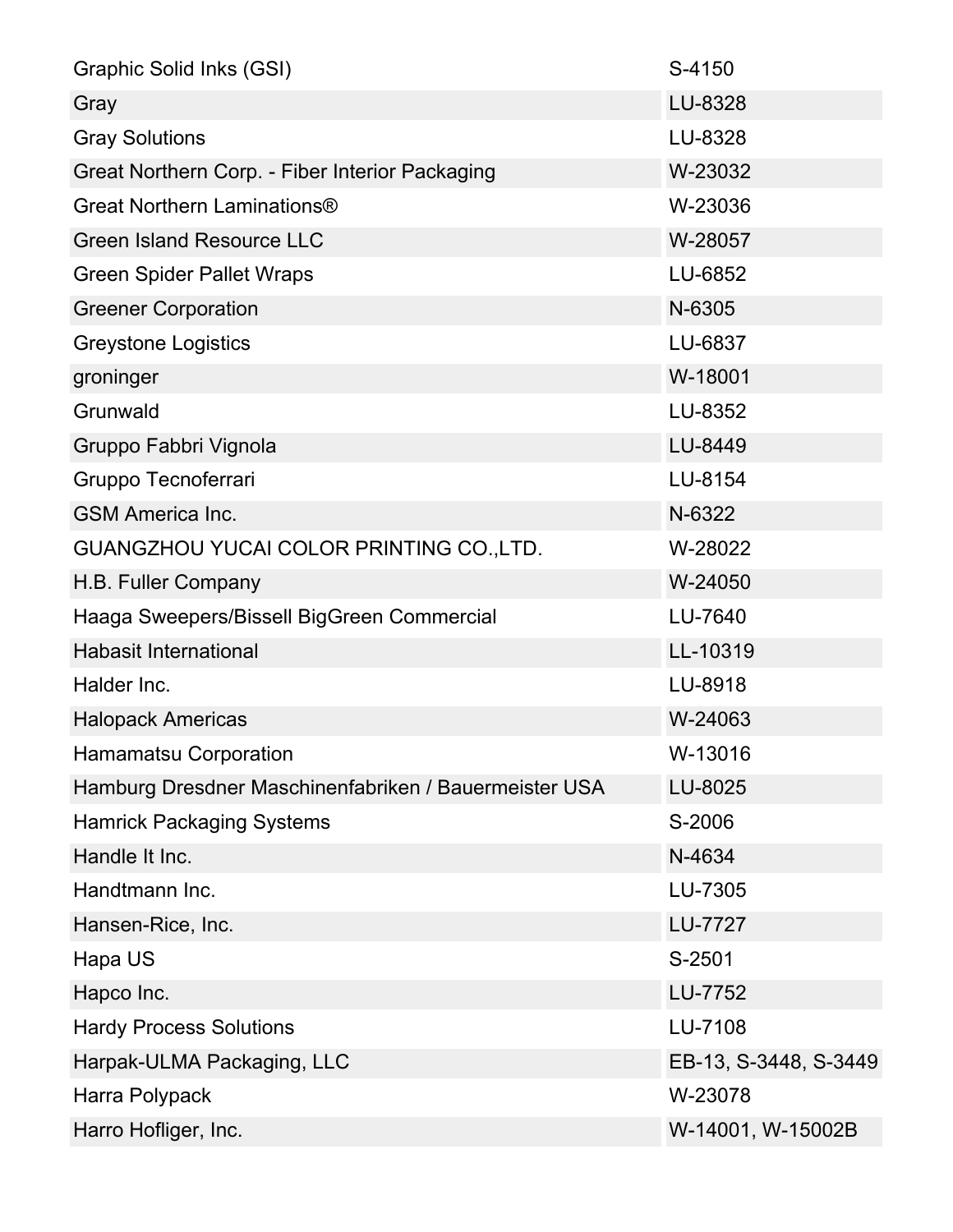| Haskell                                               | LU-7664          |
|-------------------------------------------------------|------------------|
| Hassia-Redatron USA                                   | S-1602           |
| <b>Haug Quality Equipment</b>                         | LU-7437          |
| <b>Haumiller Engineering Company</b>                  | N-5731           |
| Haver & Boecker USA, Inc.                             | N-6145           |
| <b>Haynes Lubricants</b>                              | LU-7436          |
| HB MGT CO., LTD.                                      | W-28056          |
| HB PAPER CO., LTD.                                    | W-27057          |
| HDG Verpackungsmaschinen GmbH                         | LU-8741          |
| Heat and Control, Inc.                                | N-4704, N-4706   |
| Heat Seal/Ampak                                       | S-2974           |
| Heinlein Plastik-Technik Gmbh                         | W-19005          |
| Heisler Industries, Inc.                              | S-3825           |
| <b>Henkel Corporation</b>                             | S-2172           |
| <b>Hennepin Technical College</b>                     | W-20046          |
| Henry Molded Products Inc.                            | W-24051          |
| Heritage Manufacturing                                | N-6344           |
| HERMA US, Inc.                                        | W-17016          |
| Heron Innovators, Inc.                                | LU-8756          |
| Herrmann Ultrasonics, Inc.                            | S-2375           |
| Heuft USA, Inc.                                       | W-15014, LU-6712 |
| Hexcelpack, LLC                                       | W-21029          |
| High Q Pack Industries Co., Ltd.                      | LL-9200          |
| High Tek USA, Inc.                                    | LU-7258          |
| <b>Highlight Industries</b>                           | N-5745           |
| Hiperbaric S.A.                                       | LU-7341          |
| Hishi Plastics U.S.A., Inc.                           | N-5764           |
| Hitachi Industrial Equipment & Solutions America, LLC | S-3752           |
| Hixson Architecture, Engineering & Process            | LU-7140          |
| HMC Products, Inc.                                    | LU-7822          |
| <b>Hobart FEG</b>                                     | N-5015           |
| Holland Manufacturing Company, Inc.                   | W-25014          |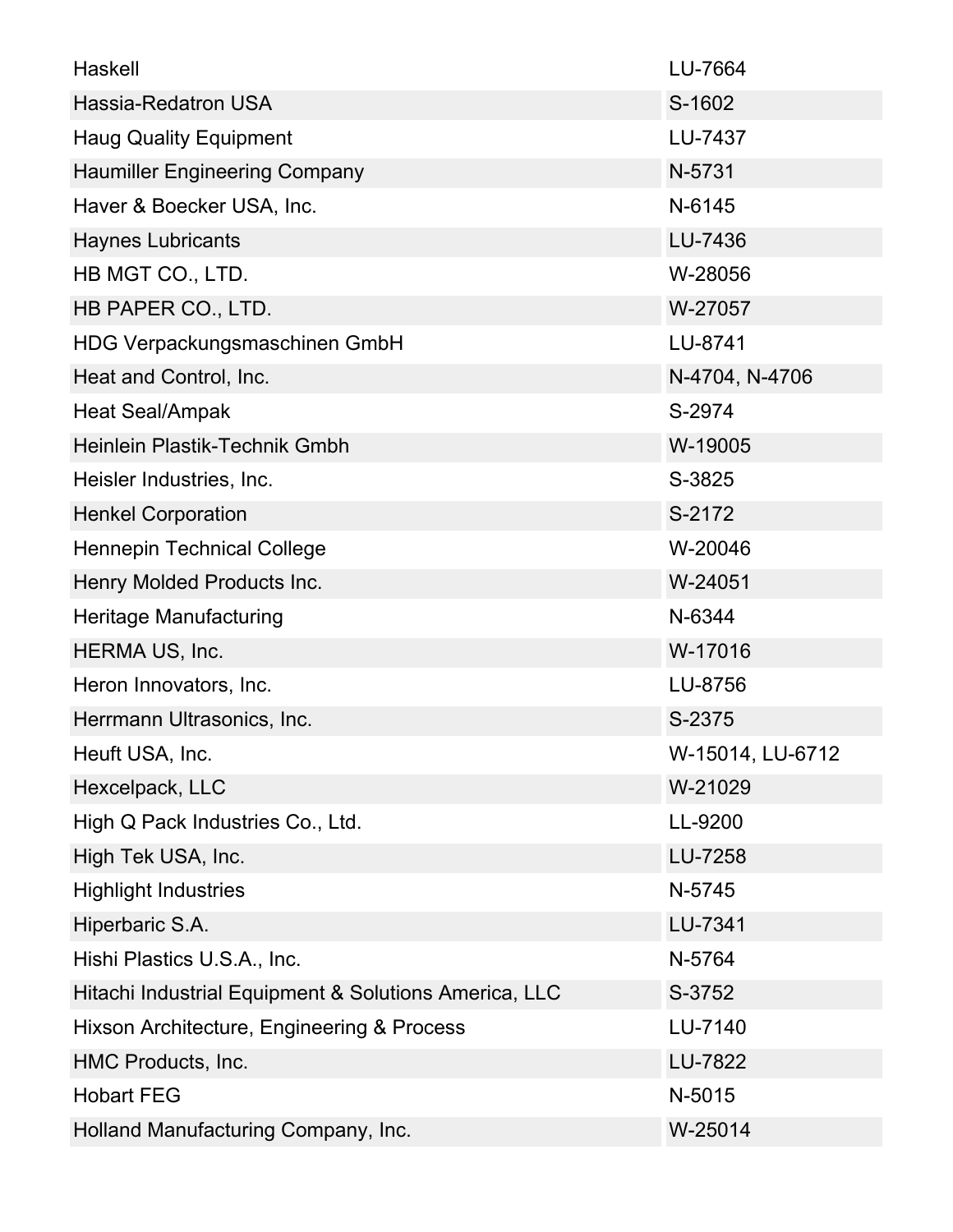| <b>Holland Packaging</b>                  | S-2988   |
|-------------------------------------------|----------|
| <b>Holloway America</b>                   | LU-7541  |
| HolwegWeber                               | S-1518   |
| Honeypack/ Grips                          | W-25070  |
| Honeywell Intelligrated                   | S-2548   |
| Honle UV America, Inc.                    | LU-7543  |
| <b>Hoosier Feeder Company</b>             | N-6136   |
| <b>Horauf America</b>                     | W-23049  |
| <b>Horen CoRTP</b>                        | LU-6736  |
| Hotpack Global, Inc.                      | W-25066  |
| <b>HPM GLOBAL INC</b>                     | LL-10202 |
| <b>HRS Heat Exchangers</b>                | LU-7535  |
| <b>HSAUSA</b>                             | S-4020   |
| <b>HTI Plastics</b>                       | W-14026  |
| HUBEI MELON PLASTIC Co., Ltd.             | W-14048  |
| HUGO BECK Maschinenbau Gmbh & Co. KG      | LU-8922  |
| Huhtamaki                                 | W-27012  |
| I2r Inc.                                  | W-26063  |
| IASE Co., Inc.                            | S-2541   |
| <b>ICA USA</b>                            | LU-8711  |
| <b>ICON Robotics</b>                      | N-5664   |
| Iconotech                                 | S-4051   |
| icotek Corp                               | LU-7056  |
| ID Plastics, LP                           | LU-6959  |
| <b>ID Technology</b>                      | N-5544   |
| Idaka America, Inc.                       | LL-9706  |
| Ideal-Pak / PASE Group, A Massman Company | S-2158   |
| Idemitsu Unitech Co., Ltd.                | N-5681   |
| <b>Ifill Systems</b>                      | W-16050  |
| <b>iGPS Logistics</b>                     | LU-6844  |
| Igus, Inc.                                | LU-7847  |
| <b>IKO</b> International                  | N-6069   |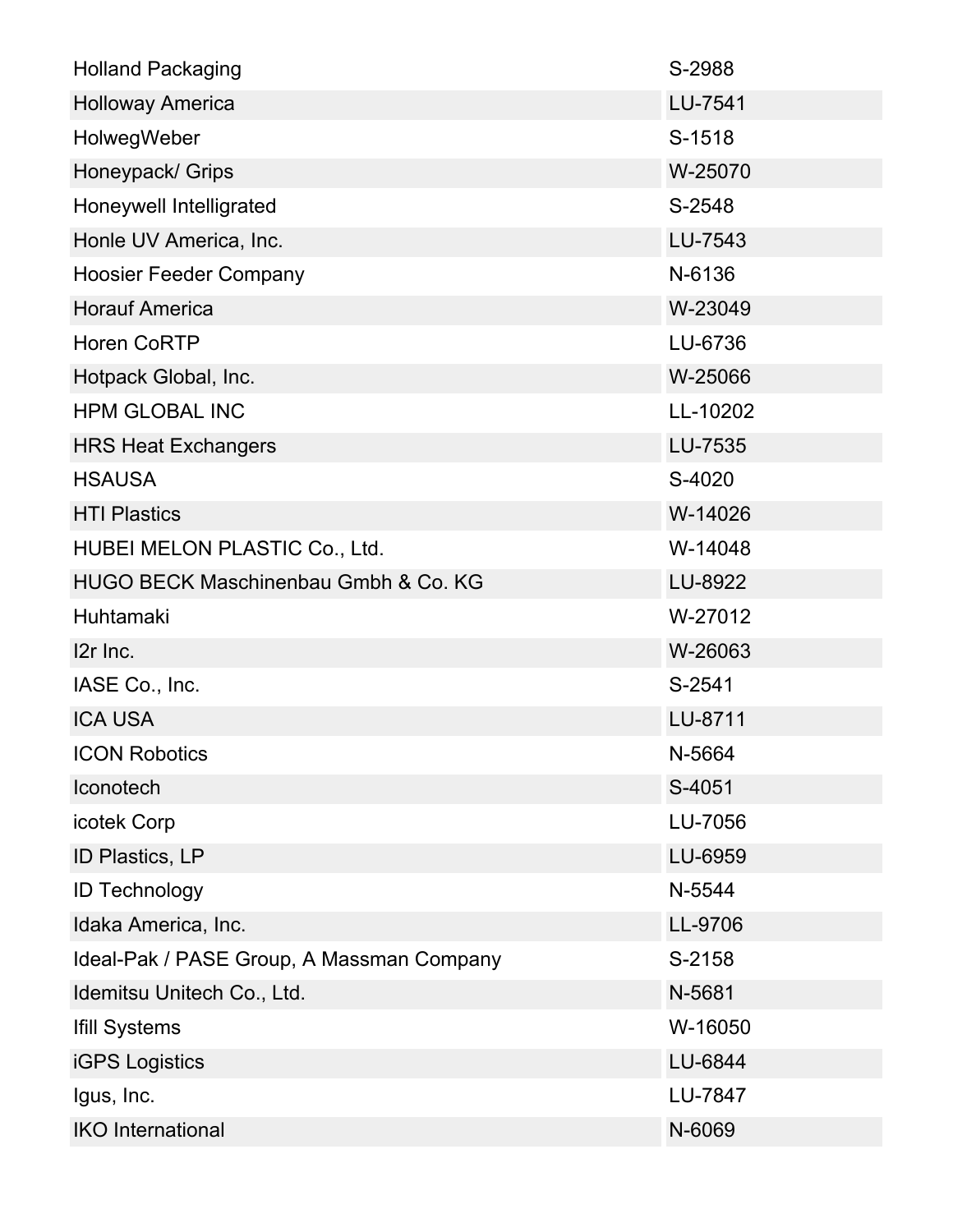| IL Pharma Packaging Co.                                  | W-20004  |
|----------------------------------------------------------|----------|
| Iljin Gratec USA Inc.                                    | LL-10104 |
| <b>ILKA PLASTIK AMBALAJ GIDA SAN VE TIC LTD STI</b>      | LU-8558  |
| Illig Maschinenbau Gmbh & Co. KG                         | W-24046  |
| Ilpra America                                            | S-2284   |
| <b>IMA North America Inc.</b>                            | S-2514   |
| I-MAK REDUKTOR VARIYATOR SAN. TIC. A.S.                  | LU-7666  |
| Imball S.r.L.                                            | LU-8355  |
| <b>IMETA</b> srl                                         | LU-8955  |
| <b>IML Containers North America</b>                      | W-24048  |
| <b>Impackt Packaging Solutions</b>                       | LU-8901  |
| <b>IMS Group USA</b>                                     | N-5079   |
| Indeavor                                                 | LL-9630  |
| Independent Can Company                                  | W-28004  |
| Indiana State University                                 | W-20037  |
| <b>INDUMAK USA, LLC</b>                                  | N-4982   |
| <b>Industrial Physics</b>                                | W-24030  |
| Industrias Tuk, S.A. De C.V. / Hystik, Inc.              | N-6177   |
| <b>INFICON</b>                                           | LU-7550  |
| <b>INFINI-MIX PROCESS SOLUTIONS</b>                      | LU-7355  |
| InkJet, Inc.                                             | S-4058   |
| Inland Packaging                                         | S-4040   |
| <b>InLine Engineers</b>                                  | LU-8328  |
| Inline Filling Systems, LLC                              | N-6104   |
| In-Line Packaging Systems, Inc.                          | S-1502   |
| <b>INNOVA GROUP Packaging Solutions</b>                  | LU-8662  |
| Innovative Packaging Solutions, Inc.                     | S-4235   |
| <b>INOVINOX USA, LLC</b>                                 | W-14045  |
| <b>INOXPA USA, INC</b>                                   | LU-8850  |
| INP - Brazilian Plastic Institute / Think Plastic Brazil | W-25011  |
| <b>INSITE Packaging Automation</b>                       | S-2820   |
| Insort USA Inc.                                          | LL-9929  |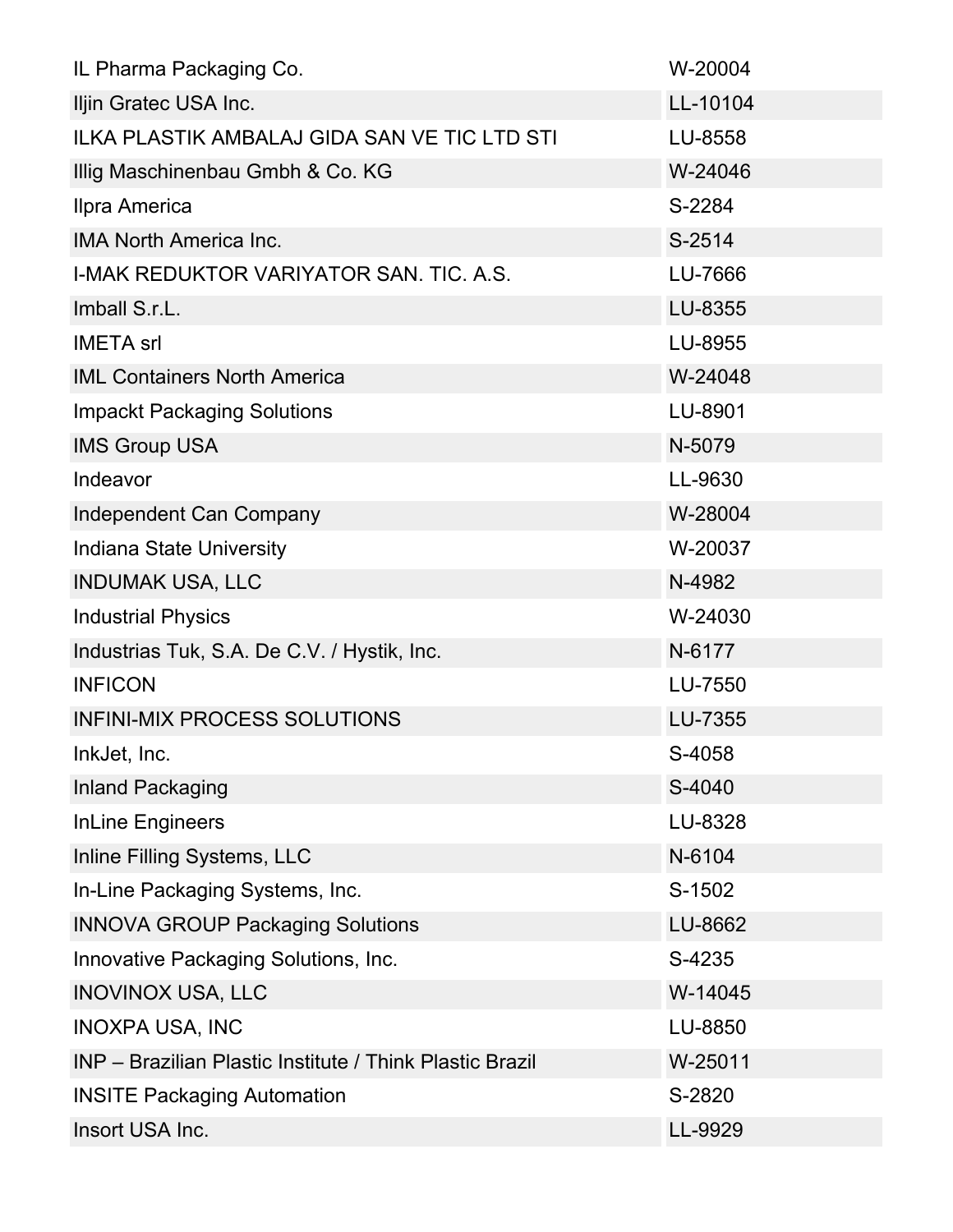| <b>INSPIRCO PACKAGING CAMBODIA CO., LTD</b> | W-28025 |
|---------------------------------------------|---------|
| Institute of Packaging Professionals (IoPP) | N-4523  |
| <b>Integrated Packaging Machinery</b>       | S-2852  |
| <b>Integrated Packaging Systems</b>         | N-5734  |
| <b>International Dunnage</b>                | W-25062 |
| <b>International Paper</b>                  | N-4743  |
| <b>Interroll USA LLC</b>                    | LU-7743 |
| Interstates, Inc.                           | LU-8413 |
| Intertape Polymer Group                     | S-2814  |
| Interthor Inc.                              | LU-7555 |
| <b>Intralox</b>                             | S-1747  |
| <b>INTRAVIS Inc.</b>                        | LU-8227 |
| <b>IPCO US LLC</b>                          | S-2294  |
| <b>IPL Global</b>                           | W-24025 |
| Irta Group Packaging S.L                    | LL-9411 |
| ISL Asia Technologies Pte Ltd.              | LU-8459 |
| <b>ISM</b>                                  | N-5018  |
| <b>ISTANBUL ALP PLASTIK LTD STI</b>         | LL-9804 |
| Italian Trade Agency                        | LU-8541 |
| ItalPack -- Codema LLC                      | LU-8848 |
| <b>ITHENA</b>                               | N-5183  |
| <b>ITP USA Inc.</b>                         | W-21027 |
| <b>ITW Hartness</b>                         | N-5132  |
| Ivarson, Inc.                               | N-5139  |
| <b>J &amp; J Industrial Services</b>        | N-4967  |
| J.W. Winco, Inc.                            | LU-8249 |
| <b>James Alexander Corporation</b>          | W-15018 |
| <b>Javelin Automation</b>                   | N-5476  |
| <b>JBT Corporation</b>                      | LU-7118 |
| Jeros                                       | LU-7556 |
| JetAir Technologies                         | S-2273  |
| <b>JH Foster</b>                            | N-6262  |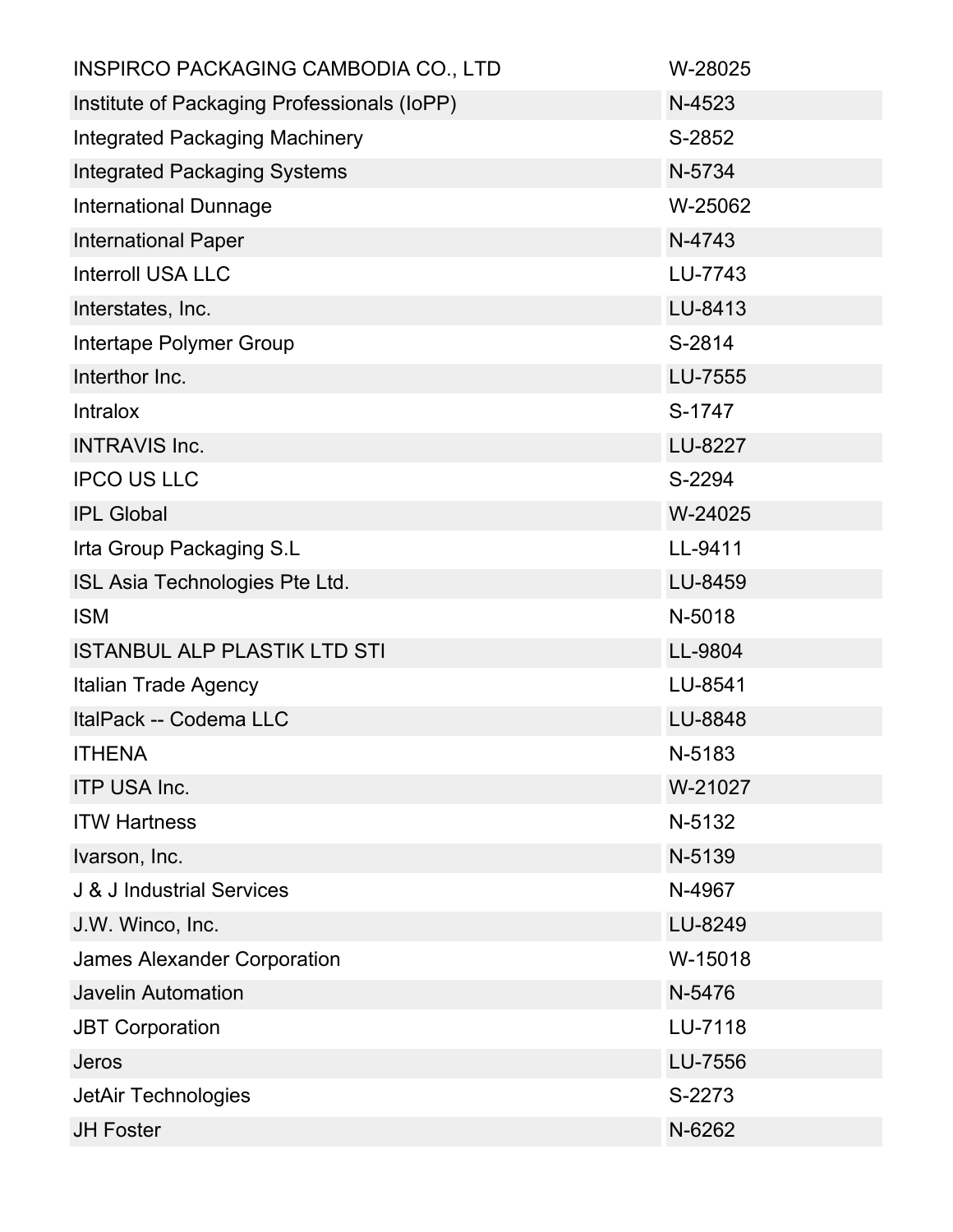| JIE USA, INC.                                                   | LU-7512  |
|-----------------------------------------------------------------|----------|
| <b>JIT the Packaging Wholesalers</b>                            | W-23029  |
| <b>JLS Automation</b>                                           | S-2564   |
| Johnson & Sons Mfg., Inc.                                       | LU-8931  |
| Jokey North America Inc.                                        | W-24009  |
| <b>Jones Healthcare Group</b>                                   | W-13049  |
| Jorgensen Engineering                                           | LU-7557  |
| <b>Jowat Corporation</b>                                        | S-2175   |
| <b>JUNAPACK</b>                                                 | S-1602   |
| Jura Films North America, LLC                                   | W-25056  |
| <b>K2 Kinetics</b>                                              | S-2792   |
| Kaeser Compressors, Inc.                                        | LU-7809  |
| <b>Kagetec Industrial Flooring</b>                              | LU-7013  |
| <b>Kahle Automation</b>                                         | W-15035  |
| Kal-Polymers                                                    | LU-6917  |
| <b>Kamps Pallets</b>                                            | LU-6848  |
| Kanawha Scales & Systems, Inc.                                  | N-5369   |
| Kaneka Biopolymers                                              | W-21001  |
| KANSAN MAKINA KAGIT SAN VE TIC AS                               | LL-10108 |
| Kao Collins Inc.                                                | S-4037   |
| Kaps-All Packaging Systems, Inc.                                | N-5717   |
| Karlville Development, L.L.C.                                   | LU-8037  |
| Kav Imports LLC                                                 | LL-9602  |
| KAVERI METALLISING & COATING INDUSTRIES PVT LTD                 | LL-10515 |
| Kawasaki Robotics (USA), Inc.                                   | N-5946   |
| Kaypee Polyfab Pvt Ltd                                          | LL-10519 |
| KEB America, Inc.                                               | LU-7852  |
| <b>Kennedy Group</b>                                            | LU-6836  |
| <b>KERAMIK MAKINA SAN VE TIC AS</b>                             | N-5667   |
| Key International, Inc.                                         | W-19018  |
| KEY KAHRAMANMARAS ENDUSTRIYEL YATIRIMLAR<br><b>HOLDING A.S.</b> | LU-8243  |
| <b>Keyence Corporation</b>                                      | S-4062   |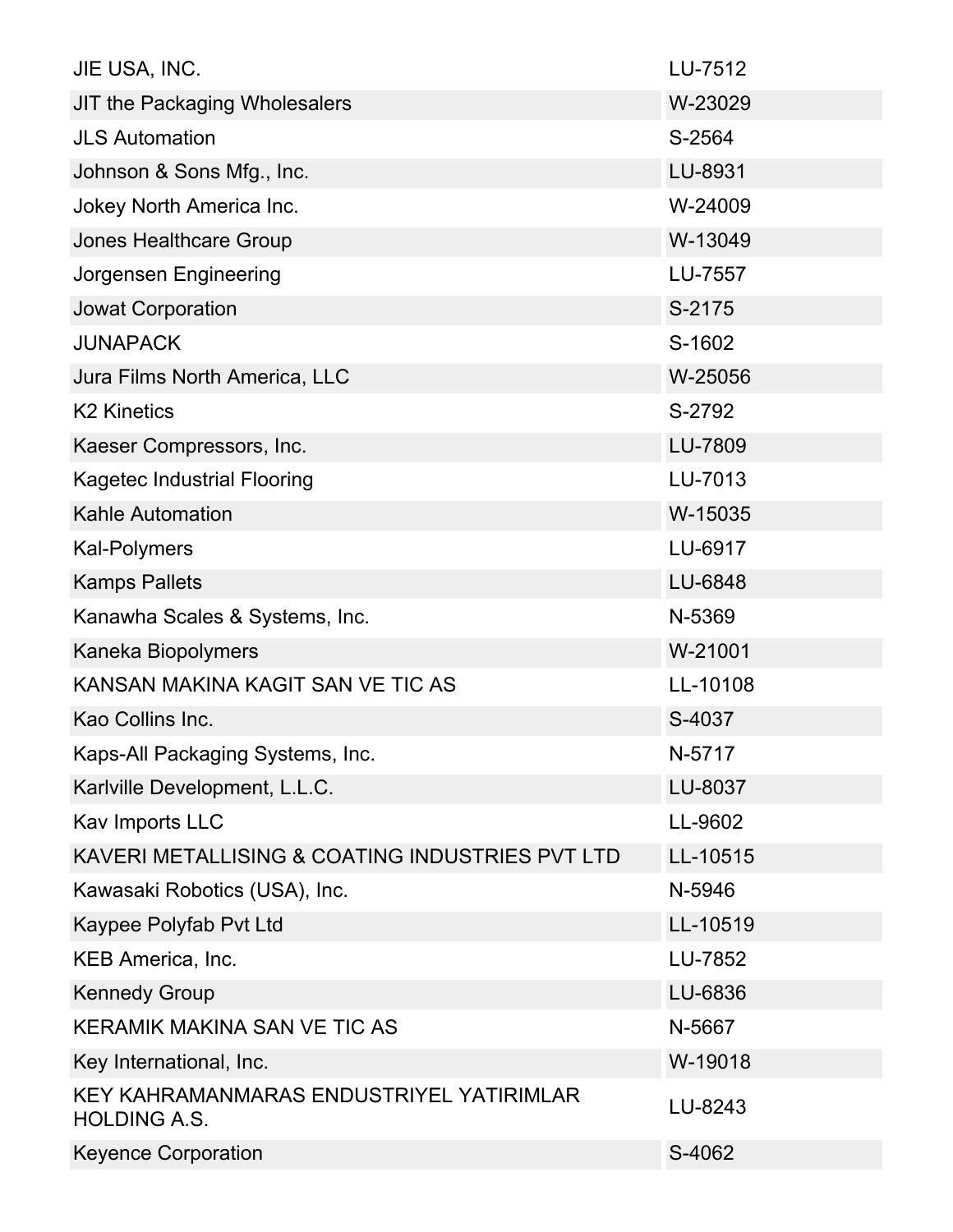| <b>Keymac USA</b>                              | N-5660                            |
|------------------------------------------------|-----------------------------------|
| Keystone Folding Box Co.                       | W-13047                           |
| <b>Keystone Package Testing</b>                | W-14008, N-6078                   |
| KHS USA, Inc.                                  | S-2114                            |
| Kiefel / Brueckner Group USA, Inc.             | N-5070                            |
| <b>Kiewit</b>                                  | LU-8962                           |
| <b>Kinetic Vision</b>                          | LL-9502                           |
| Kingnode America Inc.                          | W-24016                           |
| Kipp Inc.                                      | LU-6757                           |
| Kirk-Rudy, Inc.                                | S-3278                            |
| <b>KISICO GmbH</b>                             | W-15056                           |
| <b>Kiwi Coders Corporation</b>                 | S-2278                            |
| Klöckner Pentaplast                            | W-16018, W-24022,<br><b>EB-59</b> |
| <b>KMT Waterjet Systems</b>                    | LU-7643                           |
| Knack Packaging Pvt. Ltd.                      | S-4363                            |
| KOCH Packaging Systems, Inc.                   | W-13012                           |
| Kocotek                                        | S-2786                            |
| KOENIG & BAUER KAMMANN (US) Inc.               | S-4263                            |
| Koerber Supply Chain Automation Eisenberg Gmbh | S-4383                            |
| Koidra Inc.                                    | N-5383                            |
| Koksan PET Packaging Industry Co.              | LU-8158                           |
| Kolinahr Systems, Inc.                         | N-5229                            |
| <b>Kongsberg Precision Cutting Systems</b>     | LL-9914                           |
| Körber                                         | W-14027                           |
| Korea Packaging Machinery Association          | LL-9316                           |
| KOROZA AMBALAJ SAN VE TIC AS                   | LU-8652                           |
| <b>KORSCH America Inc.</b>                     | W-14009                           |
| <b>KPI Integrated Solutions</b>                | N-5271                            |
| <b>KPM Analytics</b>                           | LU-7740                           |
| <b>KPPL INDIA</b>                              | W-27020                           |
| <b>Kraemer US LLC</b>                          | W-13037                           |
| Kraft Machines, Inc                            | LU-7940                           |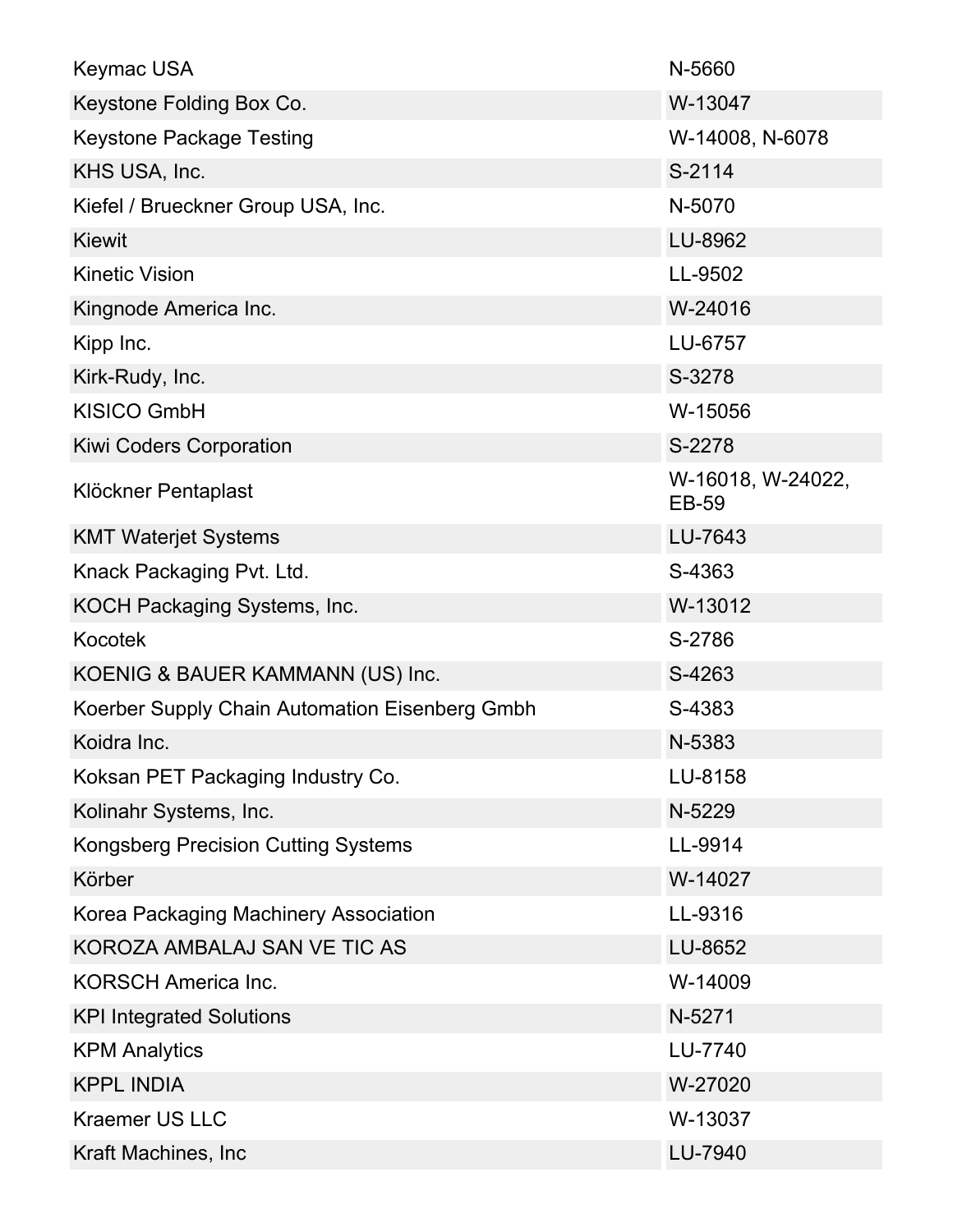| KRAM FC SP. Z O.O.                        | LL-10419 |
|-------------------------------------------|----------|
| <b>KRONES</b>                             | S-2830   |
| <b>KUKA</b>                               | N-6236   |
| KURSUN AMBALAJ KUYUMCULUK SAN TIC LTD STI | LL-9802  |
| Label-Aire, Inc.                          | S-3014   |
| <b>Labelcraft Products Ltd</b>            | W-26055  |
| <b>Labelmate USA</b>                      | N-5939   |
| LabelPack Automation, Inc.                | S-1974   |
| Lacerta Group, Inc.                       | W-27054  |
| Lako Tool and Manufacturing               | N-6153   |
| <b>LAMINEX SA DE CV</b>                   | LL-10303 |
| LANG LASER-System GmbH                    | LU-7826  |
| Langguth America Ltd                      | S-2071   |
| Lantech                                   | N-5106   |
| Lapp USA                                  | LU-8758  |
| LARPLAST PLASTIK AMBALAJ SAN TIC LTD STI  | W-27031  |
| Lasnek Ltd.                               | N-6081   |
| LasX Industries Inc.                      | N-5780   |
| Latini-Hohberger Dhimantec, Inc.          | S-2782   |
| Lawer S.P.A.                              | LU-8543  |
| Layton Systems                            | S-1548   |
| <b>LB Bohle</b>                           | W-14009  |
| LEAD TECH (ZHUHAI) ELECTRONIC CO.,LTD     | LU-8937  |
| Leancure                                  | LU-7060  |
| Lee Industries, Inc.                      | LU-7730  |
| LEE SOON SENG PLASTIC INDUSTRIES SDN BHD  | W-27018  |
| Leibinger Coding & Marking Systems        | S-4134   |
| Leister Technologies                      | LU-7912  |
| <b>Lenze Americas</b>                     | N-5239   |
| <b>Lepel Corporation</b>                  | W-12044  |
| Leuze electronic, Inc.                    | N-5843   |
| Leybold USA Inc.                          | N-5781   |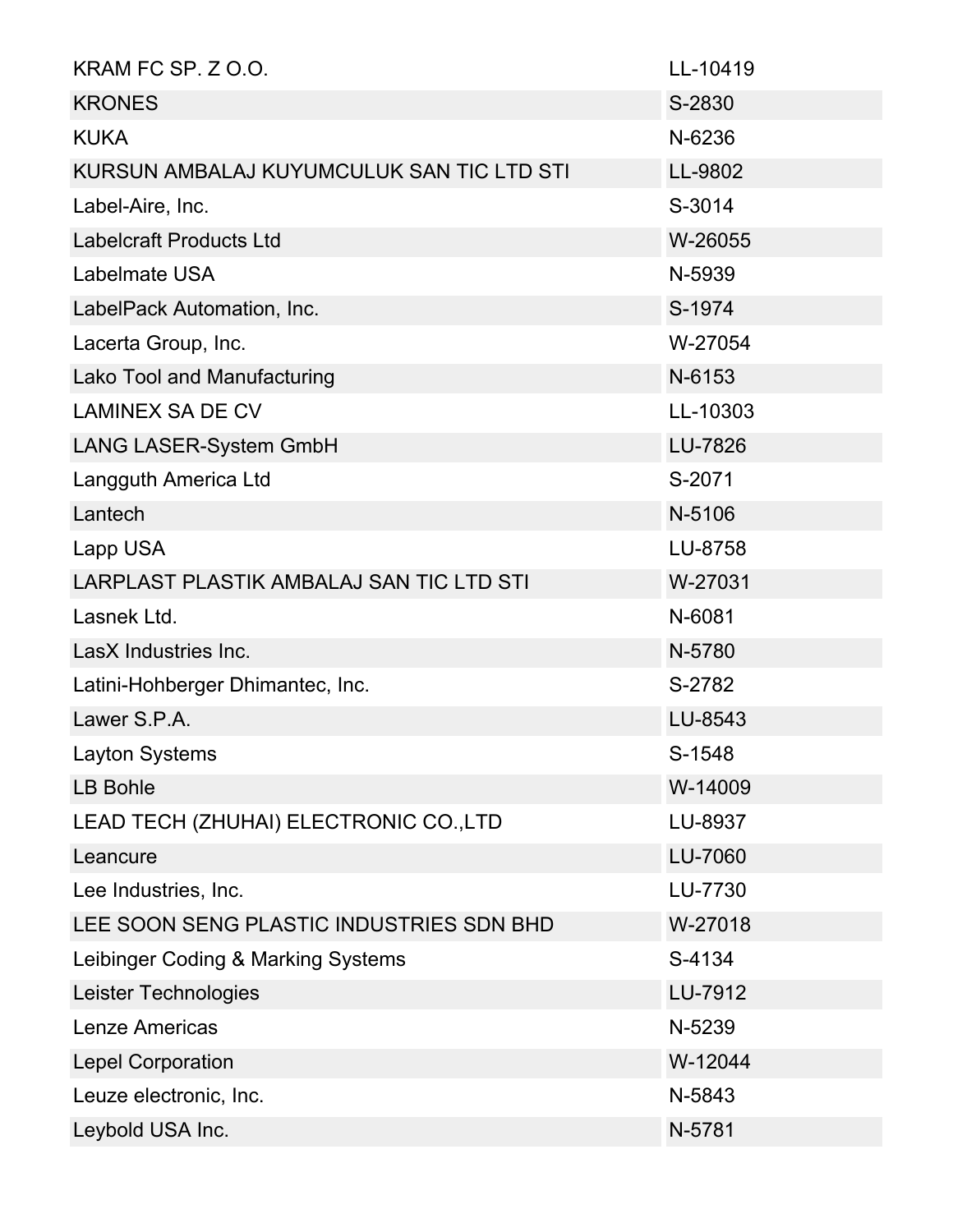| LIDERSAN SAGLIK VE GIDA URUNLERI AS    | LL-10114 |
|----------------------------------------|----------|
| Lifoam                                 | W-23035  |
| <b>LIFTVRAC</b>                        | LL-9608  |
| Lighthouse Instruments                 | W-18043  |
| Limitronic                             | S-4153   |
| LineSpex                               | LU-7045  |
| Lingualinx Language Solutions Inc.     | LL-10204 |
| Link Pack Group Inc.                   | S-4360   |
| <b>Linker Equipment Corporation</b>    | S-2179   |
| Linmot USA, Inc.                       | S-2992   |
| Liquibox                               | N-4918   |
| Liquid Packaging Solutions, Inc.       | S-4314   |
| Liveo Research Inc.                    | W-15010  |
| <b>LM SpA</b>                          | LU-8439  |
| <b>LMI Packaging</b>                   | LL-9604  |
| Loadhog                                | N-5786   |
| Locked4kids - Ecobliss Packaging Group | W-15016  |
| LOEHRKE-PROCESS HYGIENE INC.           | LU-7738  |
| LoeschPack PPT USA                     | S-2588   |
| Logistick                              | N-5360   |
| Loma Systems, An ITW Company           | N-5220   |
| Longford International Ltd.            | S-1721   |
| <b>Lorenz Conveying Products</b>       | LU-7359  |
| Lorenz Pan Inc.                        | LU-8944  |
| Lovepac                                | W-24060  |
| Lubriplate Lubricants Company          | LU-8814  |
| <b>Luminer Converting Group</b>        | W-20012  |
| Lutz Pumps Inc.                        | LU-8456  |
| LUTZE Inc.                             | LU-7028  |
| Lyco Manufacturing, Inc.               | LU-7318  |
| M & M Industries, Inc.                 | W-26066  |
| <b>M&amp;O Perry Industries</b>        | W-18036  |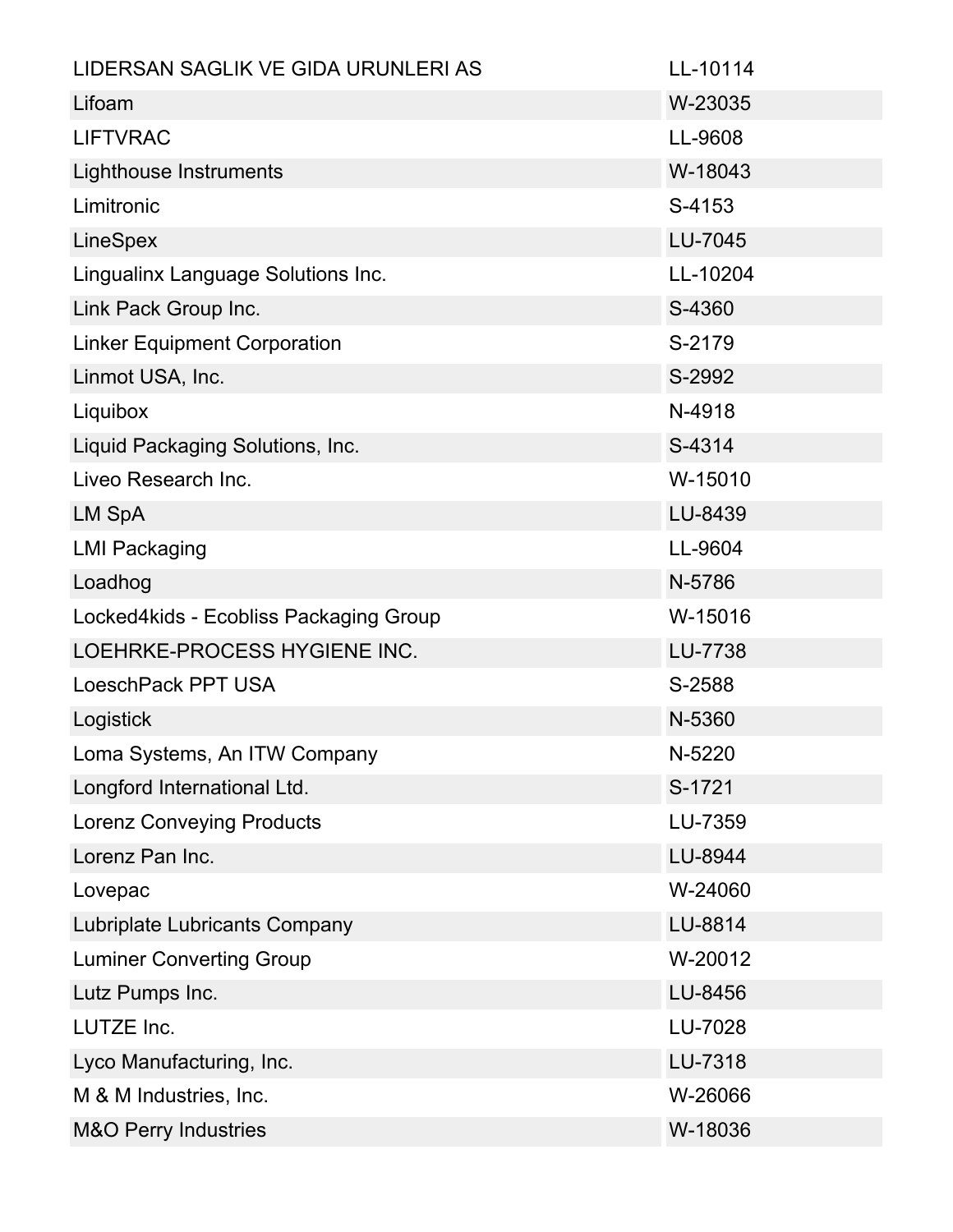| M.G.M. Electric Motors NA Inc.                                        | LL-9704        |
|-----------------------------------------------------------------------|----------------|
| M.O. Industries, Inc.                                                 | W-15022        |
| M.R Machine Knives Ltd.                                               | N-4640         |
| <b>M3 Automation</b>                                                  | W-13045        |
| Machine Builders & Design, Inc.                                       | S-2383         |
| Machinery & Equipment Company Inc.                                    | LU-7420        |
| Macsa ID S.A.                                                         | S-4155         |
| <b>MACTEC Packaging Technologies</b>                                  | W-20034        |
| <b>Madison Banders</b>                                                | N-6301, N-6303 |
| <b>Maersk</b>                                                         | LU-8561        |
| MAG PVC CANTA AMBALAJ MEDIKAL TEKSTIL IN SAN VE<br><b>TIC LTD STI</b> | LL-10617       |
| Magnetic Products, Inc.                                               | N-4976         |
| <b>Magnuson Corporation</b>                                           | LU-7009        |
| Mamata Enterprises, Inc.                                              | S-2536         |
| Marburg Industries, Inc.                                              | N-5412         |
| Marchant Schmidt, Inc.                                                | LU-7203        |
| Marchesini Group USA Inc.                                             | W-17005        |
| Marden Edwards Inc.                                                   | LU-8255        |
| Marel Inc.                                                            | LU-7523        |
| Mariani S.r.L.                                                        | LL-10800       |
| <b>Mark Enterprise</b>                                                | S-4359         |
| Markem-Imaje                                                          | S-2930         |
| MARMARA PET LEVHA VE PLASTIK SAN. TIC. LTD. STI.                      | LU-8557        |
| <b>MARQ Packaging Systems, Inc.</b>                                   | N-5721         |
| <b>Martin SPA</b>                                                     | LL-10405       |
| <b>Martin Yale Industries</b>                                         | LL-9903        |
| Masterpack S.p.A.                                                     | W-24055        |
| Matcon Americas (IDEX MPT Incorporated)                               | LU-7340        |
| Material Transfer & Storage Inc.                                      | LU-7362        |
| Matrix Industrial Control Systems Inc.                                | LL-10508       |
| <b>Matrix Packaging Machinery</b>                                     | N-5334         |
| Matrix Technologies, Inc.                                             | LU-8643        |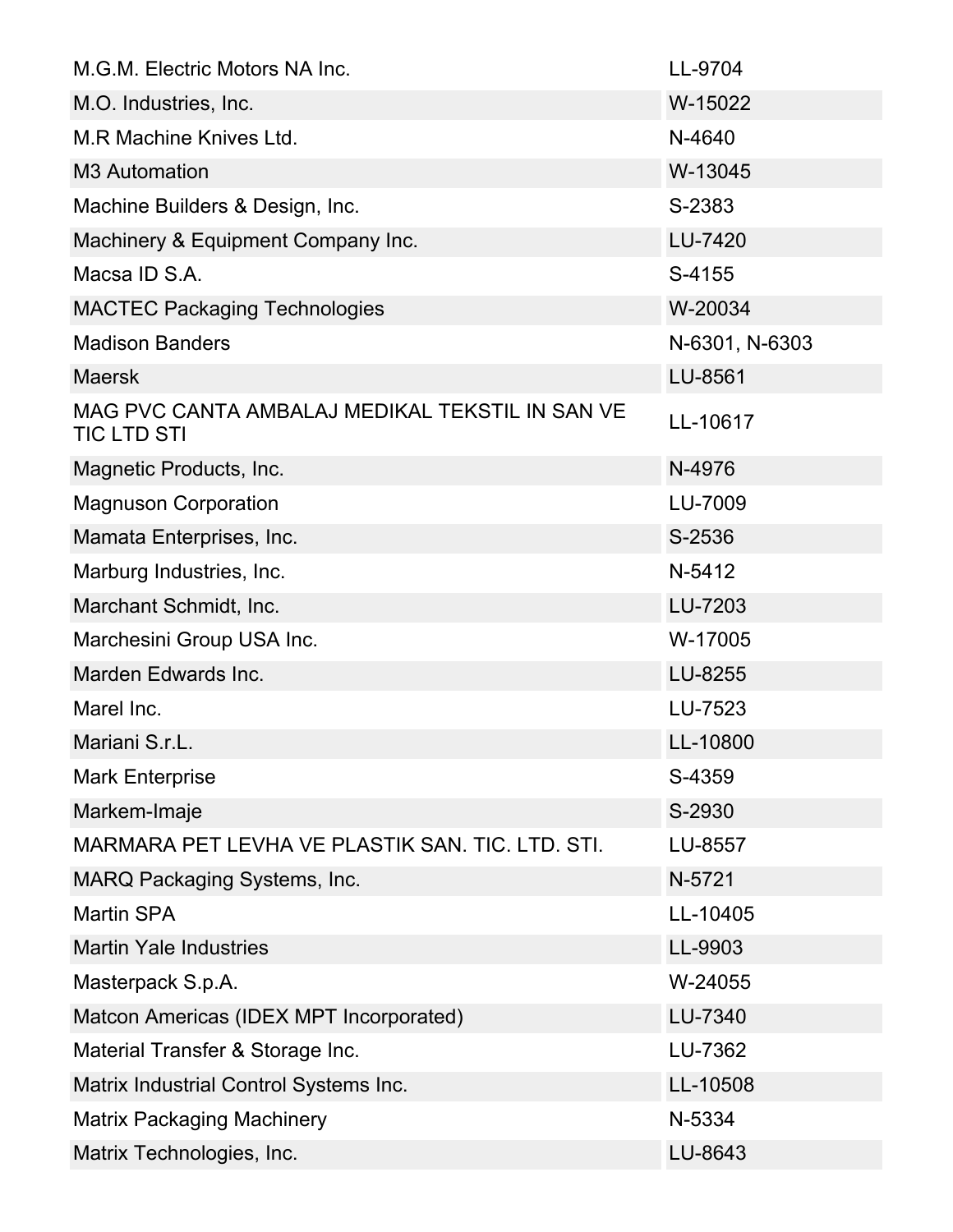| <b>Matthews Marking Systems</b>        | S-2142  |
|----------------------------------------|---------|
| <b>Mauser Packaging Solutions</b>      | W-22013 |
| <b>Maxcess</b>                         | S-2914  |
| <b>Maxpack Machinery LLC</b>           | S-2396  |
| MAYA PLASTIK AMBALAJ SAN. TIC. A.S.    | LU-8559 |
| Mayfran International                  | N-5384  |
| <b>MBC Aerosol</b>                     | N-5576  |
| <b>MBF North America Inc.</b>          | N-5033  |
| McBrady Engineering, Inc.              | S-2906  |
| <b>McCue Corporation</b>               | LL-9702 |
| Meca-Systeme USA, Division of Guelt    | LU-8754 |
| <b>Medical Packaging Inc.</b>          | W-14004 |
| Meech International                    | N-6335  |
| <b>Mega Technical Company LLC</b>      | LU-8960 |
| Megaplast USA, Inc.                    | LU-7858 |
| <b>Meler USA Corporation</b>           | N-5376  |
| <b>Meltric Corporation</b>             | N-6341  |
| <b>Membrane Process and Control</b>    | LU-7160 |
| Menshen Packaging USA Inc.             | W-25071 |
| Mepaco, A Part of Apache Stainless     | LU-7712 |
| Mercury Plastics, Inc.                 | LU-7914 |
| <b>Meridian Laboratory</b>             | N-5969  |
| <b>Meritech</b>                        | N-6115  |
| Mesa Laboratories, Inc.                | W-14024 |
| <b>Messe Duesseldorf North America</b> | N-6075  |
| <b>Metsa Board</b>                     | W-24010 |
| <b>METTLER TOLEDO</b>                  | S-1714  |
| <b>MFT Automation</b>                  | N-5410  |
| MG America, Inc.                       | W-15003 |
| <b>MG Tech</b>                         | N-4975  |
| <b>MGS Machine Corporation</b>         | S-2501  |
| <b>MGT Industries</b>                  | LU-7264 |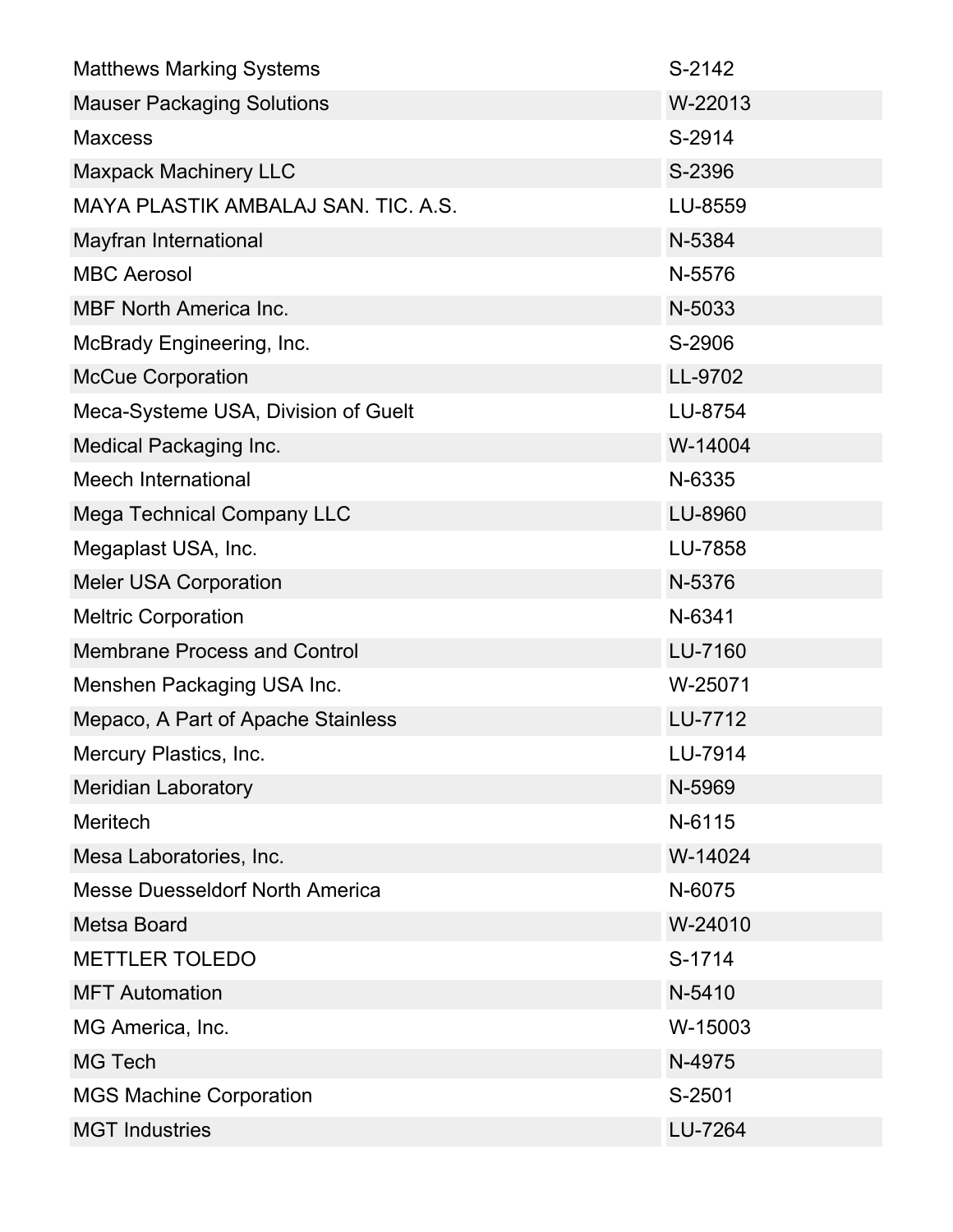| MHI - Maruho Hatsujyo Innovations                           | W-13018  |
|-------------------------------------------------------------|----------|
| <b>Michigan State University</b>                            | W-20044  |
| Middleby Processing & Packaging                             | S-2367   |
| <b>Midwest Precision Products. Inc.</b>                     | LU-6816  |
| <b>Midwestern Industries</b>                                | LU-7023  |
| <b>Mikron Corporation Denver</b>                            | W-13017  |
| <b>Miller Weldmaster</b>                                    | S-3382   |
| Milliken & Company                                          | LU-8840  |
| Mini Motor SPA                                              | LU-7854  |
| Minipack                                                    | S-2974   |
| <b>Minipan SRL</b>                                          | LU-8958  |
| <b>Mirage Packing Industries</b>                            | W-27013  |
| Mitsubishi Electric Automation, Inc.                        | S-1505   |
| Miura America Co., Ltd                                      | LU-7205  |
| <b>MLT - Micro Laser Technology Gmbh</b>                    | LL-9402  |
| <b>Modern Manufacturing Services LLC</b>                    | LU-8544  |
| <b>Modern Packaging LLC</b>                                 | N-5516   |
| <b>Modern Process Equipment Corporation</b>                 | LU-8014  |
| <b>Modular Conveyor Express</b>                             | S-2843   |
| MoistTech Corp                                              | LU-7435  |
| <b>Mojonnier USA</b>                                        | LL-9805  |
| Mollers North America, Inc.                                 | N-5949   |
| Monoflo International, Inc.                                 | LU-6713  |
| <b>Montane Packaging</b>                                    | LL-10710 |
| Moorim P&P CO., LTD                                         | W-23028  |
| <b>Moquin Press</b>                                         | N-5978   |
| Morcos Egyptian Engineering Co.                             | LU-7262  |
| <b>Morris Packaging</b>                                     | LU-8818  |
| <b>Morrison Container Handling Solutions</b>                | N-4906   |
| <b>Motion Industries</b>                                    | LU-8155  |
| MOUVEMENT DES ENTREPRISES DE FRANCE<br><b>INTERNATIONAL</b> | N-5564   |
| <b>MP Elettronica SRL</b>                                   | LU-8450  |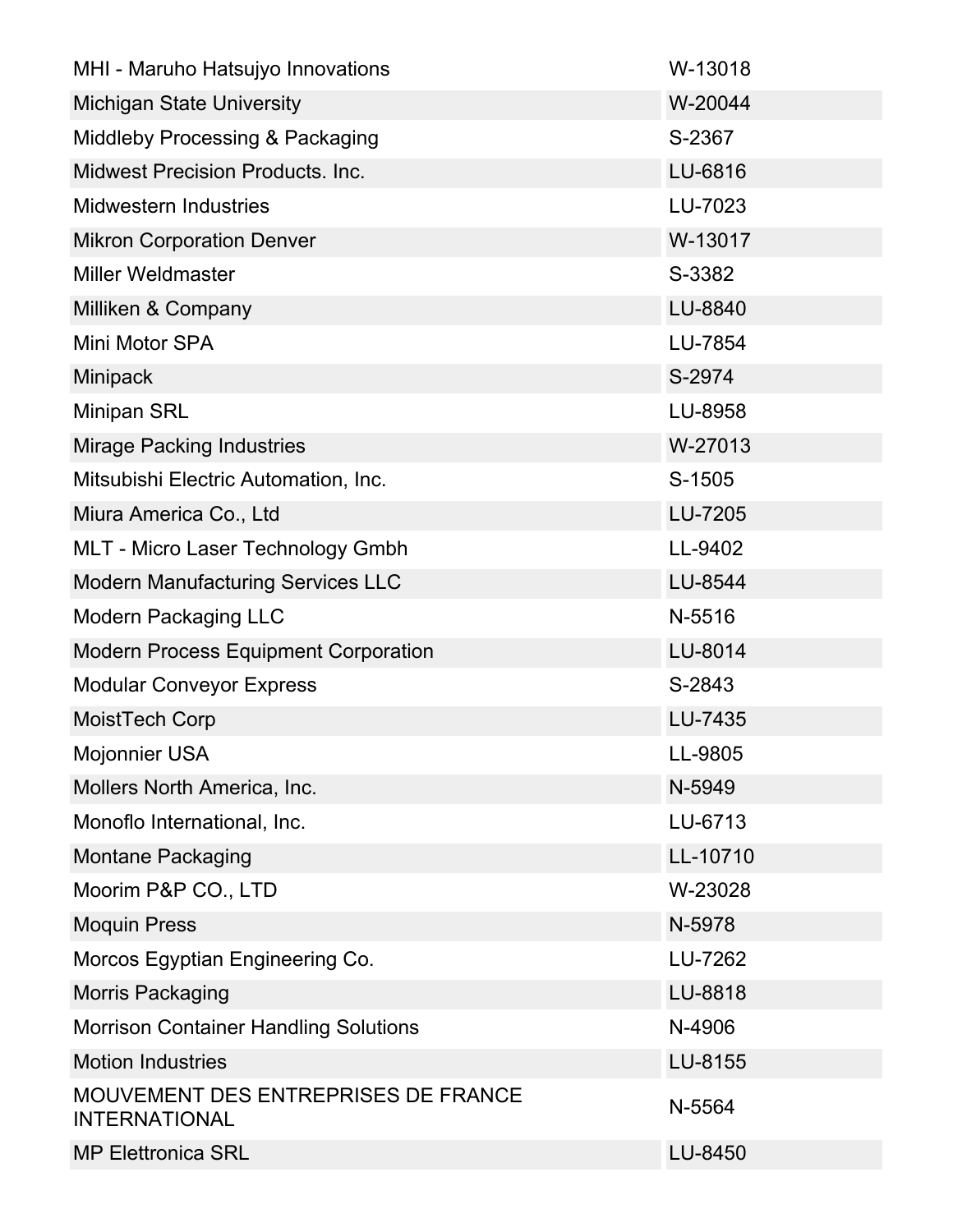| Mpac Group                         | S-2858          |
|------------------------------------|-----------------|
| MSK Covertech, Inc.                | N-5213          |
| MSSC, LLC                          | N-4614          |
| Multi-Conveyor                     | S-3401          |
| MULTI-FILL, Inc.                   | S-3450          |
| Multi-Plastics, Inc.               | LU-7939         |
| <b>MULTIPOND America Inc.</b>      | S-2882          |
| <b>Multisorb Technologies</b>      | LU-7364         |
| Multivac, Inc.                     | W-18002, N-4745 |
| Murrelektronik Inc.                | N-6142          |
| Murzan, Inc.                       | N-5130          |
| <b>MXD Process</b>                 | LU-7166         |
| Nalbach Engineering Co., Inc.      | S-3100          |
| <b>Nano-Purification Solutions</b> | N-5069          |
| National Bulk Equipment, Inc.      | N-5028          |
| <b>NCC Automated Systems</b>       | N-5740          |
| <b>NDC Technologies</b>            | LU-7061         |
| Nefab Packaging, Inc.              | W-27029         |
| Nelson-Jameson, Inc.               | N-5577          |
| <b>NeoCeram</b>                    | W-16022         |
| <b>Nercon Conveyor Systems</b>     | S-2843          |
| NETPAK AMBALAJ SAN. Tic. A.S.      | LU-8658         |
| NETZSCH PUMPS NORTH AMERICA LLC    | LL-9710         |
| <b>NeuraLabel</b>                  | S-4356          |
| New Age Industrial                 | N-5674          |
| <b>New England Machinery</b>       | W-15001, S-2530 |
| New Way Pkg. Machinery, Inc.       | N-5904          |
| Newcastle Company, Inc.            | S-3312          |
| <b>Nexthermal</b>                  | N-4654          |
| Nichimo International Inc.         | LU-7520         |
| Nidec-Shimpo                       | N-4618          |
| <b>Nikka Densok USA</b>            | W-16024         |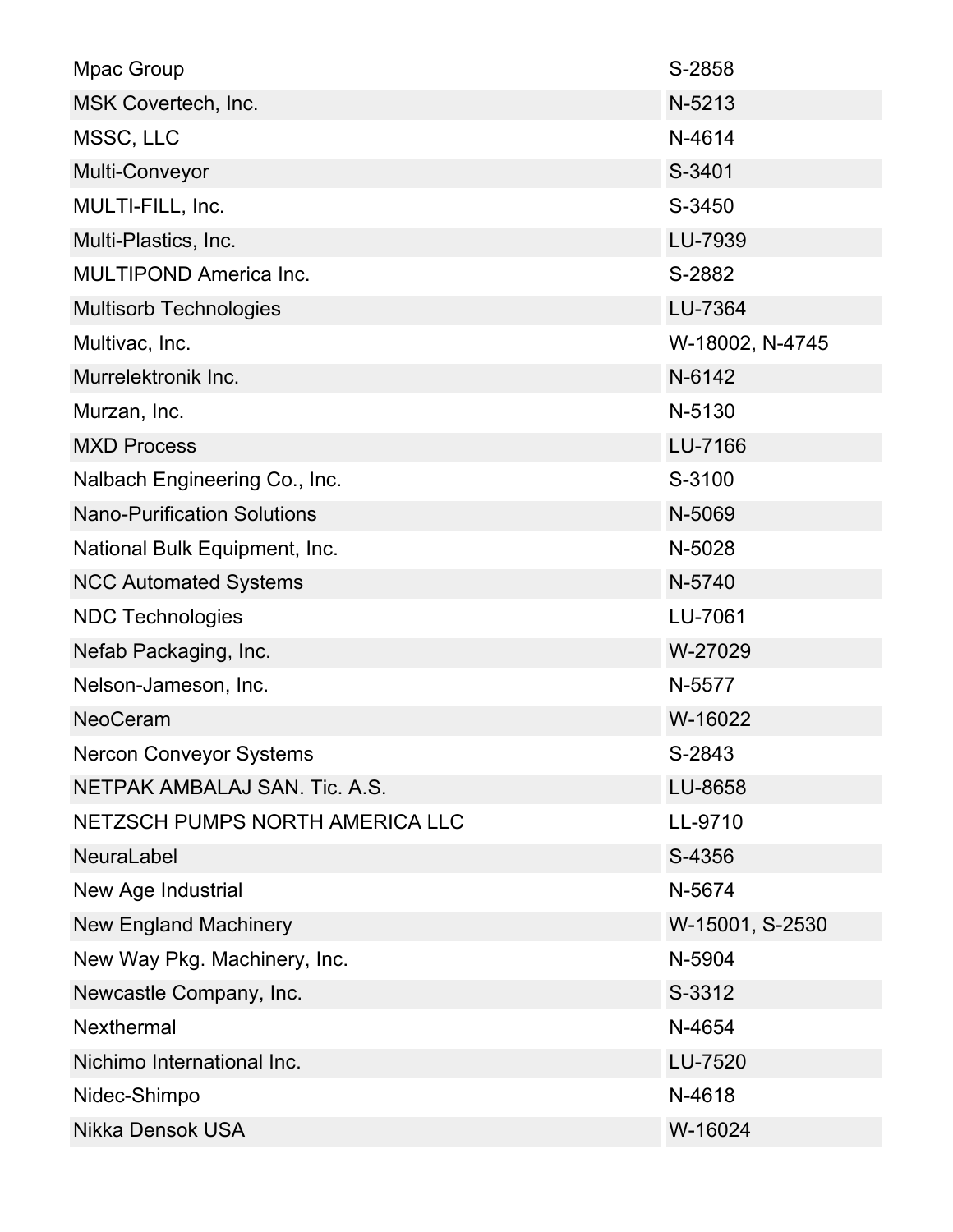| <b>NIMCO Corporation</b>                                          | S-1509          |
|-------------------------------------------------------------------|-----------------|
| <b>Nita Labeling Systems</b>                                      | S-3666          |
| Niverplast NA Inc.                                                | LU-8530         |
| <b>NJM Packaging</b>                                              | W-17002, N-5650 |
| <b>NORD DRIVESYSTEMS</b>                                          | N-4974          |
| Norden Machinery                                                  | S-2501          |
| <b>Nordic Cold Chain Solutions</b>                                | W-25061         |
| Nordmeccanica N.A., Ltd.                                          | S-4257          |
| <b>Nordson Corporation</b>                                        | S-2030          |
| North Coast Technical, Inc.                                       | LL-10703        |
| <b>North Star Engineered Products</b>                             | LU-7158         |
| <b>Northwood Technical College</b>                                | W-20056         |
| Norwix Inc.                                                       | S-4042          |
| Now Plastics, Inc.                                                | LU-8821         |
| Now Systems Co., Ltd                                              | N-5178          |
| NPF Polyfilms Pvt. Ltd                                            | LU-8959         |
| <b>NPS Holdings LLC</b>                                           | W-25039         |
| <b>Nucycle Energy</b>                                             | LU-8965         |
| <b>Nu-Ice Dry Ice Blasting</b>                                    | W-27011         |
| <b>Nulogy</b>                                                     | N-5170          |
| Nuspark Inc.                                                      | S-3634          |
| Nutec Systems Inc.                                                | S-4107          |
| <b>Nutra-Pack Systems</b>                                         | EB-39           |
| OctoFrost Inc.                                                    | LU-7048         |
| <b>ODC Tooling &amp; Molds</b>                                    | N-5971          |
| Oden Machinery, Inc.                                              | S-3914          |
| <b>OEEsystems International</b>                                   | LL-9504         |
| <b>OFS</b>                                                        | N-5770          |
| <b>OGI Process Equipment</b>                                      | LU-7440         |
| OK International Corp.                                            | N-4904          |
| <b>OMAC</b> - The Organization For Machine Automation and Control | N-4533          |
| <b>Omega Design Corporation</b>                                   | S-3112          |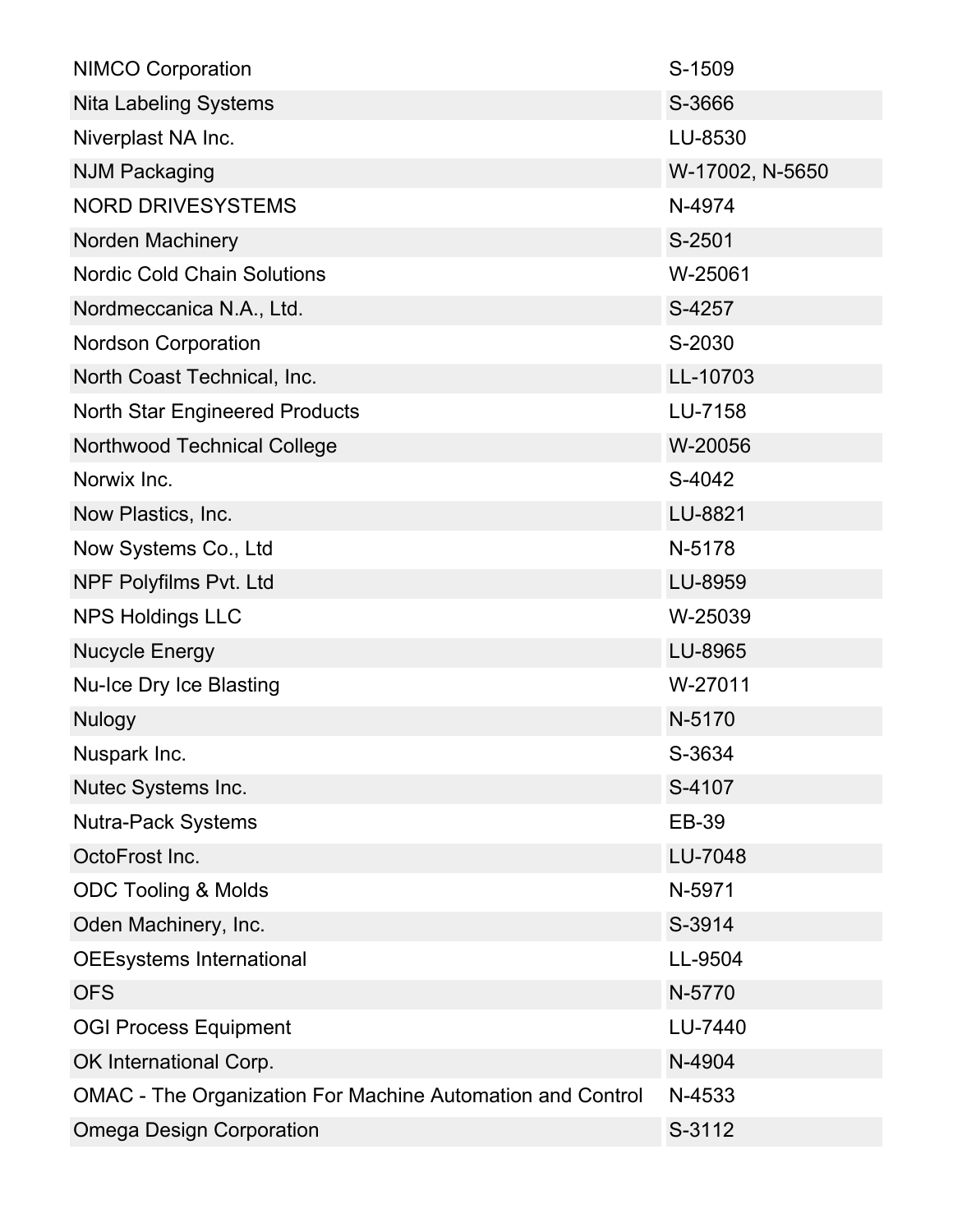| OMNIA PACKAGING INC.                      | W-28018  |
|-------------------------------------------|----------|
| Omori North America Inc.                  | LU-7835  |
| Omron                                     | S-3832   |
| Opem S.p.A.                               | LL-10216 |
| <b>Optel Group</b>                        | N-5204   |
| Optibelt                                  | N-5368   |
| <b>OPTIMA Machinery Corporation</b>       | N-6132   |
| <b>Optimum Sorting Inc</b>                | LU-7241  |
| <b>ORBIS Corporation</b>                  | LU-6800  |
| <b>ORICS</b>                              | S-3306   |
| <b>Oriental Motor USA Corporation</b>     | N-4605   |
| ORION AMBALAJ SAN TIC LTD STI             | W-27062  |
| <b>Orion Packaging Systems</b>            | N-5646   |
| Orkin                                     | LL-10608 |
| Osiopack                                  | LU-7813  |
| <b>OSP (Primark American Corporation)</b> | N-5682   |
| Ossid                                     | N-5330   |
| Overnight Labels, Inc.                    | W-22042  |
| <b>Oxford Lasers Inc.</b>                 | W-14034  |
| OZERDEN PLASTIK SAN VE TIC AS             | W-24041  |
| OZPET AMBALAJ SAN VE TIC LTD STI          | LU-8156  |
| P.E. Labellers                            | N-5524   |
| <b>PAC Machinery</b>                      | S-3314   |
| PAC Strapping Products, Inc.              | LU-8745  |
| Pace Packaging, LLC                       | N-5424   |
| Pacific Packaging Machinery, LLC          | N-5616   |
| <b>PACK EXPO Innovation Stage 1</b>       | N-4560   |
| <b>PACK EXPO Innovation Stage 2</b>       | N-4580   |
| <b>PACK EXPO Innovation Stage 3</b>       | N-4585   |
| <b>Pack Leader USA</b>                    | S-4273   |
| <b>PACK to the Future</b>                 | W-20001  |
| <b>PACK To the Future Stage</b>           | W-20025  |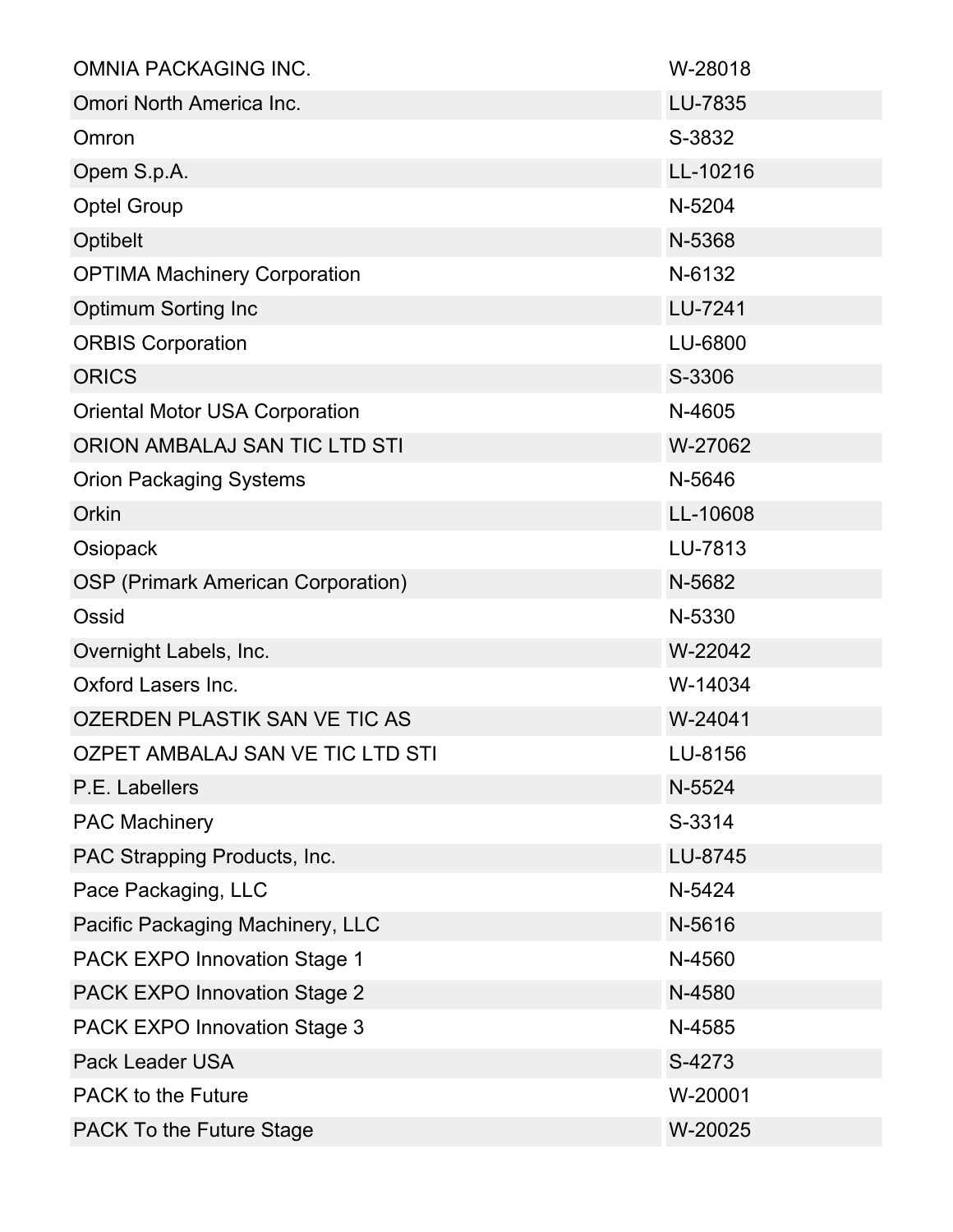| <b>PACK3000</b>                    | S-4258           |
|------------------------------------|------------------|
| <b>Packaging Aids</b>              | S-3414           |
| <b>Packaging Digest</b>            | N-6074           |
| Packaging Dynamics, Ltd.           | N-5236           |
| Packaging Personified, Inc.        | LU-7918          |
| Packaging Technology Today         | LL-9913          |
| <b>Packline USA</b>                | LU-8335          |
| <b>PACKR</b>                       | N-5767           |
| Packsize International, LLC        | S-3190           |
| <b>Packsmart LLC</b>               | N-5578           |
| Packworld USA, Ltd.                | N-5913           |
| <b>Pacmac Solution Pyt Ltd</b>     | W-18029          |
| Pacmac, Inc.                       | S-2054           |
| <b>PACRAFT</b>                     | LU-8724          |
| Pactiv Evergreen                   | S-3182           |
| Paharpur 3P                        | W-21031          |
| <b>Painters USA</b>                | LL-9503          |
| PakTech                            | S-3082           |
| Palcut                             | N-6282           |
| <b>PALIoT Solutions</b>            | LU-6752          |
| PallayPack Inc                     | S-4275           |
| <b>Pallet Alliance</b>             | LL-9907          |
| Pallet Logistics of America (PLA)  | LU-6858          |
| Palletizur                         | LU-8340          |
| Palmabriz Industries, Inc.         | LL-10002         |
| <b>Palmer Beverage Systems</b>     | LU-7366          |
| <b>Pamasol Willi Mader AG</b>      | N-5863           |
| Pandora Plastik San. Ve Tic. A.S.  | W-26026          |
| Panelmatic, Inc.                   | W-15046          |
| Pano Cap Canada Limited            | N-5965           |
| Panther Freight Inc.               | LL-10717, N-5160 |
| <b>Paper Machinery Corporation</b> | S-3714           |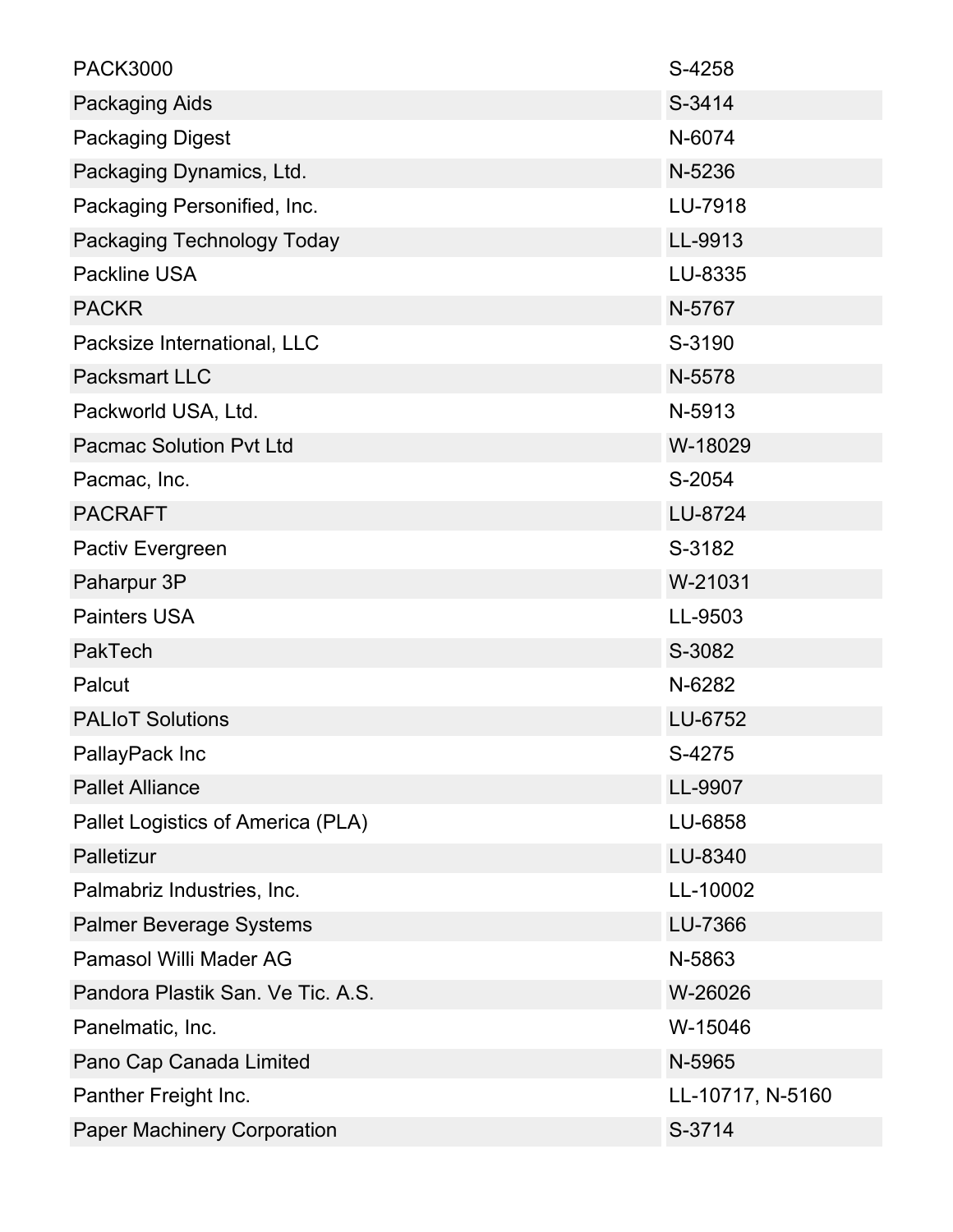| Paperboard Packaging Solutions, Inc.  | W-23047         |
|---------------------------------------|-----------------|
| ParityFactory, LLC                    | LU-7012         |
| Parsons-Eagle Packaging Systems       | S-1602          |
| Passaic Rubber Company                | W-26015         |
| Patlite (USA) Corporation             | S-1440          |
| Pattyn North America, Inc.            | N-4940          |
| PAXTON, An ITW Air Management Company | N-5117          |
| Paxxal Inc.                           | LU-6738         |
| Paxxus                                | N-6161          |
| PAYPER S.A.                           | N-6276          |
| <b>PBC Linear</b>                     | LL-10210        |
| <b>PBL SRL</b>                        | S-3973          |
| <b>PDC</b> International Corporation  | N-4921          |
| <b>Peacock Products</b>               | LU-6709         |
| Peco InspX                            | S-1741          |
| <b>Peel Plastic Products Ltd</b>      | S-3936          |
| Peerless Machine & Tool Corp.         | S-3018          |
| Peerless Media, LLC                   | LL-9900         |
| Peerlesspack                          | LL-9919         |
| PennPac                               | W-25069         |
| Pentair                               | LU-7161         |
| Pentapack NV                          | W-17003         |
| Peoria Production Shop Inc.           | N-5283          |
| PEP CEE PACK INDUSTRIES               | W-28023         |
| Perfect Pallets, Inc.                 | LU-6839         |
| Perfex Corporation                    | LU-7765         |
| Per-Fil Industries, Inc.              | N-5243          |
| Perfor Industria De Maquinas Ltda     | N-4878          |
| Performance Feeders, Inc.             | LU-8018         |
| Perlen Packaging                      | W-15029         |
| Persson Innovation Inc                | W-26011         |
| Pester USA Inc.                       | W-18013, S-2989 |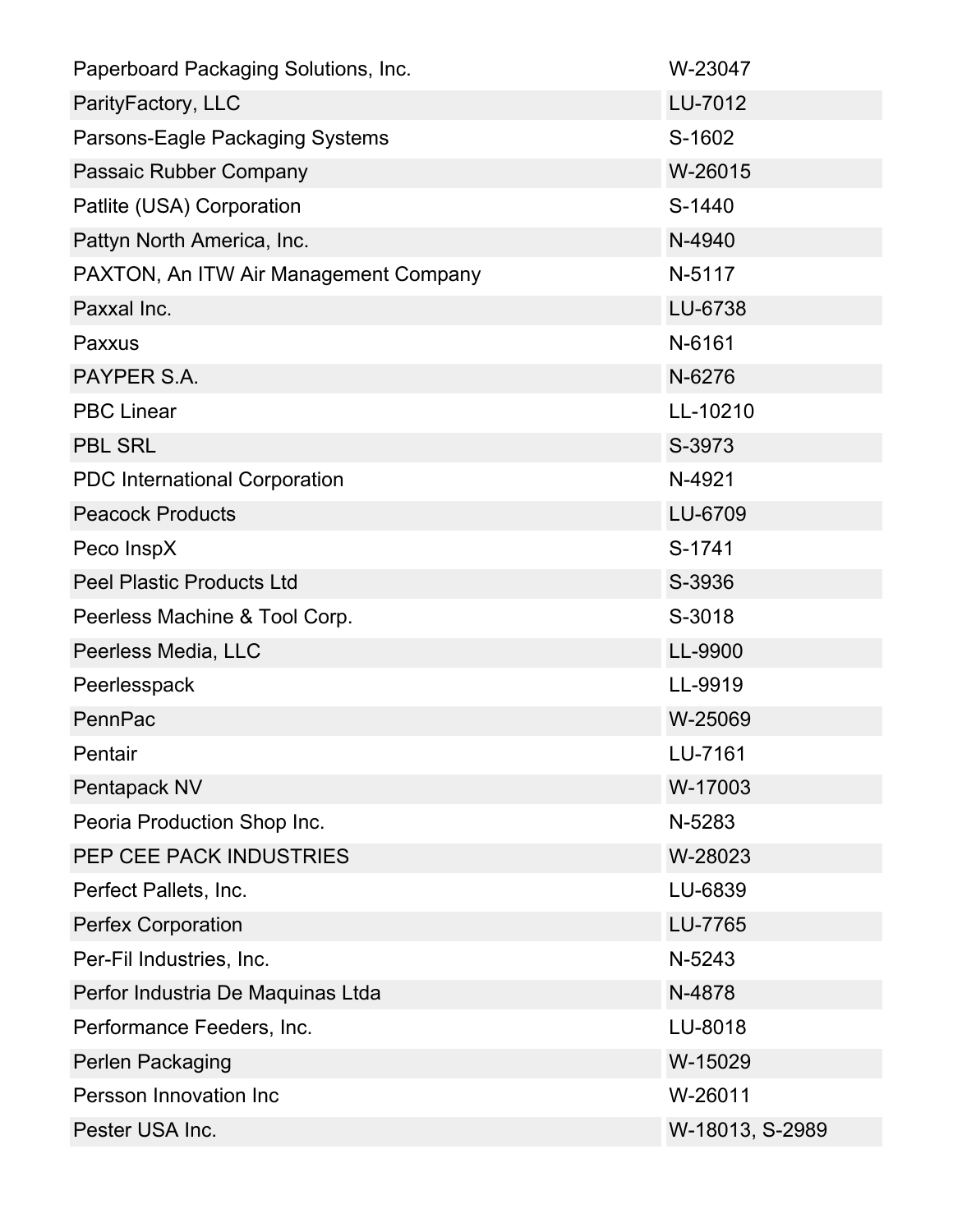| <b>Pfeiffer Vacuum</b>                                         | W-19012         |
|----------------------------------------------------------------|-----------------|
| PFM Packaging Machinery Corp.                                  | S-2554          |
| <b>PharmaMED Automation</b>                                    | W-14028         |
| <b>Pharmapack North America</b>                                | W-15045         |
| <b>Pharmaworks LLC</b>                                         | N-5650, W-17002 |
| <b>PHOENIX</b>                                                 | N-5276          |
| Phoenix Contact USA, Inc.                                      | N-5361          |
| <b>Phoenix Engineering</b>                                     | S-1405          |
| <b>Phoenix Wrappers CORP</b>                                   | S-3500          |
| Piab Inc.                                                      | N-6242          |
| Pillar Technologies, An ITW Company                            | N-5013          |
| <b>Pineberry Manufacturing</b>                                 | S-1525          |
| <b>PKB</b>                                                     | W-19001         |
| <b>Placon Corporation</b>                                      | W-24033         |
| Plan IT Packaging Systems Inc.                                 | S-2422          |
| Planar Motor Inc.                                              | S-2290          |
| Plastchim-T AD                                                 | LU-8856         |
| <b>Plastek Group</b>                                           | N-5676          |
| Plastic Ingenuity, Inc.                                        | LL-10700        |
| <b>Plastic Packaging Technologies</b>                          | S-4143          |
| <b>Plastic Pallet Pros</b>                                     | W-27065         |
| PLASTICEL S.A.S.                                               | S-4355          |
| Plásticos Del Caribe                                           | W-28062         |
| Plexpack Corp.                                                 | EB-21, S-3374   |
| <b>PLIHSA LLC</b>                                              | W-27070         |
| <b>PMI KYOTO</b>                                               | S-2450, EB-45   |
| <b>PMMI</b>                                                    | N-4550          |
| <b>PMMIU</b>                                                   | W-20033         |
| POBCO, Inc.                                                    | N-6038          |
| Point Five Packaging, LLC                                      | S-4366          |
| <b>Polinas Plastics of America</b>                             | W-25024         |
| POLINER PLASTIK AMBALAJ GERI DONUSUM DERI SAN<br><b>TIC AS</b> | LL-10506        |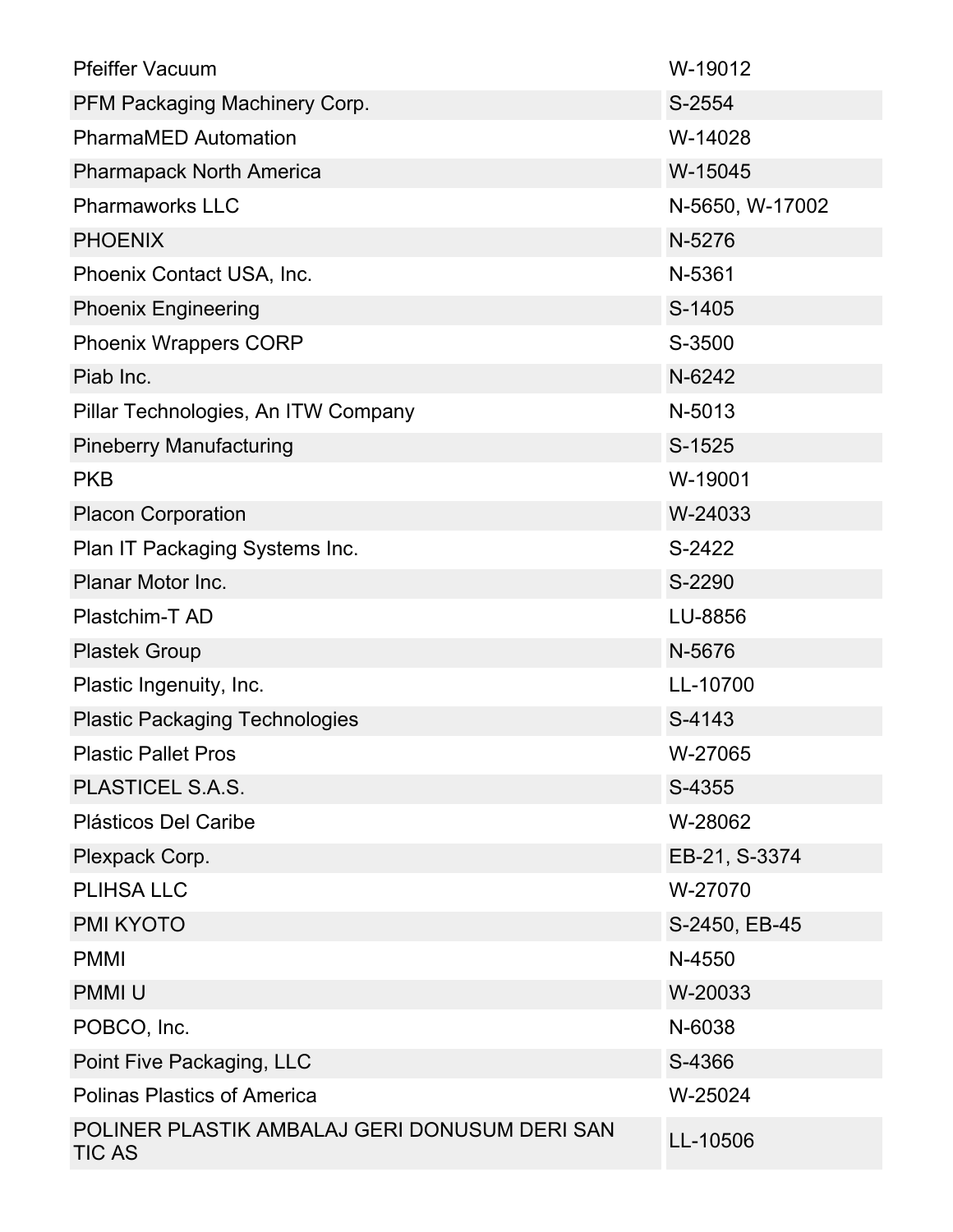| POLIPA PLASTIK AMBALAJ SAN. VE TIC, A.S. | W-24013          |
|------------------------------------------|------------------|
| Polipak Plastik Ambalaj San. Ltd. Sti.   | LU-8554          |
| <b>Politech-Plus LLC</b>                 | LU-7066          |
| Polycine Gmbh                            | W-20022          |
| Poly-Clip System Corp.                   | N-4945           |
| <b>Polyfuze Graphics Corporation</b>     | LU-6932          |
| <b>Polylayertech SRLS</b>                | W-26021          |
| Polymer Solutions International, Inc.    | LU-6744          |
| Polymeric Films & Bags, Inc.             | LL-10603         |
| Polypack, Inc.                           | S-2147           |
| Polyplex USA LLC                         | LU-8740          |
| Polytainers Inc.                         | W-25016          |
| Portco Packaging                         | LU-8454          |
| Posimat                                  | S-3719           |
| <b>Power Central LLC</b>                 | EB-12, LL-9910   |
| POWER Engineers, Inc.                    | LL-10100         |
| Pozzi Massimo                            | LU-8448          |
| <b>PPC Flexible Packaging</b>            | S-4139           |
| PPi Technologies Group                   | S-3866           |
| PPM Technologies Holdings LLC            | S-1647           |
| Precision Automation Company, Inc.       | S-1544           |
| <b>Precision PMD</b>                     | N-5040           |
| Precision Torque Control, Inc.           | S-1409           |
| Precitec                                 | W-12054          |
| Preco, LLC                               | W-14006, LU-8713 |
| <b>Preferred Stainless Holdings, LLC</b> | LU-7162          |
| Preform Solutions, Inc.                  | N-6040           |
| Pregis LLC                               | S-3834           |
| <b>Premier Protective Packaging</b>      | W-25041          |
| <b>Premier Tech</b>                      | N-5736           |
| Premio Inc.                              | W-20032          |
| <b>Prent Corporation</b>                 | LU-6711          |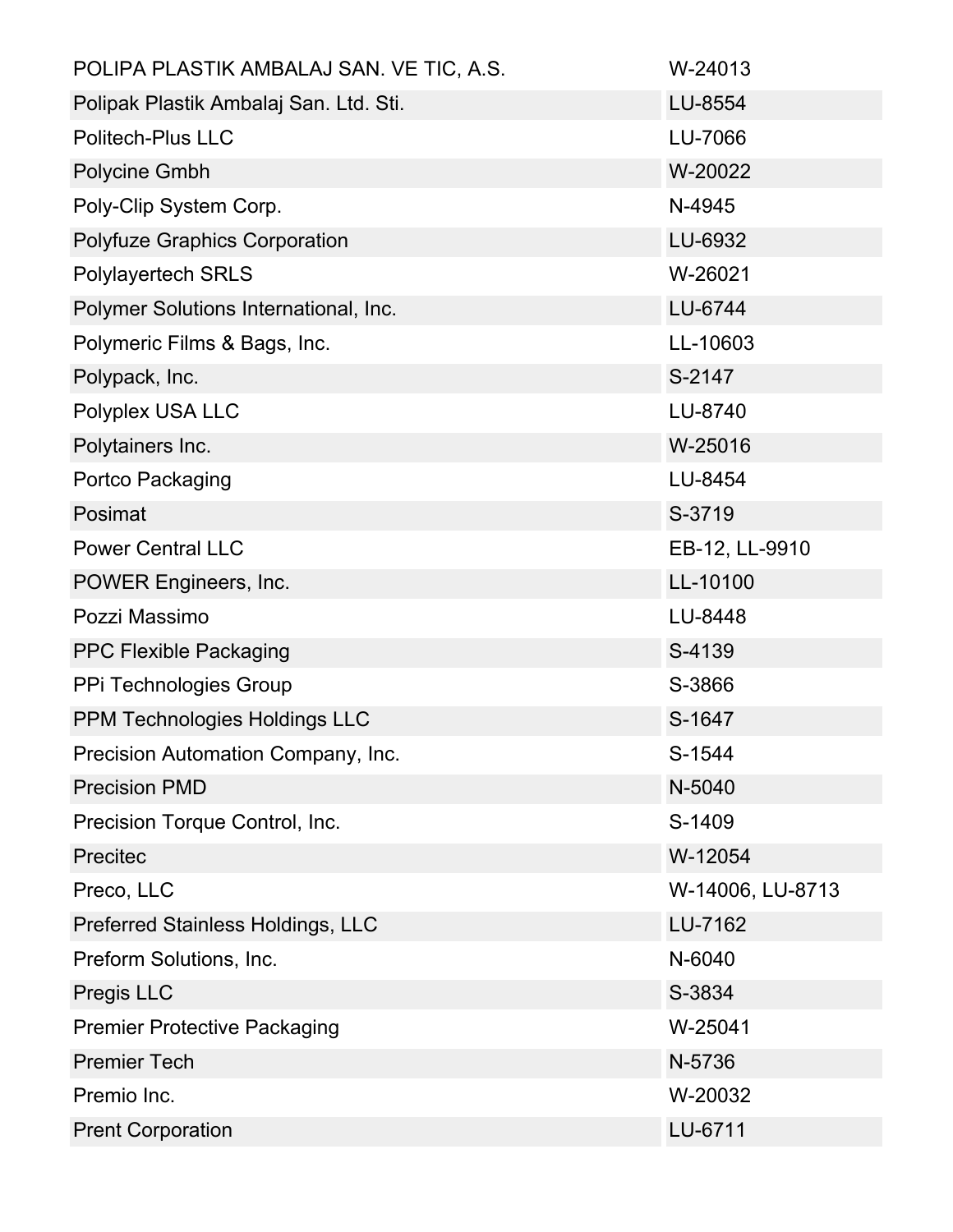| Pres-On                                     | W-27010         |
|---------------------------------------------|-----------------|
| Pressco Technology Inc.                     | LU-7818         |
| <b>Primary Packaging Incorporated</b>       | N-5280          |
| <b>Prime Engineering Incorporated</b>       | LU-7062         |
| <b>Primetac Corporation</b>                 | W-25043         |
| PRIMO Y Cia. S.A.                           | LU-8926         |
| <b>Printed Tapes Corporation</b>            | N-4861          |
| <b>PrintJet Corporation</b>                 | LL-10308        |
| Printpack                                   | S-1722          |
| <b>Priority Plastics</b>                    | W-26001         |
| ProAmpac                                    | S-3582          |
| Probat Inc.                                 | LU-7533         |
| <b>Processing Innovation Stage</b>          | LU-7130         |
| Prodieco & Natoli Engineering               | W-13013         |
| Prodo-Pak Corporation                       | S-3606          |
| Pro-face by Schneider Electric.             | LU-7243         |
| Profol Americas, Inc.                       | W-27005         |
| <b>ProLeiT Corp</b>                         | LU-7530         |
| ProMach, Inc.                               | N-5534, N-5540  |
| Propack Processing & Packaging Systems Inc. | S-3536          |
| <b>Prospero Equipment Corporation</b>       | LU-8009         |
| ProSys Servo Filling Systems                | S-3664          |
| ProXES, Inc.                                | LU-7513         |
| PSnC/Avanti                                 | W-18034         |
| PTI - Packaging Technologies & Inspection   | W-20014, S-3106 |
| <b>PTL</b>                                  | S-2384          |
| <b>PTM</b>                                  | LU-6748         |
| <b>Purdue University Northwest</b>          | W-20048         |
| PURITY FLEXPACK LTD.                        | W-26058         |
| PurPak Inc.                                 | S-2791          |
| <b>PWR</b>                                  | N-4863          |
| <b>QIMAROX</b>                              | LU-8666         |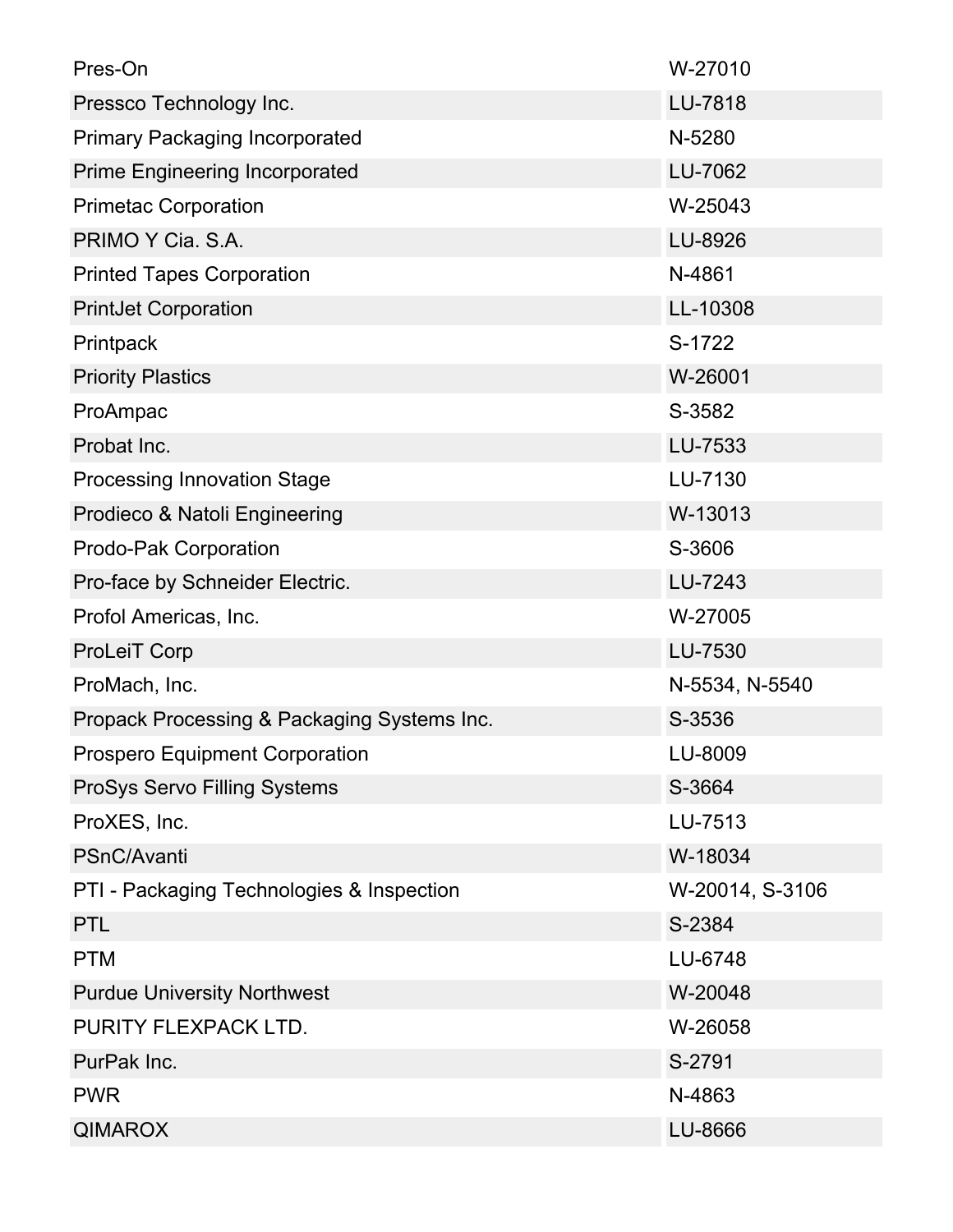| <b>Qiub Packaging</b>                     | W-22056  |
|-------------------------------------------|----------|
| Q-Pumps, S.A. De C.V.                     | LU-8855  |
| QT9 Software                              | W-19009  |
| <b>Qtek Design</b>                        | LL-10029 |
| <b>Quadrel Labeling Systems</b>           | S-3630   |
| Quality Films, Inc.                       | LL-9500  |
| Quality Tools s.r.l.                      | N-5883   |
| Quanergy                                  | N-6366   |
| <b>Quantum Packaging Systems Inc</b>      | W-15042  |
| Quantum Technical Services, Inc.          | LU-7709  |
| <b>Quest Industrial</b>                   | N-5440   |
| Quickdraft, Inc.                          | LU-7546  |
| <b>Quintus Technologies</b>               | LU-7336  |
| <b>Qwik Pack Systems</b>                  | LL-10601 |
| R&D/Leverage                              | LU-6745  |
| R.A Jones                                 | S-2501   |
| Ranpak                                    | W-22051  |
| Rasco Industries, Inc.                    | LU-8507  |
| <b>RathGibson</b>                         | LU-7036  |
| <b>RAUMAK North America Inc.</b>          | W-14047  |
| <b>Raw Materials Recycling</b>            | W-22060  |
| Raytec Vision S.p.A.                      | LU-7344  |
| <b>Reading Bakery Systems</b>             | LU-7906  |
| <b>Real Time Automation</b>               | LL-9917  |
| <b>REB/Quality Cup</b>                    | S-1410   |
| Rechner Electronics Ind., Inc.            | LU-7335  |
| RECO CO., LTD.                            | W-25050  |
| <b>Re-Cre8 Recycling</b>                  | W-23017  |
| Redzone                                   | LU-8518  |
| Reflectix <sup>®</sup> Inc.               | LU-8913  |
| <b>Regal Rexnord Automation Solutions</b> | N-6020   |
| <b>Regal Rexnord Corporation</b>          | S-1536   |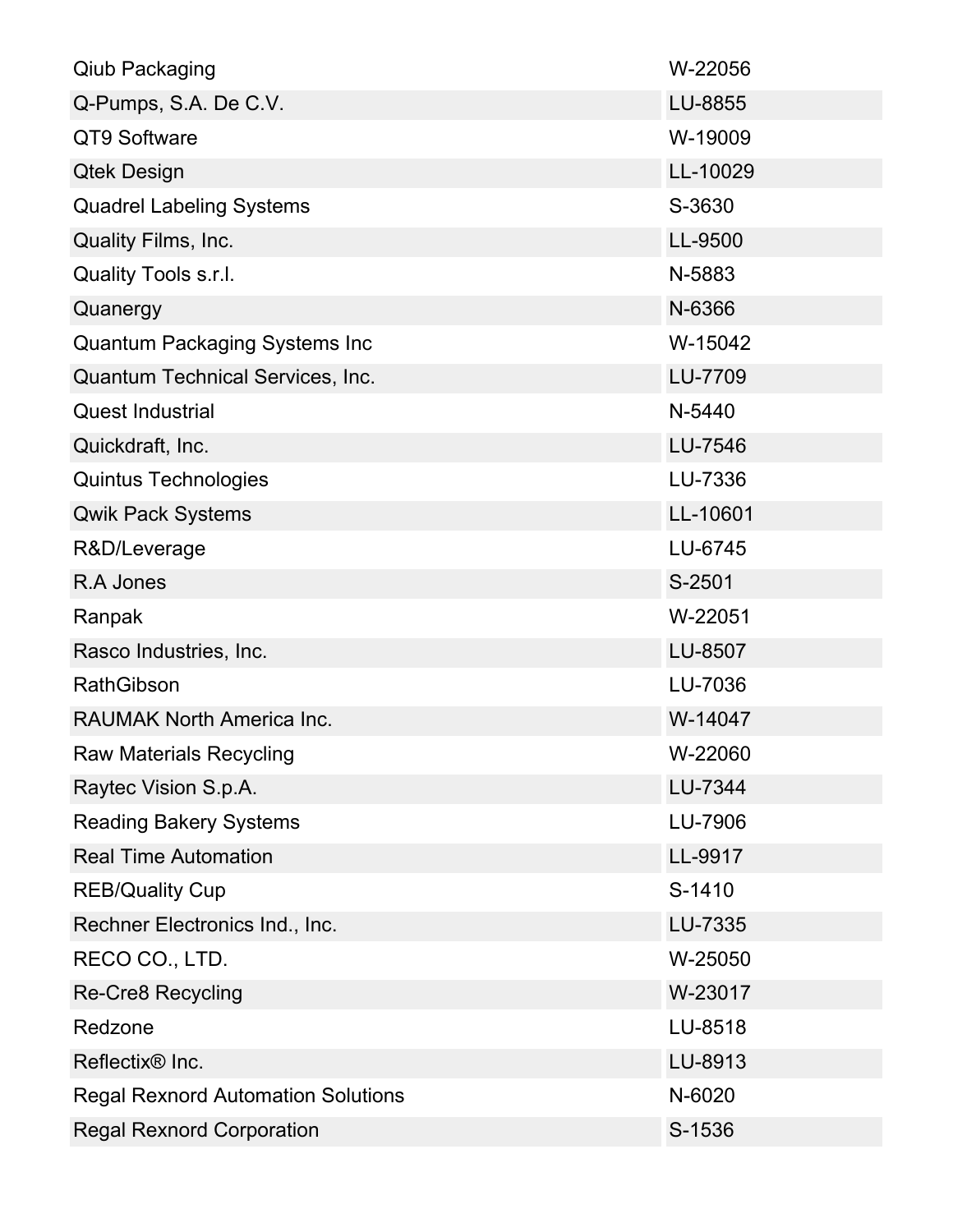| Regina USA, Inc.                            | N-5124  |
|---------------------------------------------|---------|
| Rehoo Industrial Limited                    | LL-9318 |
| <b>Rehrig Pacific Company</b>               | LU-6826 |
| <b>REISER</b>                               | S-2566  |
| <b>Rejves Machinery Srl</b>                 | LU-8447 |
| Remcon Plastics, Inc.                       | LU-6701 |
| Rena by Quadient                            | S-4239  |
| <b>Rennco LLC</b>                           | N-5648  |
| <b>Republic Manufacturing</b>               | LU-7909 |
| Resinplast                                  | LU-8563 |
| Res-Tek, Inc.                               | W-15012 |
| <b>Rethceif Packaging</b>                   | N-5931  |
| <b>Reusable Packaging Association</b>       | LU-6737 |
| <b>REYCO Systems / Idaho Steel Products</b> | LU-7630 |
| R-FoodTech                                  | N-5564  |
| RGF Environmental Group, Inc.               | LU-7147 |
| <b>Rhopoint Americas</b>                    | W-27060 |
| <b>RICCIARELLI SPA</b>                      | LU-8446 |
| <b>Rice Lake Weighing Systems</b>           | LU-8010 |
| <b>Richard J. Daley College</b>             | W-20039 |
| Ricoh Electronics, Inc.                     | N-5175  |
| <b>Right Stuff Equipment</b>                | S-1520  |
| <b>Rigidized Metals Corporation</b>         | LU-8961 |
| RIOS Intelligent Machines, Inc.             | N-5374  |
| <b>Ripack</b>                               | N-6340  |
| <b>Rite-Hite</b>                            | LL-9813 |
| <b>RND Automation</b>                       | S-2272  |
| Robatech USA Inc.                           | N-5217  |
| Roberts PolyPro                             | N-5324  |
| <b>ROBOPAC / TopTier Palletizers</b>        | N-5906  |
| Robotiq                                     | N-5463  |
| Robotunits Inc.                             | N-6030  |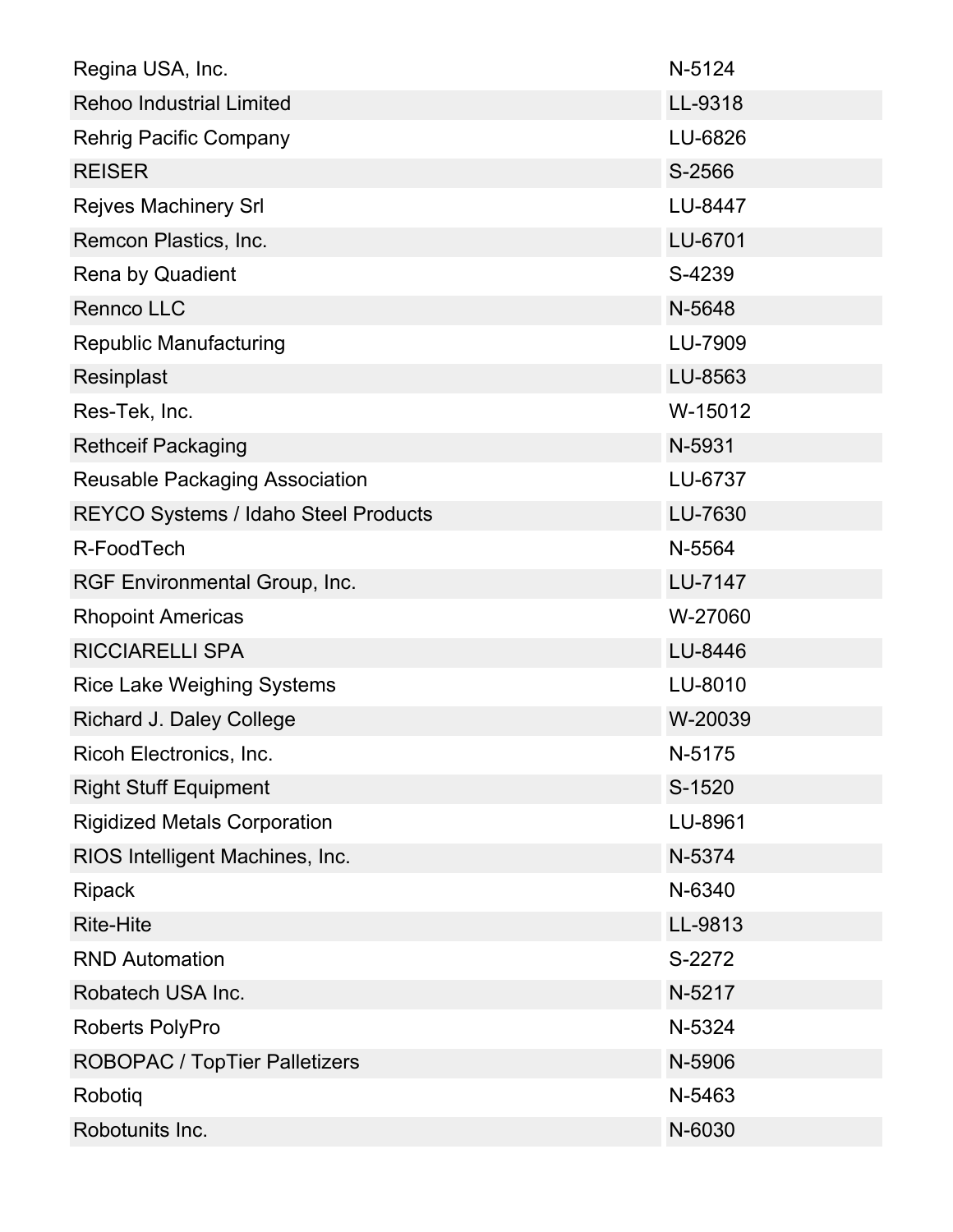| <b>ROBOX</b>                                    | LU-8757         |
|-------------------------------------------------|-----------------|
| Rochester Institute of Technology               | W-20060         |
| Rocket Machine Works Inc                        | LU-7753         |
| <b>Rockwell Automation</b>                      | S-1660          |
| ROI Industries Group, Inc.                      | LL-9407         |
| Rollem Intl.                                    | S-3940          |
| Rollstock Inc.                                  | N-6346          |
| Romaco Group                                    | W-18030         |
| <b>Rome Grinding Solutions</b>                  | LU-7027         |
| <b>Rommelag Engineering</b>                     | W-18006         |
| Ronchi America, LLC                             | N-6228          |
| Ronl                                            | LU-8431         |
| Ropak Manufacturing Co., Inc.                   | S-3907          |
| Ross Industries, Inc.                           | S-2566          |
| <b>Rotex Global LLC</b>                         | LU-7537         |
| Rotzinger                                       | W-16045, S-2392 |
| ROVEMA North America, Inc.                      | N-6251          |
| Rowad, Affiliate of TASNEE                      | LL-10305        |
| <b>Royce Global</b>                             | LU-8458         |
| <b>RPI Graphic Data Solutions</b>               | N-6068          |
| <b>RRD</b>                                      | W-22000         |
| RS Industrial, Inc.                             | N-5274          |
| Run Bao (Shenzhen) Printing Technology Co., Ltd | W-27066         |
| <b>Russell Finex Inc</b>                        | LU-7417         |
| <b>Rutgers Packaging Engineering Program</b>    | W-20058         |
| Ryan & Associates, Inc.                         | LL-10507        |
| <b>Rychiger AG</b>                              | S-3634          |
| Ryson International Inc.                        | N-5945          |
| <b>S&amp;S Service Parts Inc.</b>               | LU-8933         |
| <b>SACMI</b>                                    | S-2122          |
| SACMI USA LTD DBA Hayes Machine Company         | S-2122          |
| <b>SACMI USA Packaging &amp; Chocolate</b>      | S-2122          |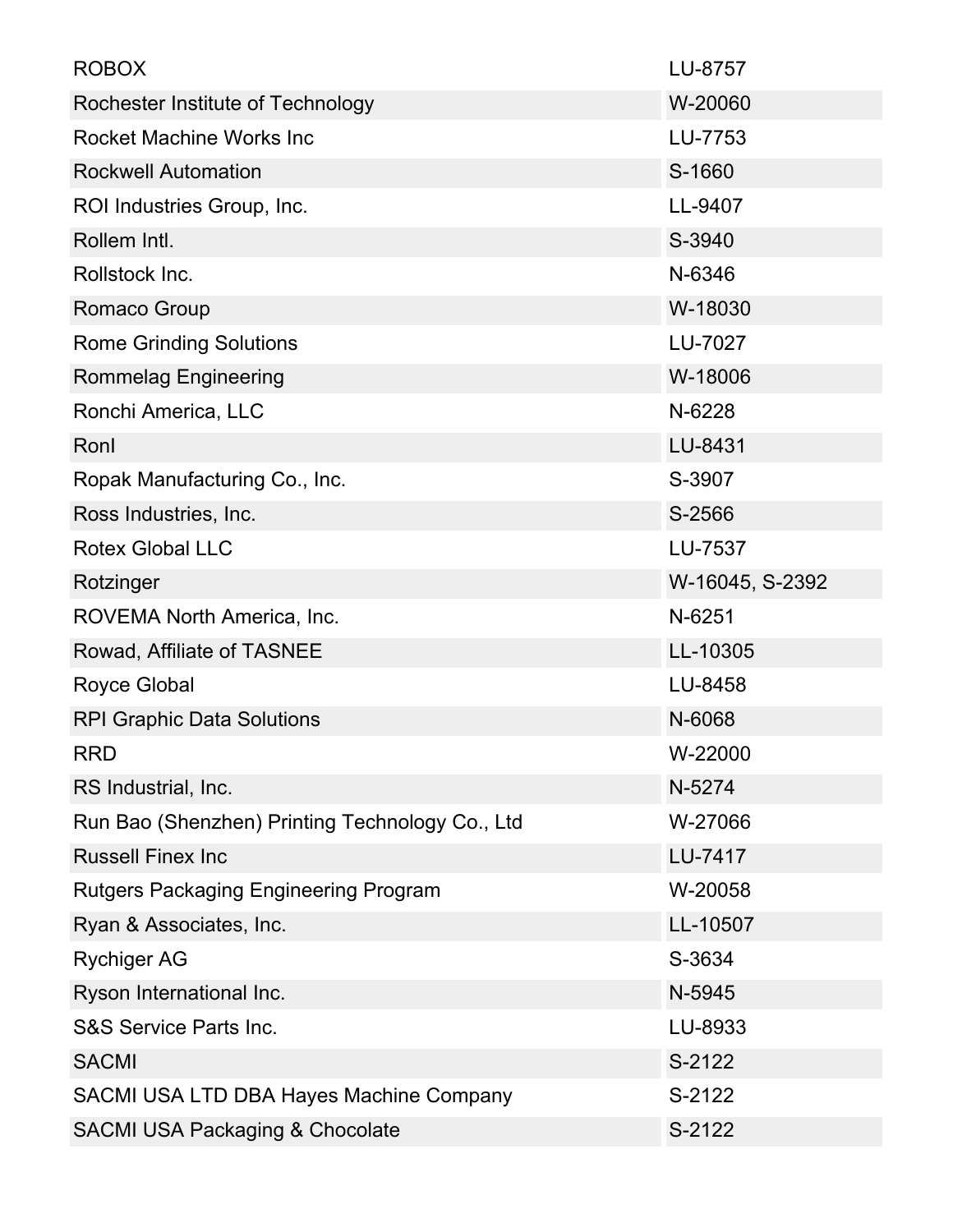| SafetyChain Software                    | LU-7749          |
|-----------------------------------------|------------------|
| Sage Automation                         | S-4321           |
| <b>SAI INDUSTRIES PVT LTD</b>           | W-27064          |
| SANAT AMBALAJ SANAYI VE TICARET A.S.    | LU-8152          |
| Sani-Matic, Inc.                        | S-2269           |
| <b>Sanitech Corporation</b>             | LU-7001          |
| Sanner of America, Inc.                 | W-15052          |
| Sappi North America                     | W-23024          |
| Sarg USA                                | W-15050          |
| SARTEN AMBALAJ SAN VE TIC, A.S.         | LU-8036          |
| <b>SASA POLYESTER SAN AS</b>            | LL-10229         |
| Satake USA Inc.                         | LU-7621          |
| <b>SATO America</b>                     | S-4060           |
| Savage Brothers Co.                     | S-2795           |
| <b>Scan American Corporation</b>        | LU-7552          |
| <b>Scanware Electronic GmbH</b>         | W-13031          |
| Schaefer Systems International, Inc.    | LU-6817          |
| <b>Schenck Process LLC</b>              | LU-7247          |
| Schmalz Inc.                            | S-3194           |
| Schmersal Inc.                          | S-4315           |
| <b>Schneider Electric</b>               | LU-7245          |
| Schneider Packaging Equipment Co., Inc. | S-3500           |
| Schober USA, Inc.                       | W-23051          |
| <b>Schoeller Allibert USA</b>           | LU-6820          |
| <b>Scholle IPN</b>                      | LU-8137          |
| <b>Schreiner MediPharm</b>              | W-15047          |
| <b>Schubert North America LLC</b>       | W-19008, LU-8730 |
| Schuetz Container Systems, Inc.         | W-26005          |
| Schur Star Systems, Inc.                | S-4269           |
| <b>SCN</b>                              | LL-9916          |
| Scott Turbon Mixer, Inc.                | LU-7462          |
| <b>SD FREEZE DRYING</b>                 | LU-7563          |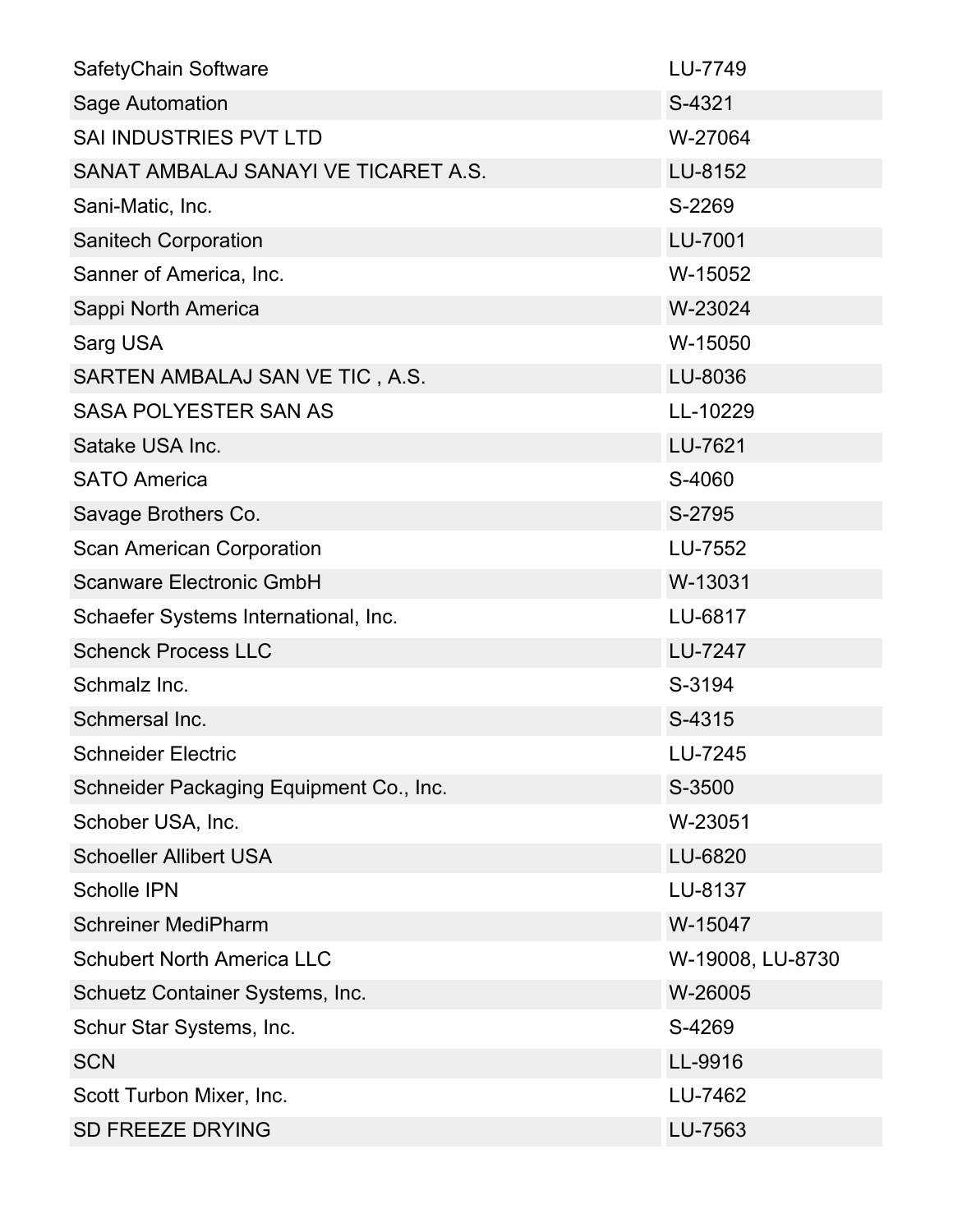| <b>SEA Vision USA</b>                           | W-18016         |
|-------------------------------------------------|-----------------|
| Seal-A-Tron Shrink Packaging Equipment          | S-3487          |
| <b>Sealed Air Corporation</b>                   | S-2939          |
| <b>Sealstrip Corporation</b>                    | N-5224          |
| Secomea Inc.                                    | N-6114          |
| <b>Selig Group</b>                              | N-4961          |
| Sellaempaq                                      | W-19007         |
| SEM PLASTIK SAN VE TIC AS                       | W-26030         |
| Semi-Bulk Systems, Inc.                         | LU-7152         |
| SencorpWhite                                    | N-6004          |
| Sepha Ltd.                                      | W-14019         |
| Septimatech Group Inc.                          | EB-27, N-5934   |
| Serac Inc                                       | S-2847          |
| SERDAR PLASTIK VE AMBALAJ SAN AS                | LU-8245         |
| Serim B&G Co., Ltd.                             | W-21019         |
| <b>Serpa Packaging Solutions</b>                | N-5548, W-17002 |
| Sesotec Inc.                                    | S-4217          |
| Sevee & Maher Engineers, Inc.                   | W-26057         |
| <b>Sevvalusa Nut Roasting Systems</b>           | LU-7423         |
| SEW-Eurodrive, Inc.                             | LU-8105         |
| Shako Flexipack Pvt. Ltd.                       | W-22050         |
| Shanghai Loogal Information Tech Co., Ltd.      | LU-8941         |
| Shawpak                                         | W-19030         |
| <b>Sheffield Machine Knife</b>                  | LU-7050         |
| <b>Shemesh Automation</b>                       | N-6370          |
| Shenzhen Hongbang Packaging Production Co., Ltd | W-27026         |
| SHENZHEN YUTO PACKAGING TECHNOLOGY CO., LTD     | W-27024         |
| Shibuya Hoppmann                                | S-2446          |
| <b>Shoes For Crews</b>                          | S-1439          |
| <b>ShopFloorConnect</b>                         | N-5279          |
| Showcase of Packaging Innovations®              | W-20052         |
| Shrinath Rotopack Pvt Ltd                       | S-3949          |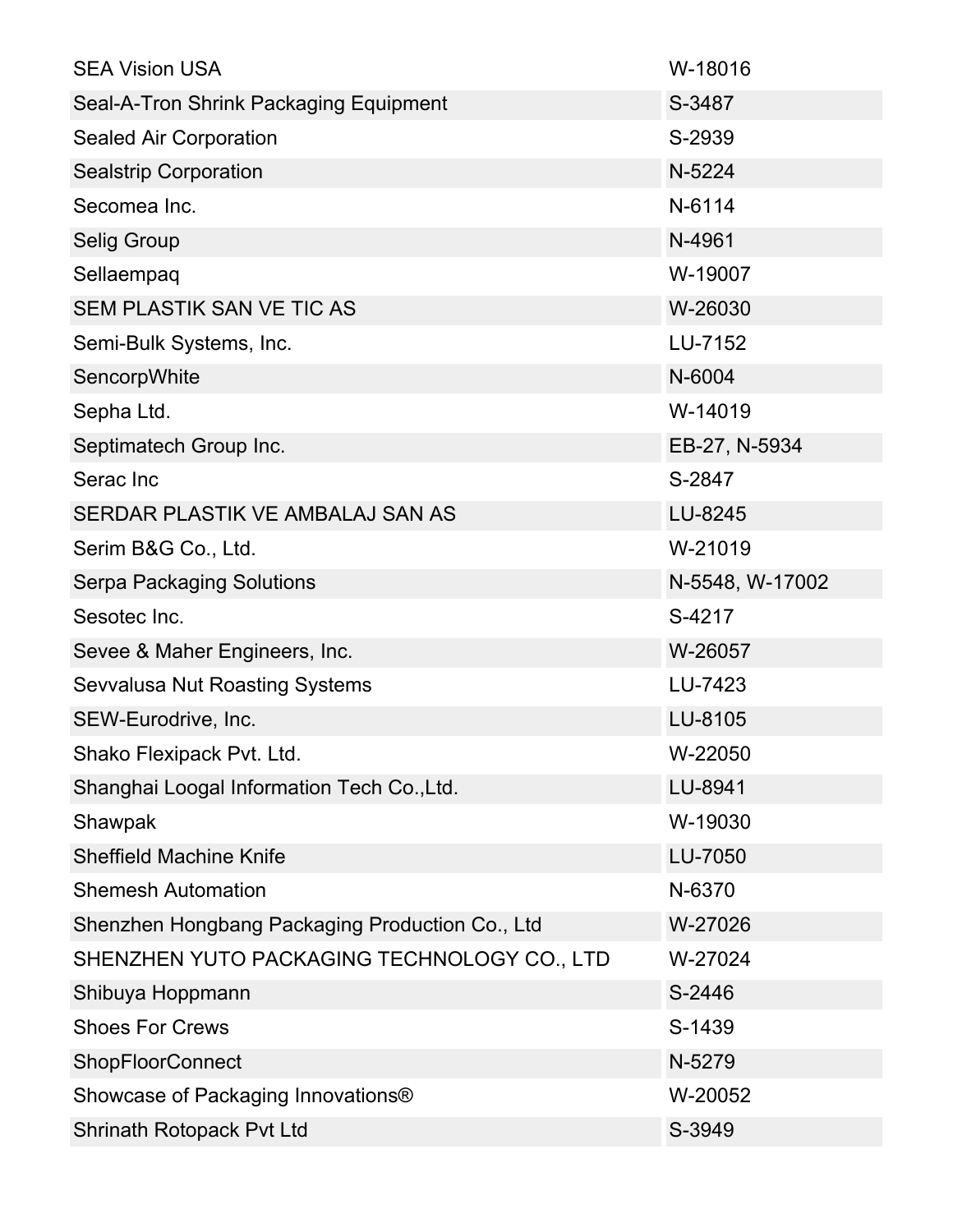| <b>Shrink Tech Systems</b>               | S-4166   |
|------------------------------------------|----------|
| <b>Shrinkfast</b>                        | N-5260   |
| Shurtape Technologies, LLC               | N-4929   |
| Shuttleworth, LLC                        | N-5448   |
| Sicad S.p.A.                             | W-24017  |
| SICK, Inc.                               | N-5925   |
| Siemens Industry Software, Inc           | N-5148   |
| Sierra Packaging & Converting, LLC       | S-4029   |
| <b>SIGMA CAP SEAL</b>                    | W-20018  |
| <b>SIGMA Equipment</b>                   | LU-7321  |
| <b>Sigma Robotics</b>                    | S-1458   |
| <b>SIGNODE</b>                           | S-3742   |
| SIKO Products, Inc.                      | S-1669   |
| Silverson Machines, Inc.                 | LU-8858  |
| Simco-Ion                                | N-5020   |
| <b>Simplimatic Automation</b>            | N-6015   |
| <b>Ska Fabricating</b>                   | LU-7657  |
| <b>Skillful International LLC</b>        | S-4039   |
| Sleeve Seal, LLC                         | N-4950   |
| <b>Sleever International</b>             | N-5669   |
| Slideways, Inc                           | N-5047   |
| <b>SM Innotec</b>                        | W-26025  |
| <b>SMAC Moving Coil Actuators</b>        | N-5774   |
| <b>Smart Plastic Technologies</b>        | W-23046  |
| <b>Smart Vision Lights</b>               | LL-10605 |
| <b>SMB Machinery Systems LLC</b>         | S-1416   |
| <b>SMC Corporation of America</b>        | S-3982   |
| <b>SMI USA Inc</b>                       | LU-7952  |
| <b>Smith Corona Labels &amp; Ribbons</b> | N-5024   |
| <b>Smyth Companies, LLC</b>              | W-24052  |
| <b>Sneed Coding Solutions</b>            | S-3952   |
| <b>SOCAPS US Inc.</b>                    | N-5566   |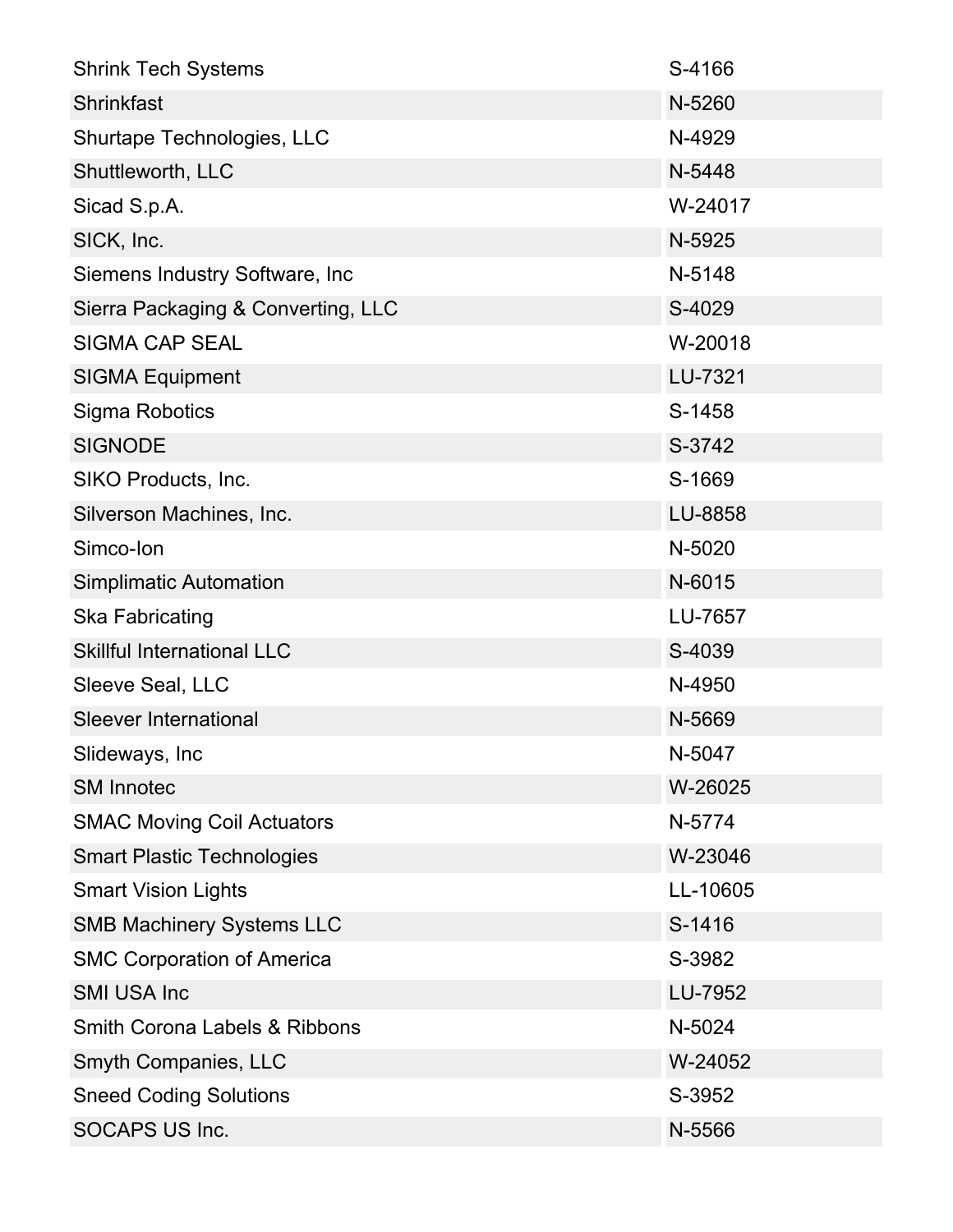| <b>SOCIETE NOUVELLE PAKEA France</b>  | N-5572          |
|---------------------------------------|-----------------|
| SOCO SYSTEM, Inc.                     | LU-7561         |
| Soft Robotics, Inc.                   | N-6141          |
| Solbern                               | LU-7903         |
| Sollas America                        | LU-8320         |
| Sollich North America, LLC            | S-2585          |
| Somic Packaging, Inc.                 | LU-8135         |
| <b>SOMOPLAST</b>                      | W-25052         |
| SOMTAS MAKINE AMB SAN VE TIC AS       | LL-10620        |
| Sonchany LLC                          | LL-9909         |
| Sonics & Materials, Inc.              | S-1433          |
| Sonoco                                | S-1640, W-18020 |
| <b>SORMAC Inc.</b>                    | LU-7266         |
| <b>Sosland Publishing Company</b>     | LL-9721         |
| <b>SOTAX</b>                          | W-13009         |
| <b>Sourcelink Solutions, LLC</b>      | N-5460          |
| Sourcepak   Sourcecap                 | S-4075          |
| <b>Southwest Formseal</b>             | N-6350          |
| Span Tech, LLC                        | N-4734          |
| Spartech                              | W-28061         |
| <b>Specialty Equipment</b>            | N-5107          |
| Specialty Polyfilms (India) Pvt. Ltd  | W-27008         |
| Specright                             | LU-6730         |
| Spee-Dee Packaging Machinery, Inc.    | EB-11, S-2022   |
| <b>Spiraltech Corporation Ltd</b>     | LU-8663         |
| <b>Spirax Sarco</b>                   | W-18038         |
| <b>Spokane Industries</b>             | LU-7043         |
| Spookfish Innovations Private Limited | W-17033, N-4884 |
| Spring-Fill Industries, Inc.          | W-22077         |
| <b>Sprinpak Manufacturing LLP</b>     | W-25076         |
| Squid Ink Manufacturing, Inc.         | S-3774          |
| <b>SSI Printheads</b>                 | S-4354          |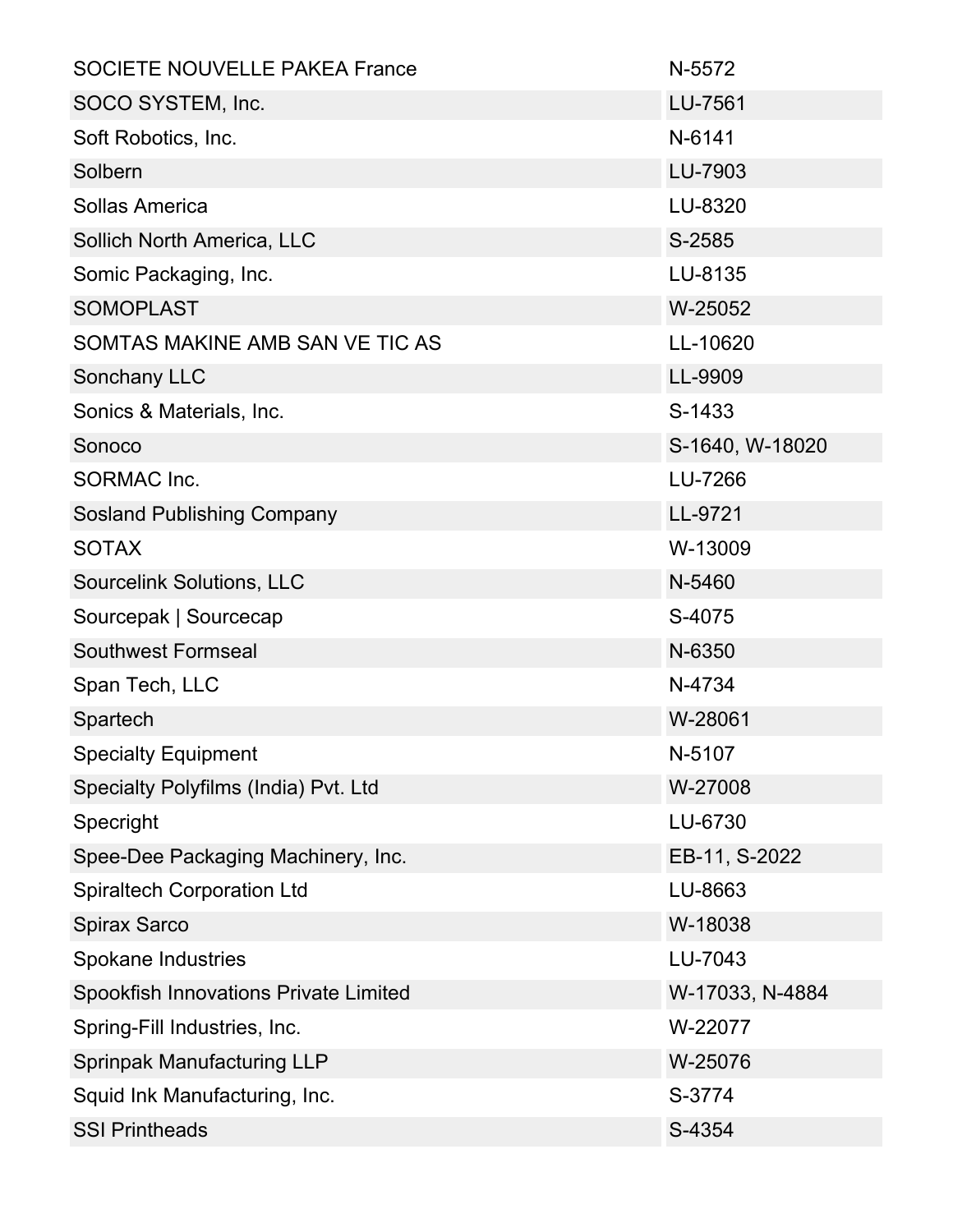| St. Onge Company                               | LL-9317 |
|------------------------------------------------|---------|
| STA, LLC                                       | LU-7864 |
| Stainless Motors, Inc.                         | LU-7649 |
| STALAM S.p.A.                                  | LU-8442 |
| <b>Stamar Packaging</b>                        | W-28055 |
| Standard-Knapp, Inc.                           | N-5506  |
| Stanpac Inc.                                   | W-28001 |
| <b>StanTech Packaging Machines</b>             | LU-8844 |
| Star Ambalaj San. Tic. A.S.                    | LU-8346 |
| <b>START International</b>                     | N-5917  |
| <b>Starview Packaging Machinery Inc.</b>       | N-5728  |
| <b>Statco-DSI Process Systems</b>              | N-5630  |
| State Manufacturing & Engineering Co.          | N-5964  |
| <b>Static Clean International</b>              | S-1423  |
| <b>Staubli Corporation</b>                     | W-18025 |
| <b>Stellar</b>                                 | LU-7605 |
| <b>Stephan Machinery</b>                       | LU-7513 |
| <b>Stephen Gould Corporation</b>               | W-25022 |
| <b>STERIFLOW SAS</b>                           | N-5570  |
| Steriline S.r.I                                | W-17030 |
| Sterimed Inc.                                  | W-13053 |
| <b>STERIS Corporation</b>                      | W-18068 |
| <b>Stevanato Group</b>                         | W-15039 |
| <b>Stewarts of America Inc.</b>                | S-4064  |
| StopStatic.com div of Alpha Innovation Inc.    | N-6342  |
| Storopack, Inc.                                | W-22001 |
| <b>Straight Shooter Equipment Company Inc.</b> | N-4616  |
| StraPack, Inc.                                 | LU-8305 |
| <b>Straub Design Company</b>                   | S-2475  |
| StretchTape, Inc.                              | LU-8147 |
| Südpack Oak Creek Corporation                  | S-4137  |
| Sullair A Hitachi Group Company                | S-3752  |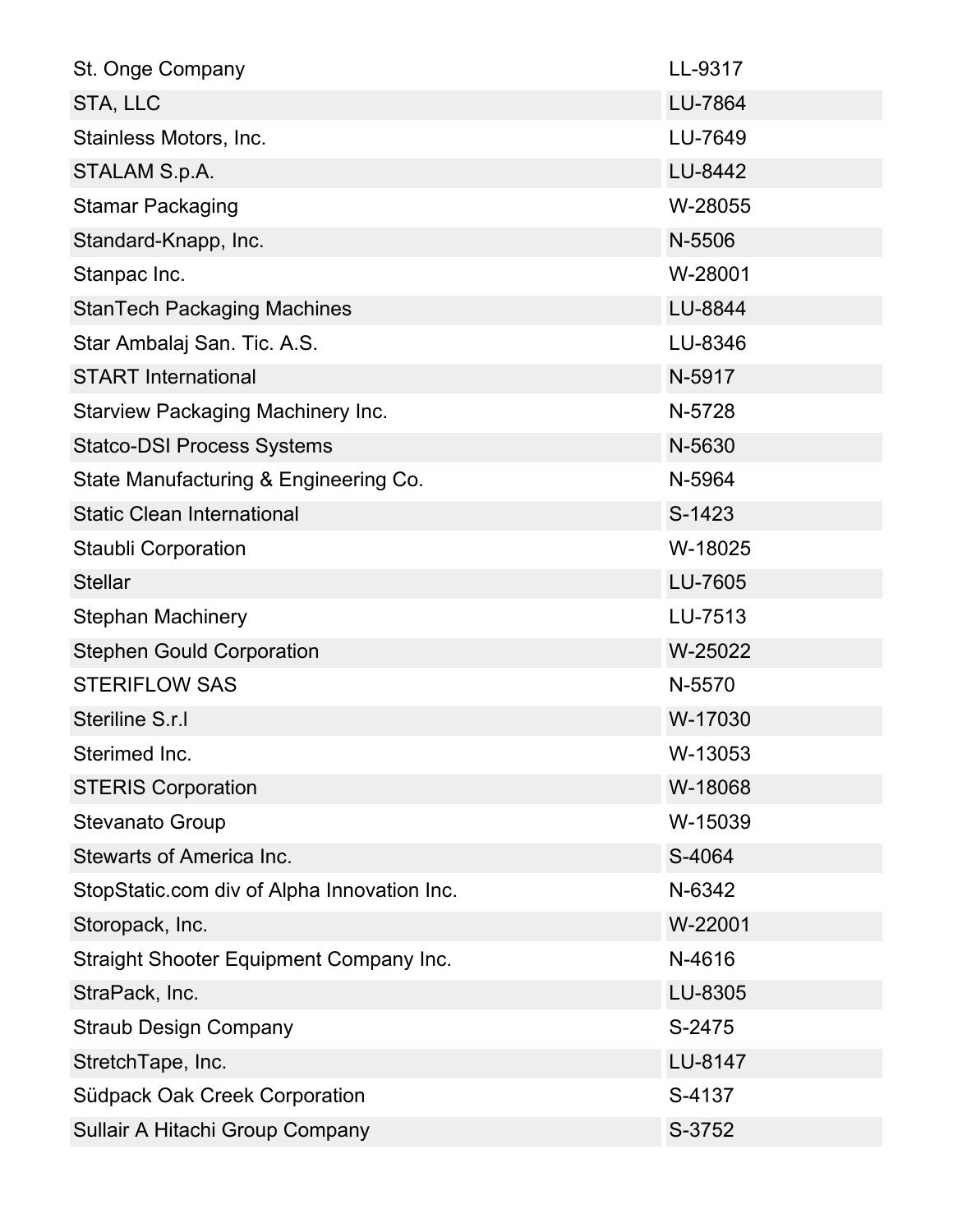| Summitville Tiles Inc.                                   | LU-7545          |
|----------------------------------------------------------|------------------|
| <b>Sun Chemical</b>                                      | LL-10200         |
| Sunrise Packaging Material USA, Inc.                     | W-22036          |
| Super Film Ambalaj San                                   | LL-10206         |
| <b>Superflash Compressed Gas Equipment</b>               | LU-7156          |
| Superior Product Handling Solutions, Inc.                | S-1414           |
| <b>Surebonder By FPC Corporation</b>                     | LU-8409          |
| SUREKAP, LLC                                             | N-5228           |
| Surgere                                                  | LU-6861          |
| <b>SVP Packing Industry Private Limited</b>              | W-22012          |
| <b>SVT Robotics</b>                                      | N-5077, N-5261   |
| <b>SWECO</b>                                             | LU-7705          |
| <b>SWISS Pavilion (by Switzerland Global Enterprise)</b> | W-13023, LU-8752 |
| Syntegon Packaging Technology, LLC                       | EB-15, S-3514    |
| Syntron Material Handling, LLC                           | S-4117           |
| Syracuse Label & Surround Printing                       | N-5278           |
| <b>System Packaging</b>                                  | S-1514           |
| TAC AMBALAJ MAK. SAN. VE DIS. TIC. LTD. STI.             | LU-8556          |
| Taghleef Industries Inc.                                 | LU-8315          |
| <b>Taisei Lamick USA</b>                                 | N-5127           |
| <b>TAKEX America Inc</b>                                 | N-5165           |
| <b>Takigawa Corporation America</b>                      | S-3385           |
| Tanis                                                    | S-2891           |
| <b>TANRIKULU PLASTIK SAN VE TIC AS</b>                   | W-24006          |
| <b>Tapeswitch Corporation</b>                            | S-2970           |
| TAVIL IND, S.A.U.                                        | LU-8827          |
| <b>TC Transcontinental Packaging</b>                     | LU-8703          |
| <b>TCM Solutions</b>                                     | LL-10500         |
| <b>TDI Packsys LLC</b>                                   | LU-8313          |
| TEBPLAST PLASTIK SAN. VE TIC. A.S.                       | W-28024          |
| Tech-Long Inc.                                           | LU-8535          |
| <b>TechniBlend</b>                                       | N-5320           |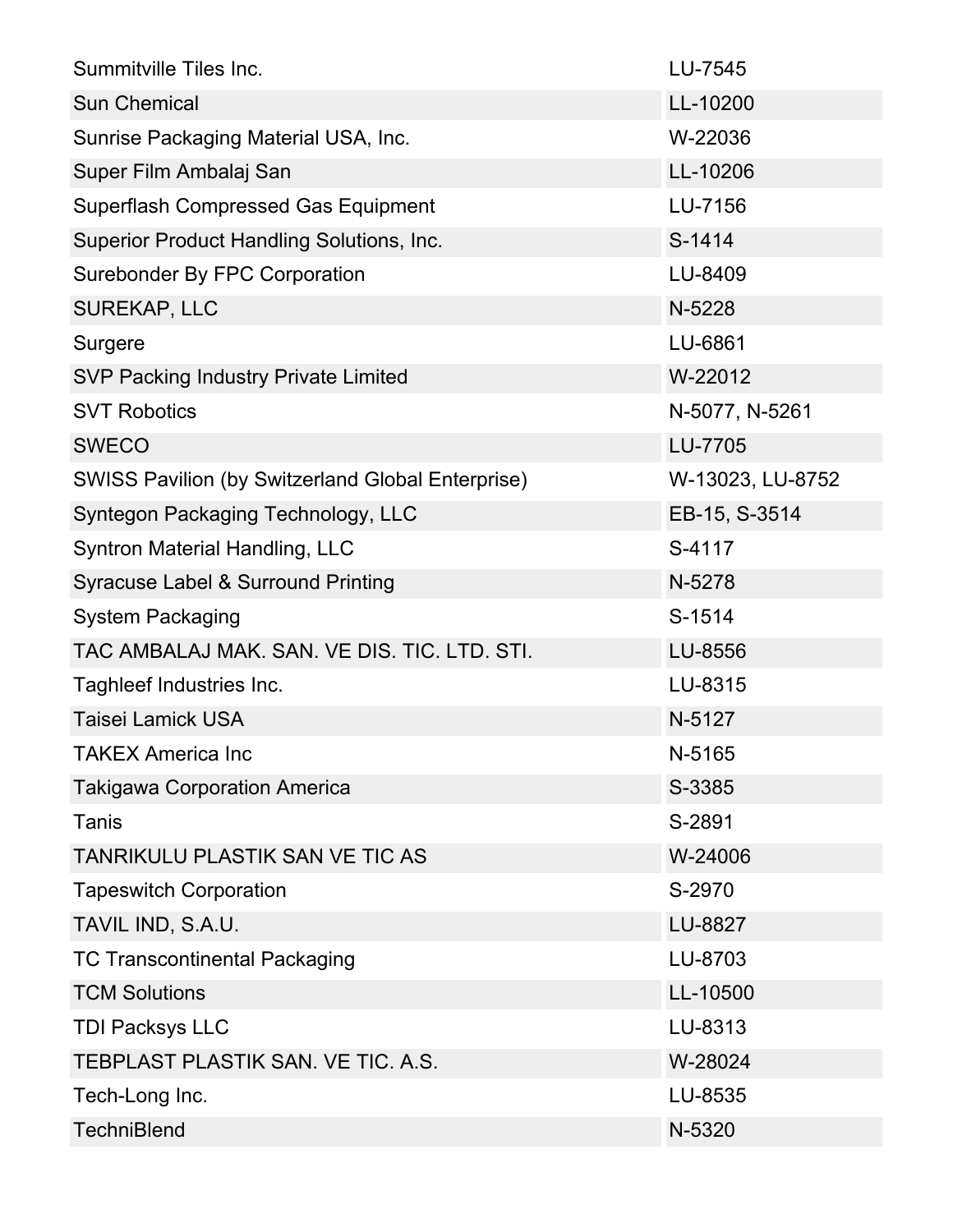| <b>Technimark LLC</b>                        | N-5960  |
|----------------------------------------------|---------|
| <b>Technipes SRL</b>                         | N-6361  |
| <b>Technoflex</b>                            | W-15030 |
| <b>Technology Container Corp.</b>            | LU-6754 |
| Technowrapp S.r.L.                           | LU-8445 |
| <b>TECMA ARIES</b>                           | N-5670  |
| <b>Tecnomax USA</b>                          | LU-8423 |
| Tecnopool S.P.A.                             | LU-7708 |
| <b>Tedelta North America LLC</b>             | W-18009 |
| <b>Teinnovations LLC</b>                     | N-4969  |
| <b>Teknika Strapping Systems</b>             | LU-8825 |
| <b>Tekni-Plex Consumer Products</b>          | W-26033 |
| <b>Tekniplex Healthcare</b>                  | W-13043 |
| Teknopack Plastik Ambalaj. San. Ve Tic. A.S. | LL-9901 |
| <b>Tekscape</b>                              | N-5562  |
| Telaeris Inc.                                | LL-9530 |
| <b>Teledyne TapTone</b>                      | S-4126  |
| <b>Telit</b>                                 | N-5778  |
| <b>Telstar</b>                               | W-19011 |
| <b>TENTOMA</b>                               | LU-7564 |
| Terco Inc.                                   | S-3078  |
| <b>Terlet</b>                                | LU-7513 |
| Terphane                                     | W-22009 |
| tesa tape, inc.                              | W-28051 |
| Tetra Pak Inc.                               | S-2140  |
| Teufelberger Ges.m.b.H.                      | W-25028 |
| <b>TEXWRAP</b>                               | N-5346  |
| <b>TGM - Tecnomachines Srl</b>               | LU-7925 |
| <b>TGW</b> International                     | N-4938  |
| The Candy Bar Lounge                         | S-2583  |
| The Confederation of Danish Industry         | LU-7560 |
| The Forum - An Industry Knowledge Exchange   | N-4543  |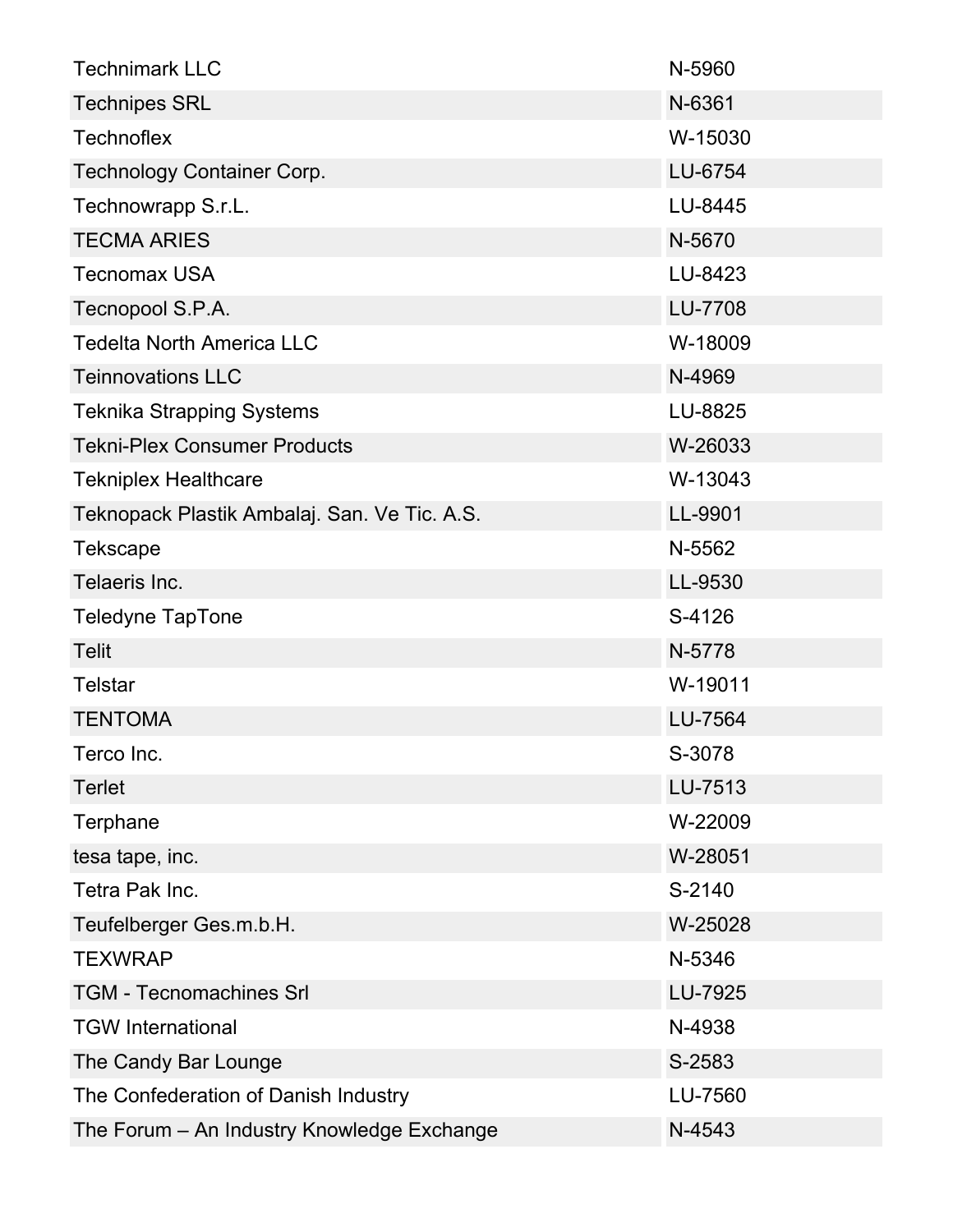| The HC Companies                    | W-28006  |
|-------------------------------------|----------|
| The Lion Brewery, Inc.              | N-5582   |
| The Massman Companies               | S-2158   |
| The Packaging Group GmbH            | LU-8741  |
| The Supreme Industries Ltd.,        | W-27015  |
| The Timken Company                  | S-2173   |
| The Visual Pak Companies            | W-26060  |
| <b>THEM</b>                         | S-3975   |
| <b>Thermal Edge</b>                 | N-6327   |
| Thermaline Inc                      | LU-7662  |
| <b>Thermo Fisher Scientific</b>     | N-5706   |
| <b>Thielmann US LLC</b>             | LL-10719 |
| Thimonnier                          | N-5568   |
| <b>Thompson Scale Company</b>       | N-6205   |
| ThruWave Inc                        | N-5174   |
| Thwing-Albert Instrument Company    | LU-8552  |
| <b>TigerPress</b>                   | LL-10600 |
| Tipack Group Co., Ltd.              | W-25010  |
| Tipa-Corp                           | W-22062  |
|                                     |          |
| <b>Tippmann Group</b>               | N-6064   |
| Tishma Technologies, Powered By IPG | S-2814   |
| TM Process & Controls, Inc.         | LU-7718  |
| <b>TME North America Inc.</b>       | LL-10902 |
| TMG IMPIANTI S.P.A.                 | N-5869   |
| TNA North America, Inc.             | N-5312   |
| Tolomatic, Inc.                     | N-4627   |
| <b>Tompkins Robotics</b>            | N-5365   |
| <b>TOMRA</b>                        | LU-7135  |
| Tomric Systems, Inc.                | S-2592   |
| <b>Toppan USA</b>                   | W-26051  |
| <b>TOPS® Software Corporation</b>   | N-4622   |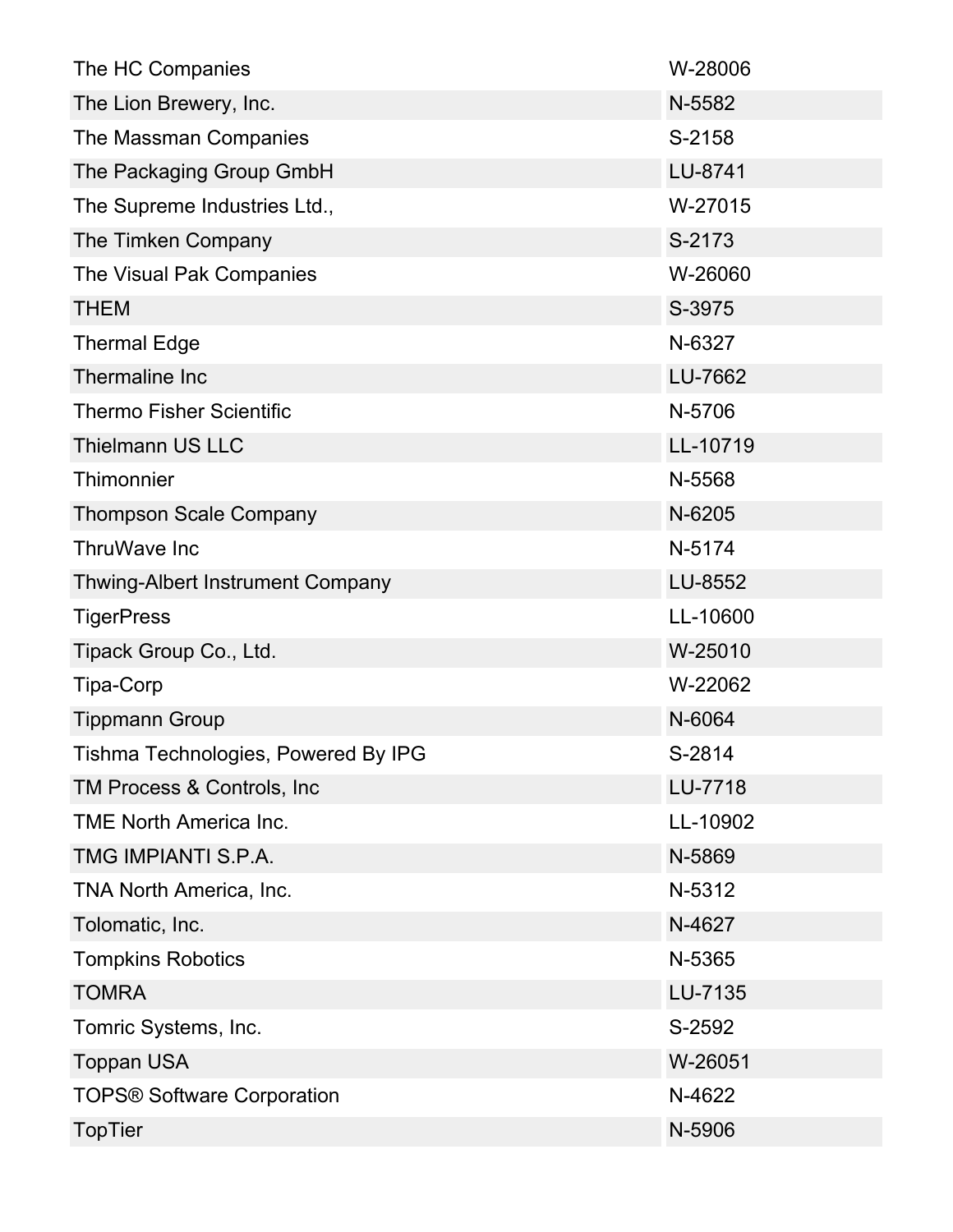| Toray Plastics (America), Inc.                     | LU-6716       |
|----------------------------------------------------|---------------|
| <b>TORFRESMA USA LLC</b>                           | N-5071        |
| <b>TORQ PACKAGING SRL</b>                          | LL-10511      |
| TORR Industries, Inc.                              | W-28016       |
| Totai America, Inc.                                | S-4230        |
| Totani America, Inc.                               | LU-7927       |
| <b>Traco Packaging</b>                             | S-4371        |
| Transplace                                         | W-26054       |
| TRAPO America, Inc.                                | N-5166        |
| Trepko Inc.                                        | S-2964        |
| <b>Treston</b>                                     | N-6179        |
| Triangle Package Machinery Co.                     | S-1700, EB-19 |
| Tridyne Process Systems, Inc.                      | S-3174        |
| <b>TriEnda Holdings LLC</b>                        | LU-6831       |
| Trimurti Polychem Pvt. Ltd.                        | W-25065       |
| <b>TriNet</b>                                      | LL-10705      |
| <b>Tripack LLC</b>                                 | N-4933        |
| <b>Triton International Enterprises</b>            | LU-8565       |
| Tri-Tronics Company, Inc.                          | S-1424        |
| Tronics America, Inc.                              | S-3852        |
| <b>TROPICAL FOOD MACHINERY SRL UNIPERSONALE</b>    | LU-8451       |
| TT Endustriyel Ambalaj Makine San. Tic. A.S.       | LU-8654       |
| <b>TT ITALY S.p.A</b>                              | LU-8542       |
| Tufco Flooring, Inc.                               | LU-8164       |
| <b>Tufner Weighing Systems</b>                     | S-2295        |
| Turck Inc.                                         | N-4923        |
| <b>Turello Srl</b>                                 | LU-7109       |
| <b>Turkish Packaging Manufacturers Association</b> | N-4900        |
| <b>Tutor Intelligence</b>                          | N-5583        |
| <b>TUV USA</b>                                     | N-5282        |
| U.S. Bottlers Machinery Co.                        | S-2918        |
| U.S. Tsubaki Power Transmission, LLC               | N-6171        |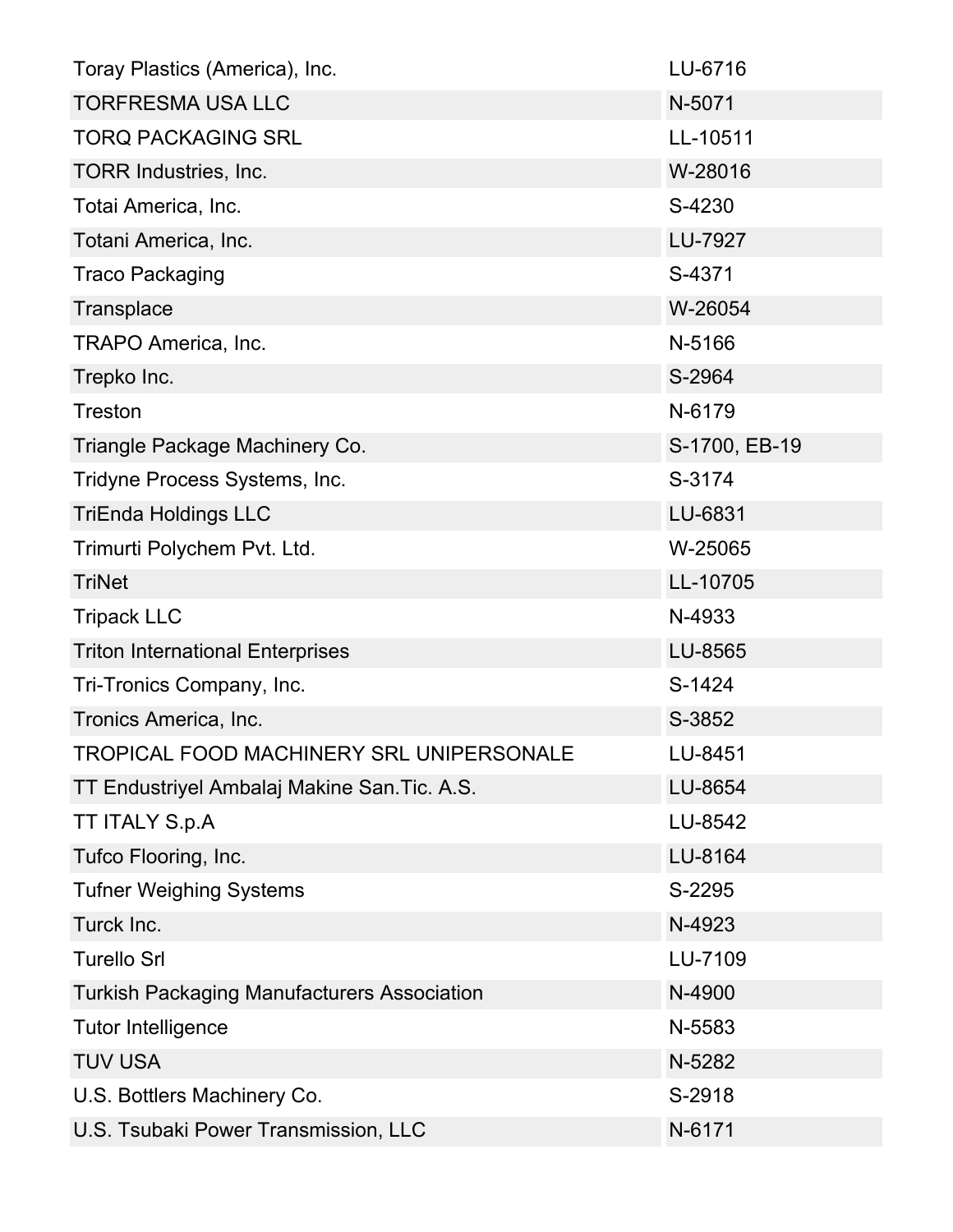| Ucsa Ambalaj San. Ve Tic. A.S.                | LU-8347  |
|-----------------------------------------------|----------|
| <b>UFP Technologies</b>                       | LU-8928  |
| Uhde High Pressure Technologies GmbH          | LL-9806  |
| Uhlmann Packaging Systems L.P.                | W-13010  |
| Ultra Packaging, Inc.                         | S-3405   |
| <b>Ultra Thin Seal</b>                        | LL-9904  |
| Ultrasource LLC                               | S-4223   |
| Unal Sentetik Dokuma San. Ve. Tic. A.S.       | LU-8660  |
| Unibloc Hygienic Technologies                 | LU-7529  |
| Unified Flex Packaging Technologies           | N-6280   |
| Unifiller Systems Inc.                        | LU-7464  |
| <b>Union Special</b>                          | N-6338   |
| Union Street Tin Co.                          | W-25026  |
| <b>Unique Solutions Automation LLC</b>        | S-3206   |
| <b>Unitech Srl</b>                            | N-6384   |
| Unitech Washing Systems                       | LU-7153  |
| <b>United Barcode Systems</b>                 | S-3947   |
| United Food & Beverage                        | N-6354   |
| Universal Labeling Systems, Inc.              | N-5512   |
| Universal Machine and Engineering Corporation | W-19013  |
| Universal Pack, S.R.L.                        | W-16048  |
| Universal Robots USA, Inc.                    | N-4925   |
| <b>UPM Raflatac</b>                           | S-3942   |
| <b>UPU Industries Ltd</b>                     | LL-10609 |
| Urschel Laboratories, Inc.                    | LU-7112  |
| VacMotion, Inc.                               | N-6321   |
| <b>VAC-U-MAX</b>                              | LU-7807  |
| <b>Vacuum Barrier Corporation</b>             | S-4079   |
| <b>Valco Melton</b>                           | S-3483   |
| <b>Vantage Plastics</b>                       | LU-6906  |
| Varick Enterprises, Inc.                      | S-2794   |
| VAVA PACK CO., LTD. (Head Office)             | LL-10112 |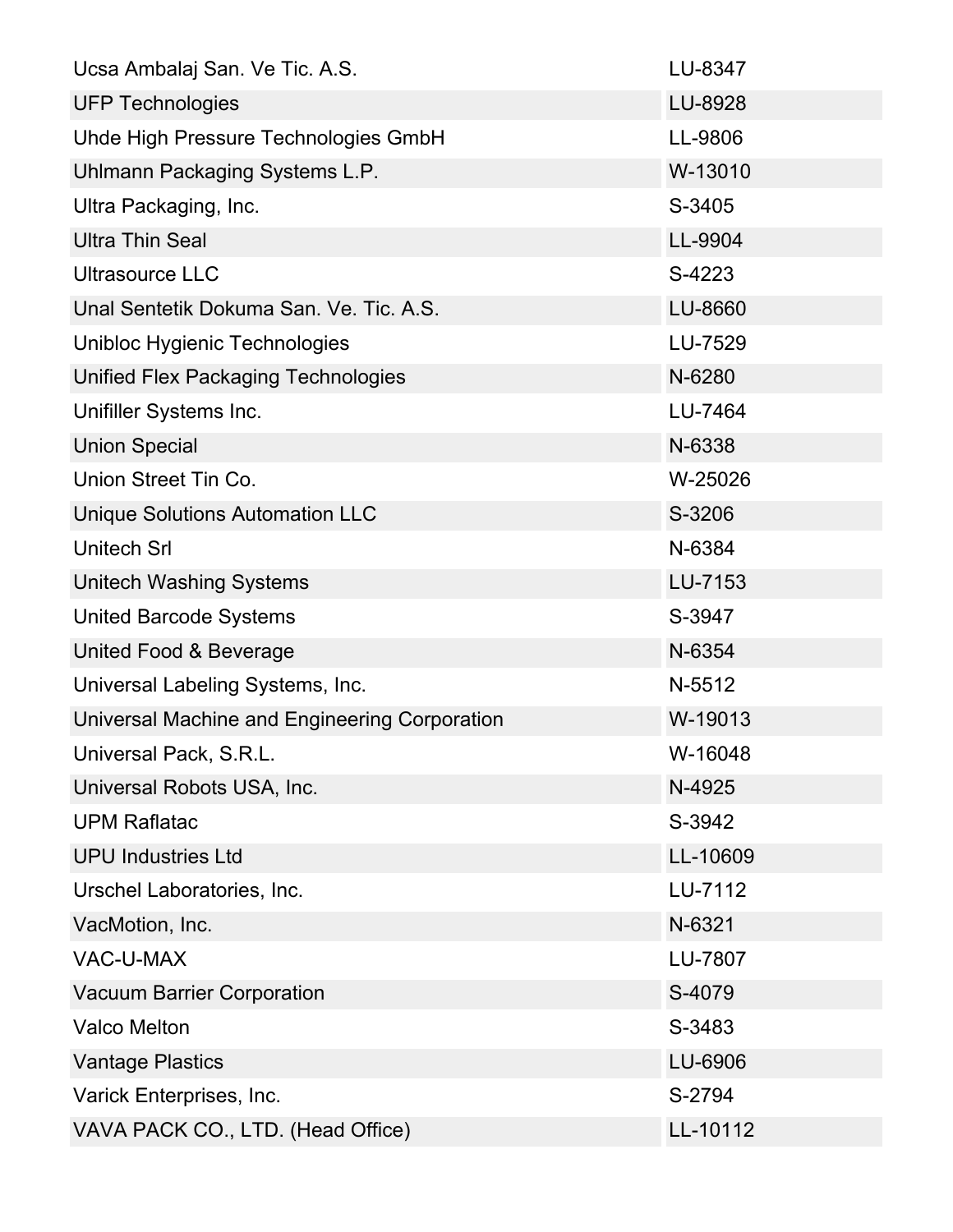| <b>VBC Packaging</b>                       | W-22075  |
|--------------------------------------------|----------|
| VC999 Packaging Systems Inc.               | S-3682   |
| VDG (Van der Graaf)                        | S-3566   |
| <b>VDL Packaging</b>                       | S-2888   |
| Vecoplan, LLC                              | N-6181   |
| <b>VEGA Americas</b>                       | LU-7443  |
| Verista                                    | N-4966   |
| <b>VETROMECCANICA</b>                      | LU-8444  |
| <b>Vibac Group</b>                         | LU-7958  |
| Vibrac LLC                                 | W-16054  |
| <b>Vicarious</b>                           | N-6174   |
| Videojet Technologies Inc.                 | S-2042   |
| <b>Vidir Solutions</b>                     | LL-9730  |
| <b>VIJAY COPOLYMERS</b>                    | LL-10607 |
| <b>Viking Masek Packaging Technologies</b> | S-1735   |
| <b>Vincent Corporation</b>                 | LU-7505  |
| <b>Vinco Automation</b>                    | LU-7866  |
| Virginia Tech                              | W-20059  |
| <b>Virtual Packaging</b>                   | LU-8920  |
| <b>Viscotec</b>                            | W-15038  |
| Vishakha Polyfab Pvt. Ltd.                 | LL-10417 |
| <b>Vishal Containers Ltd</b>               | W-22016  |
| <b>VisiPak</b>                             | LU-6702  |
| <b>Visstun</b>                             | N-4971   |
| <b>Visual Packaging Machinery LLC</b>      | S-2903   |
| VJ X-Ray                                   | LU-7540  |
| <b>VKS</b>                                 | LU-8420  |
| <b>VMek Sorting Technology</b>             | LU-8224  |
| <b>VMI</b>                                 | W-17037  |
| <b>VNE Corporation</b>                     | LU-7741  |
| Volkmann, Inc.                             | S-2991   |
| Volm Companies, Inc.                       | LU-7935  |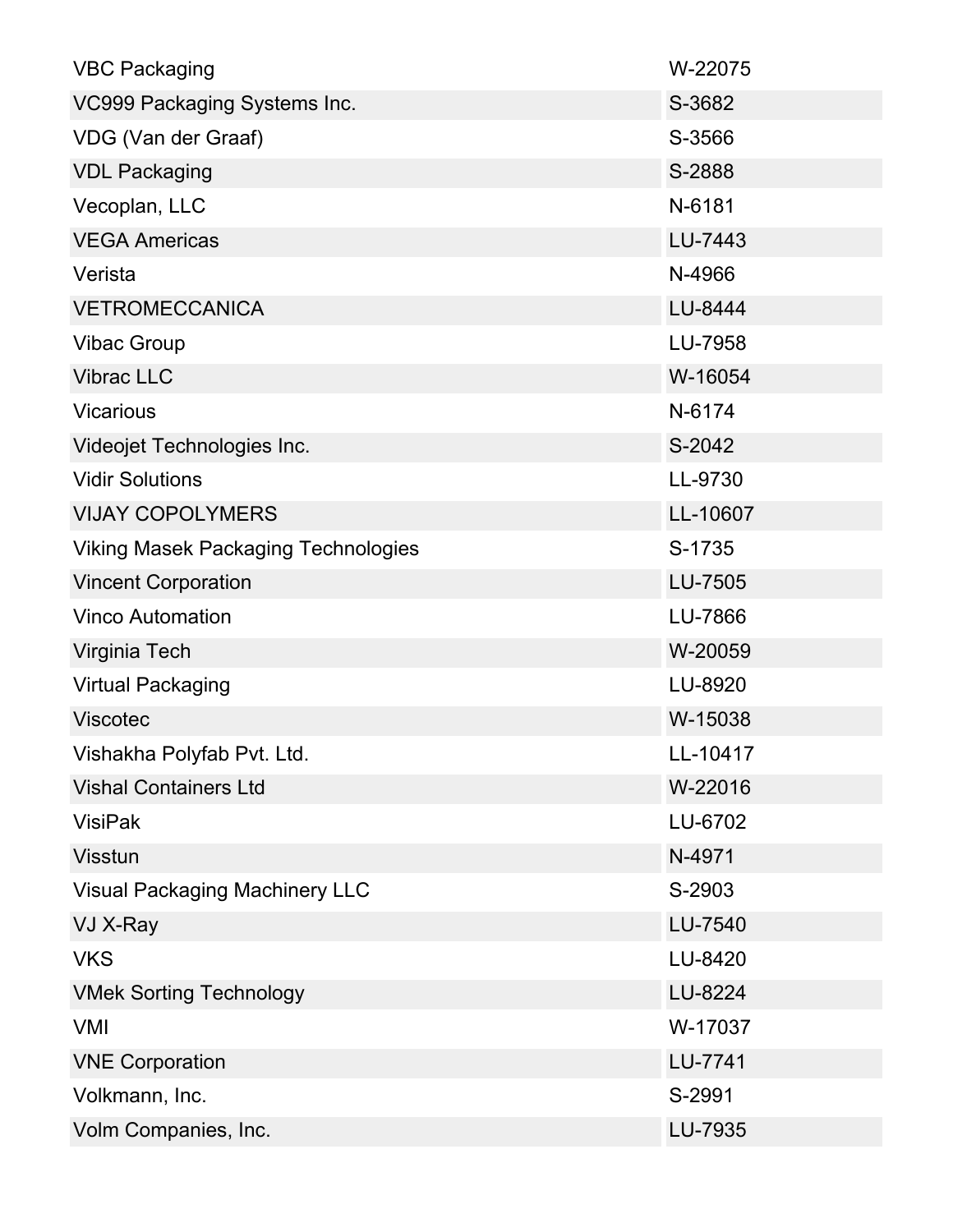| <b>VOLPAK S.A.U</b>                                                  | S-2501                      |
|----------------------------------------------------------------------|-----------------------------|
| <b>Volta Belting Technology</b>                                      | N-5967                      |
| <b>Volumetric Technologies</b>                                       | S-1972                      |
| <b>Vonco Products LLC</b>                                            | W-21011                     |
| <b>Vorne Industries</b>                                              | S-1560                      |
| Voss Belting & Specialty Co.                                         | LU-7064                     |
| VR Food Equipment, Inc.                                              | LU-7544                     |
| <b>V-SHAPES Srl</b>                                                  | LL-9419                     |
| <b>VTEC / VMECA</b>                                                  | N-5980                      |
| VURAL PLASTIK VE AMB SAN VE TIC VE PAZARLAMA ITH<br><b>VE IHR AS</b> | LU-8952                     |
| <b>WAGO Corporation</b>                                              | LL-9518                     |
| Wangen America, Inc.                                                 | LU-7548                     |
| Ward-Kraft, Inc.                                                     | N-5471                      |
| <b>Watson-Marlow Fluid Technology Solutions</b>                      | LU-7164                     |
| <b>Wayland Industries</b>                                            | LU-7457                     |
| <b>Wayne Automation Corporation</b>                                  | S-3310                      |
| Webber/Smith Associates, Inc.                                        | N-4638                      |
| Weber Packaging Solutions, Inc.                                      | S-3642                      |
| Weber, Inc.                                                          | LU-7506                     |
| Weidmüller, USA                                                      | LU-7732                     |
| Weigh Right Automatic Scale Co.                                      | S-1530                      |
| Weighpack Systems, Inc. / Paxiom                                     | S-2153                      |
| <b>WEIGHTPACK, Inc.</b>                                              | S-2036                      |
| Weiler Engineering, Inc.                                             | W-16017                     |
| <b>WEIMA America</b>                                                 | LU-8464                     |
| <b>Western Plastics</b>                                              | LU-8614                     |
| <b>WestRock</b>                                                      | S-2130, EB-43               |
| Wexler Packaging Products, Inc.                                      | LU-8847, W-19019,<br>S-3842 |
| <b>Wexxar Bel</b>                                                    | N-5446                      |
| Whallon Machinery, Inc.                                              | N-5936                      |
| <b>Wheel Flexible Packaging Pvt Ltd</b>                              | W-25037                     |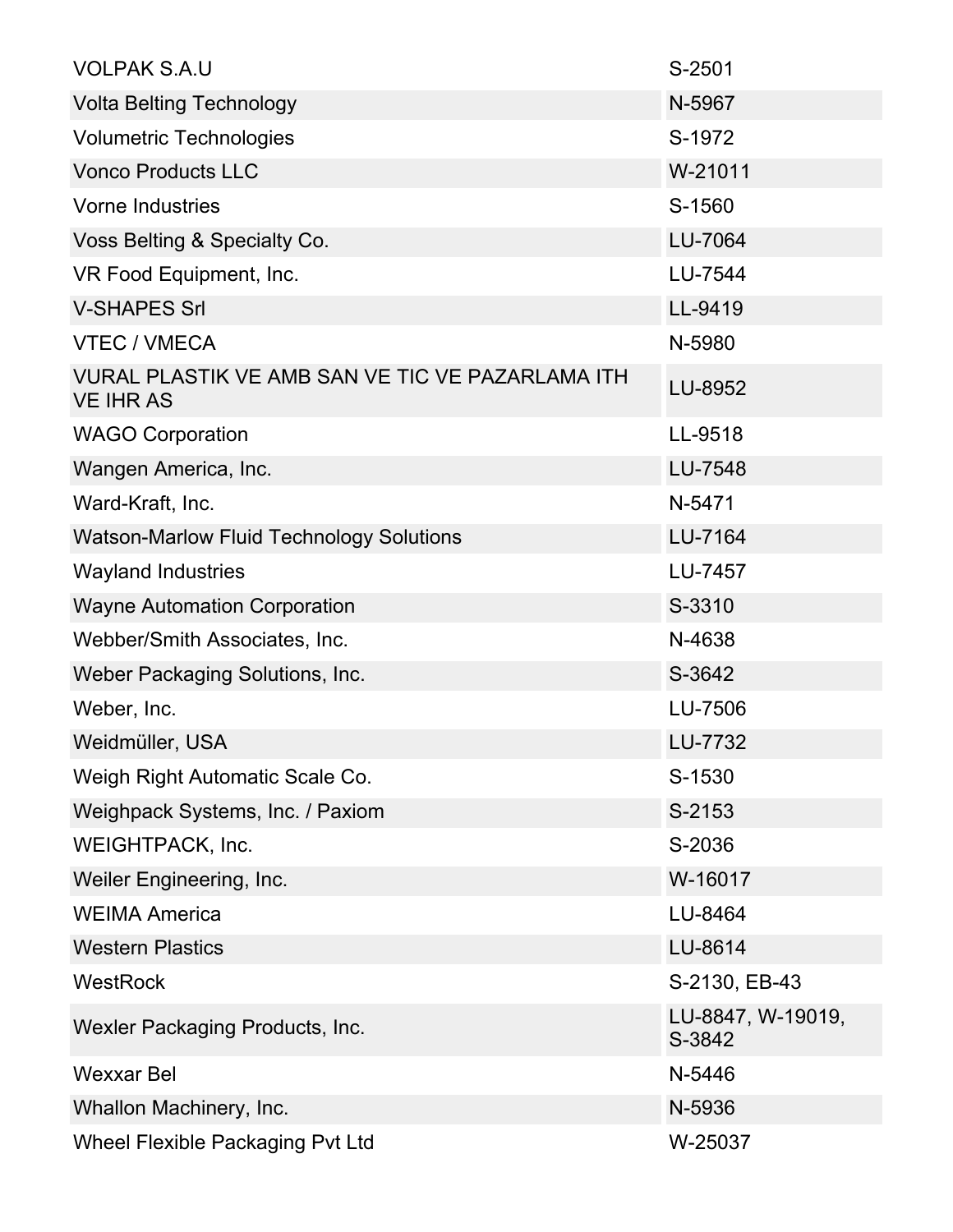| <b>Wilco Precision Testers USA LLC</b>           | W-17010         |
|--------------------------------------------------|-----------------|
| Wiliot                                           | LU-6930         |
| <b>Wilson Pallet</b>                             | LL-10903        |
| Windmoeller & Hoelscher                          | LU-7919         |
| Winpak                                           | N-6106          |
| WIPOTEC-OCS, Inc.                                | S-4172          |
| Wire Belt Company of America                     | LU-7421         |
| Wirepas                                          | LU-6957         |
| <b>Wisesorbent Technology LLC</b>                | W-12045         |
| Witko Incorporated                               | N-6079          |
| <b>WITT Gas Controls LP</b>                      | N-4653          |
| <b>WITTENSTEIN</b>                               | S-2276          |
| <b>WJ Packaging Solutions</b>                    | LU-8359         |
| <b>WLS</b>                                       | N-5650, W-17002 |
| WOLF VERPACKUNGSMASCHINEN GMBH                   | LU-8741         |
| Woody Associates, Inc.                           | S-2381          |
| <b>WORK Microwave Gmbh</b>                       | W-20038         |
| <b>World Cup Packaging</b>                       | S-3674          |
| <b>Worldwide Foam</b>                            | LU-6902         |
| <b>WOW Group</b>                                 | W-25008         |
| Wrap Tite, Inc.                                  | LU-8810         |
| <b>Wrapade Packaging Systems, LLC</b>            | S-1708          |
| WRH Industries, Ltd.                             | S-2292, LU-7758 |
| <b>Wunderlich-Malec Engineering</b>              | LL-9615         |
| Xcluder- Global Material Technologies            | LL-10510        |
| Xijet Corp.                                      | S-4048          |
| <b>Yamato Corporation</b>                        | S-3783          |
| Yaskawa America, Inc., Motoman Robotics Division | S-2776          |
| <b>Yaxin Flexible Packaging</b>                  | S-4036          |
| Yeaman Machine Technology                        | S-2983          |
| York Imperial Plastics, Inc.                     | W-28015         |
| York Saw & Knife Co. Inc.                        | LU-8603         |